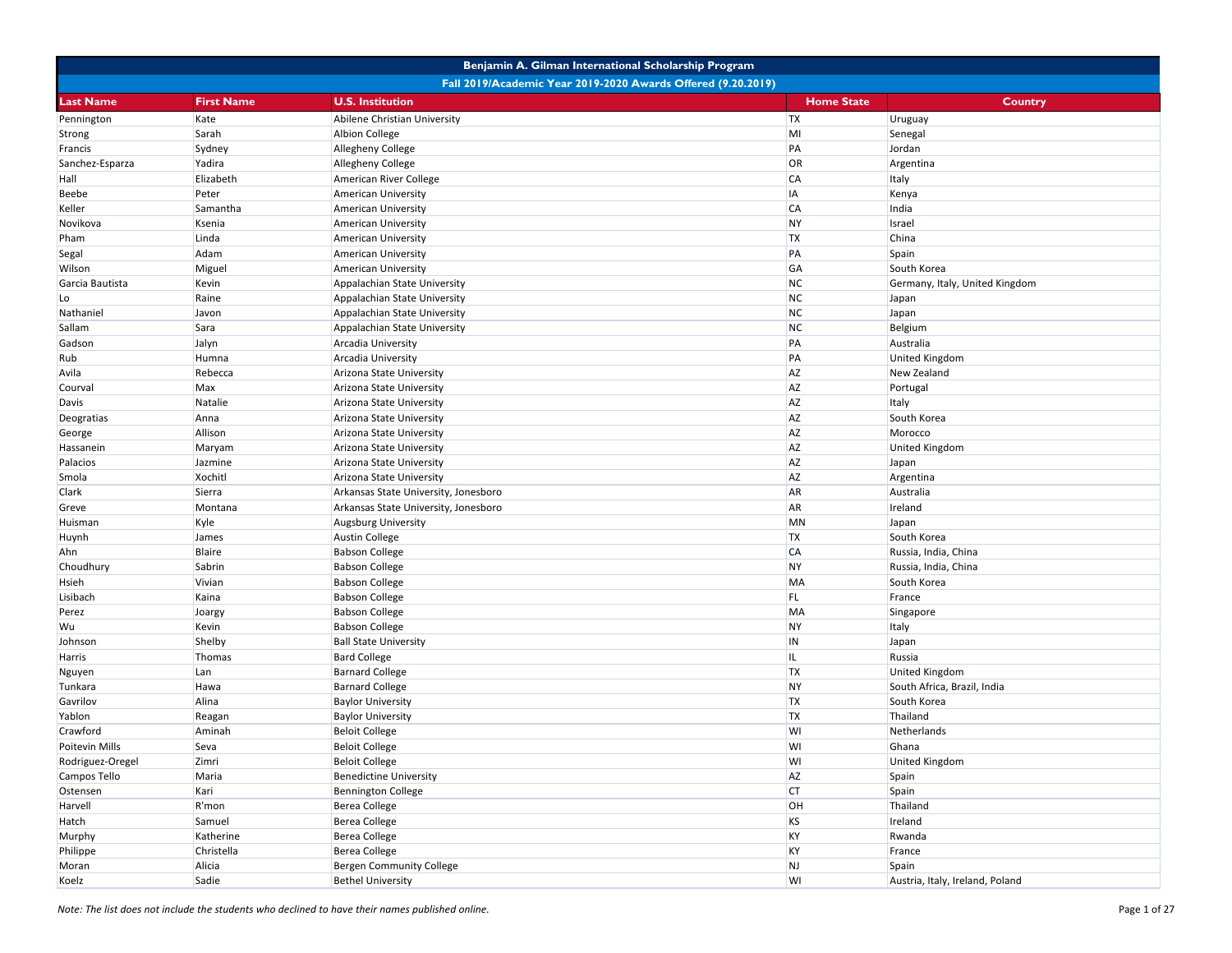|                       |                   | Benjamin A. Gilman International Scholarship Program         |                   |                       |
|-----------------------|-------------------|--------------------------------------------------------------|-------------------|-----------------------|
|                       |                   | Fall 2019/Academic Year 2019-2020 Awards Offered (9.20.2019) |                   |                       |
| <b>Last Name</b>      | <b>First Name</b> | <b>U.S. Institution</b>                                      | <b>Home State</b> | <b>Country</b>        |
| Benjamin              | Tatum             | <b>Boise State University</b>                                | ID                | Spain                 |
| Elzinga               | Linnaea           | <b>Boise State University</b>                                | ID                | France                |
| Lytle                 | Jared             | <b>Boise State University</b>                                | ID                | Ireland               |
| Mastalic              | Amar              | <b>Boise State University</b>                                | ID                | Germany               |
| Ramirez               | Eric              | <b>Boise State University</b>                                | ID                | Uruguay               |
| Renteria              | Sierra            | <b>Boise State University</b>                                | ID                | South Korea           |
| <b>Bartelt</b>        | Brianna           | <b>Boston University</b>                                     | <b>TN</b>         | Italy                 |
| Johnson-Rice          | Marshilene        | <b>Boston University</b>                                     | <b>NY</b>         | Morocco               |
| Okoya                 | Hikmah            | <b>Bowdoin College</b>                                       | <b>NJ</b>         | Japan                 |
| Allen                 | Jaila             | <b>Brandeis University</b>                                   | GA                | Denmark               |
| Campos                | Teresa            | <b>Brandeis University</b>                                   | GA                | South Africa          |
| Dikdan                | Kevin             | <b>Brandeis University</b>                                   | <b>TX</b>         | Japan                 |
| Leger                 | Nicolas           | <b>Brandeis University</b>                                   | MA                | South Korea           |
| Nunez                 | Marleny           | <b>Brandeis University</b>                                   | <b>NY</b>         | Chile                 |
| Serna                 | Arlenne           | <b>Brandeis University</b>                                   | <b>TX</b>         | South Korea           |
| Bliss                 | Olivia            | Brigham Young University                                     | UT                | Jordan, Israel        |
| Christensen           | Mckay             | <b>Brigham Young University</b>                              | UT                | China                 |
| Hansen                | Maria             | <b>Brigham Young University</b>                              | ID                | South Korea           |
| Hayden                | Tiffany           | <b>Brigham Young University</b>                              | UT                | Jordan, Israel        |
| Jackson               | Jonathan          | <b>Brigham Young University</b>                              | IN                | Jordan                |
| Nordhoff              | Dillon            | <b>Brigham Young University</b>                              | UT                | Jordan, Israel        |
| Rosen                 | Peter             | <b>Brigham Young University</b>                              | UT                | China                 |
| Martinez              | Mauricio          | <b>Bucknell University</b>                                   | <b>TX</b>         | Japan                 |
| Shrefler              | Claudia           | <b>Bucknell University</b>                                   | PA                | France                |
| Yam                   | Wendy             | <b>Bucknell University</b>                                   | <b>NY</b>         | China                 |
| Cao                   | Michelle          | California Polytechnic State University, San Luis Obispo     | <b>CA</b>         | South Korea           |
| Miranda               | Daniela           | California State University, Chico                           | <b>CA</b>         | Sweden                |
| Snyder                | Kelsi             | California State University, Chico                           | <b>CA</b>         | Uruguay               |
| Alvarez-Reveles       | Jessel            | California State University, Fresno                          | <b>CA</b>         | Japan                 |
| Garcia Ruiz           | Jennifer          | California State University, Fresno                          | <b>CA</b>         | Israel                |
| Saiz                  | Macie             | California State University, Fresno                          | <b>CA</b>         | Thailand              |
| Saravia               | Jacqueline        | California State University, Fresno                          | <b>CA</b>         | Spain                 |
| <b>Trinidad Perez</b> | Esmeralda         | California State University, Fresno                          | <b>CA</b>         | Uruguay               |
| Perez                 | Genesis           | California State University, Fullerton                       | <b>CA</b>         | South Korea           |
| Hernandez Castro      | Yulissa           | California State University, Long Beach                      | <b>CA</b>         | Italy                 |
| Shanley               | Rhyane            | California State University, Long Beach                      | <b>CA</b>         | South Korea           |
| Aquino                | Victoria          | California State University, Los Angeles                     | <b>NJ</b>         | Taiwan                |
| Palma                 | Rosa              | California State University, Los Angeles                     | <b>CA</b>         | Argentina             |
| Wong Su               | Stephanie         | California State University, Los Angeles                     | <b>CA</b>         | South Korea           |
| De Asis               | Gabriella Jeane   | California State University, Northridge                      | <b>CA</b>         | Japan                 |
| Lloyd                 | Chynna            | California State University, Northridge                      | <b>CA</b>         | Ghana                 |
| Garrett               | Dejandra          | California State University, Stanislaus                      | <b>CA</b>         | South Korea           |
| Meza-Gutierrez        | Sarahi            | California State University, Stanislaus                      | <b>CA</b>         | South Korea           |
| Ali                   | Ali               | Carleton College                                             | <b>NE</b>         | Jordan                |
| Odubayo               | Jelilat           | Carleton College                                             | <b>TX</b>         | Ghana                 |
| Palacios              | Jasmine           | Carroll University                                           | WI                | Spain                 |
| Parks                 | <b>Briana</b>     | Carthage College                                             | IL.               | China                 |
| Halladay              | Holly             | <b>Central Oregon Community College</b>                      | OR                | Spain                 |
| Moore                 | Victoria          | Centre College                                               | MA                | Bhutan                |
| Nelson                | Tessa             | Champlain College                                            | <b>VT</b>         | Canada                |
| Schneider             | Cameron           | Champlain College                                            | WI                | <b>United Kingdom</b> |
| Rossi                 | Rachel            | Chatham University                                           | PA                | Czech Republic        |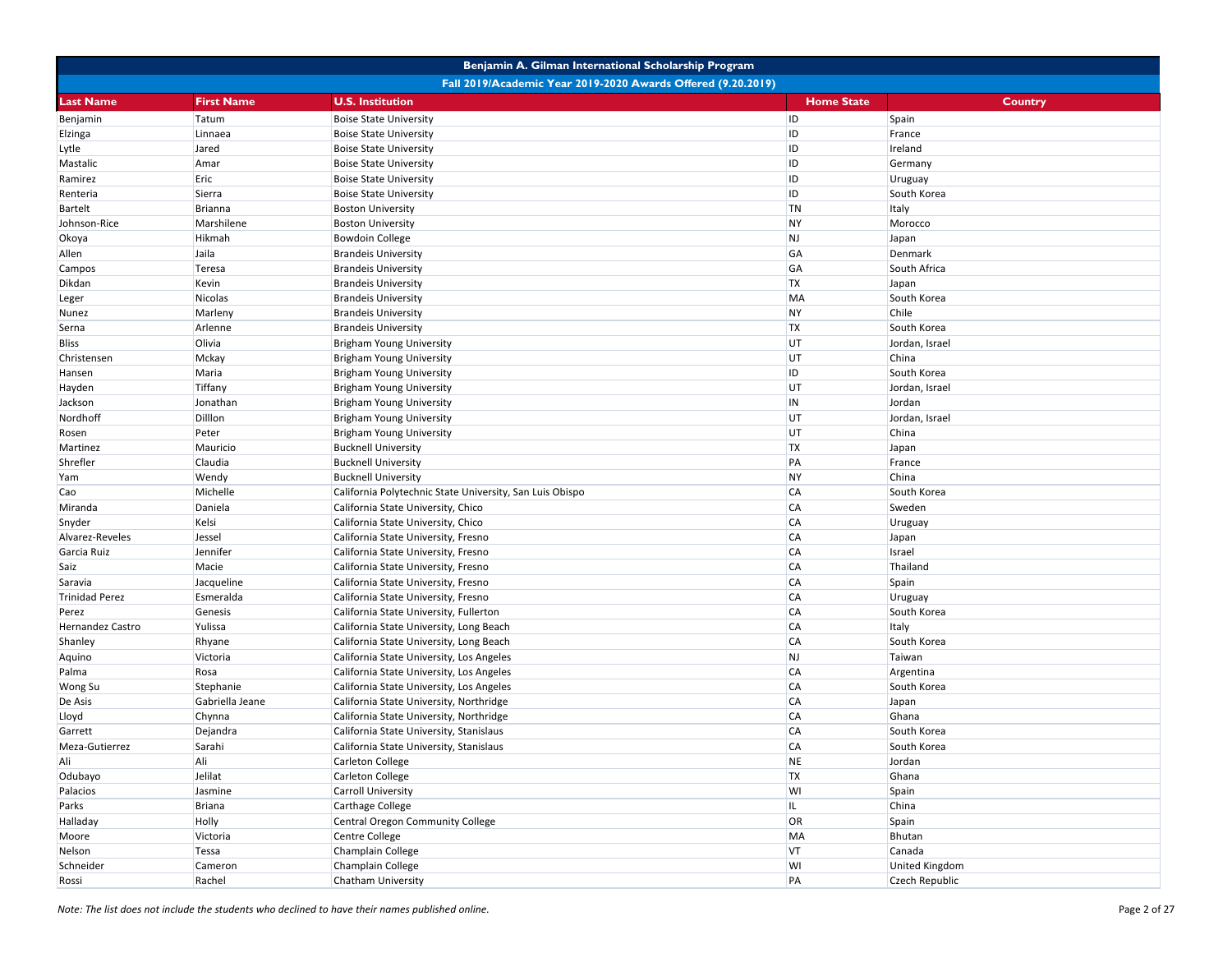|                  |                                                              | Benjamin A. Gilman International Scholarship Program |                   |                                  |  |  |
|------------------|--------------------------------------------------------------|------------------------------------------------------|-------------------|----------------------------------|--|--|
|                  | Fall 2019/Academic Year 2019-2020 Awards Offered (9.20.2019) |                                                      |                   |                                  |  |  |
| <b>Last Name</b> | <b>First Name</b>                                            | <b>U.S. Institution</b>                              | <b>Home State</b> | Country                          |  |  |
| Ben Hamouda      | Nesrine                                                      | City University of New York, Baruch College          | <b>NY</b>         | Germany                          |  |  |
| Chow             | Sophia                                                       | City University of New York, Baruch College          | <b>NY</b>         | Hong Kong                        |  |  |
| Diallo           | Fatoumata                                                    | City University of New York, Baruch College          | <b>NY</b>         | South Korea                      |  |  |
| Webb             | Jazmine                                                      | City University of New York, Baruch College          | <b>NY</b>         | Spain                            |  |  |
| Basdeo           | Felicia                                                      | City University of New York, Lehman College          | <b>NY</b>         | France                           |  |  |
| Olvera Medina    | Anapatricia                                                  | City University of New York, Lehman College          | <b>NY</b>         | South Korea                      |  |  |
| Portes           | Corina                                                       | City University of New York, Lehman College          | <b>NY</b>         | France                           |  |  |
| Rivera           | Dianis                                                       | City University of New York, Lehman College          | <b>NY</b>         | Spain                            |  |  |
| Agard            | Christopher                                                  | Claremont McKenna College                            | GA                | France                           |  |  |
| Anderson         | Kaitlyn                                                      | Clark University                                     | <b>ME</b>         | France                           |  |  |
| Ortiz            | Tiffani                                                      | Clark University                                     | ME                | Jordan                           |  |  |
| Cousart          | Alexandria                                                   | <b>Clemson University</b>                            | <b>SC</b>         | Spain                            |  |  |
| Deng             | Jiawei                                                       | <b>Clemson University</b>                            | <b>SC</b>         | Cyprus                           |  |  |
| Harris           | Madison                                                      | <b>Clemson University</b>                            | <b>SC</b>         | Australia                        |  |  |
| Bonds            | Jalil                                                        | Coastal Carolina University                          | <b>SC</b>         | Italy                            |  |  |
| Scofield         | Samuel                                                       | Colby College                                        | ME                | Thailand                         |  |  |
| Roundy           | <b>Barbara</b>                                               | <b>Colgate University</b>                            | ME                | Australia                        |  |  |
| Zarnick          | Danielle                                                     | <b>Colgate University</b>                            | <b>SC</b>         | South Africa                     |  |  |
| Gayles           | Chance                                                       | College of New Jersey                                | NJ                | Japan                            |  |  |
| Carlson          | Mackenzie                                                    | College of Saint Benedict                            | <b>MN</b>         | China                            |  |  |
| Dominguez        | Belen                                                        | College of Saint Benedict                            | IL.               | Chile                            |  |  |
| Harms            | Janessa                                                      | College of Saint Benedict                            | MN                | France                           |  |  |
| Wa               | Paw Law                                                      | College of Saint Benedict                            | MN                | Japan                            |  |  |
| Baloul           | Amna                                                         | College of William and Mary                          | <b>VA</b>         | <b>United Kingdom</b>            |  |  |
| Lapham           | Jocelyn                                                      | Colorado State University, Fort Collins              | <b>CO</b>         | Mexico                           |  |  |
| Foston           | Shayla                                                       | <b>Columbus State University</b>                     | GA                | Japan                            |  |  |
| Hull             | Fiona                                                        | <b>Connecticut College</b>                           | <b>AZ</b>         | Jordan                           |  |  |
| Trousdale        | Oliver                                                       | <b>Cornell College</b>                               | <b>IA</b>         | Argentina                        |  |  |
| Henry            | Azizamosi                                                    | <b>Cornell University</b>                            | NC                | Ireland                          |  |  |
| Cox              | Jennifer                                                     | Cornerstone University                               | <b>IA</b>         | Ecuador                          |  |  |
| Gonzalezwhitsell | Alec                                                         | <b>Covenant College</b>                              | <b>TX</b>         | <b>United Kingdom</b>            |  |  |
| Bekele           | Yidedia                                                      | Creighton University                                 | IL.               | Germany                          |  |  |
| Mantooth         | Michael                                                      | Dartmouth College                                    | PA                | Japan                            |  |  |
| Fernow           | John                                                         | Denison University                                   | <b>OH</b>         | Chile                            |  |  |
| Klishch          | Yuliya                                                       | <b>Denison University</b>                            | IL.               | <b>Czech Republic</b>            |  |  |
| Lee              | Joanne                                                       | Denison University                                   | OH                | South Korea                      |  |  |
| Schubert         | Sarah                                                        | <b>Denison University</b>                            | KY                | Argentina                        |  |  |
| Azizi            | Leontina                                                     | <b>DePaul University</b>                             | IL                | Hungary                          |  |  |
| Carrillo         | Carolina                                                     | DePaul University                                    | IL                | Hungary                          |  |  |
| Cortez           | Yareli                                                       | <b>DePaul University</b>                             | IL                | Belgium                          |  |  |
| Miller           | Takahana                                                     | DePaul University                                    | IL.               | Austria                          |  |  |
| Martin           | Kyra                                                         | DePauw University                                    | MI                | South Africa, Argentina, Vietnam |  |  |
| <b>Bradford</b>  | Depriece                                                     | Diablo Valley College                                | <b>CA</b>         | Spain                            |  |  |
| Washington       | Gabriell                                                     | Diablo Valley College                                | CA                | Spain                            |  |  |
| Jirousek         | William                                                      | Dickinson College                                    | PA                | Jordan                           |  |  |
| Savage           | Kenyana                                                      | Dickinson College                                    | MO                | Denmark                          |  |  |
| Grays            | Ke'iajah                                                     | <b>Dillard University</b>                            | <b>CO</b>         | Ecuador                          |  |  |
| Chaudhry         | Humna                                                        | <b>Drexel University</b>                             | PA                | Singapore                        |  |  |
| Consolo          | Carina                                                       | <b>Drexel University</b>                             | <b>NY</b>         | Australia                        |  |  |
| Nayem            | Nurul                                                        | <b>Drexel University</b>                             | PA                | Singapore                        |  |  |
| Nguyen           | Joan                                                         | <b>Drexel University</b>                             | PA                | South Korea                      |  |  |
| Yona             | Demi                                                         | Duke University                                      | NJ                | Spain                            |  |  |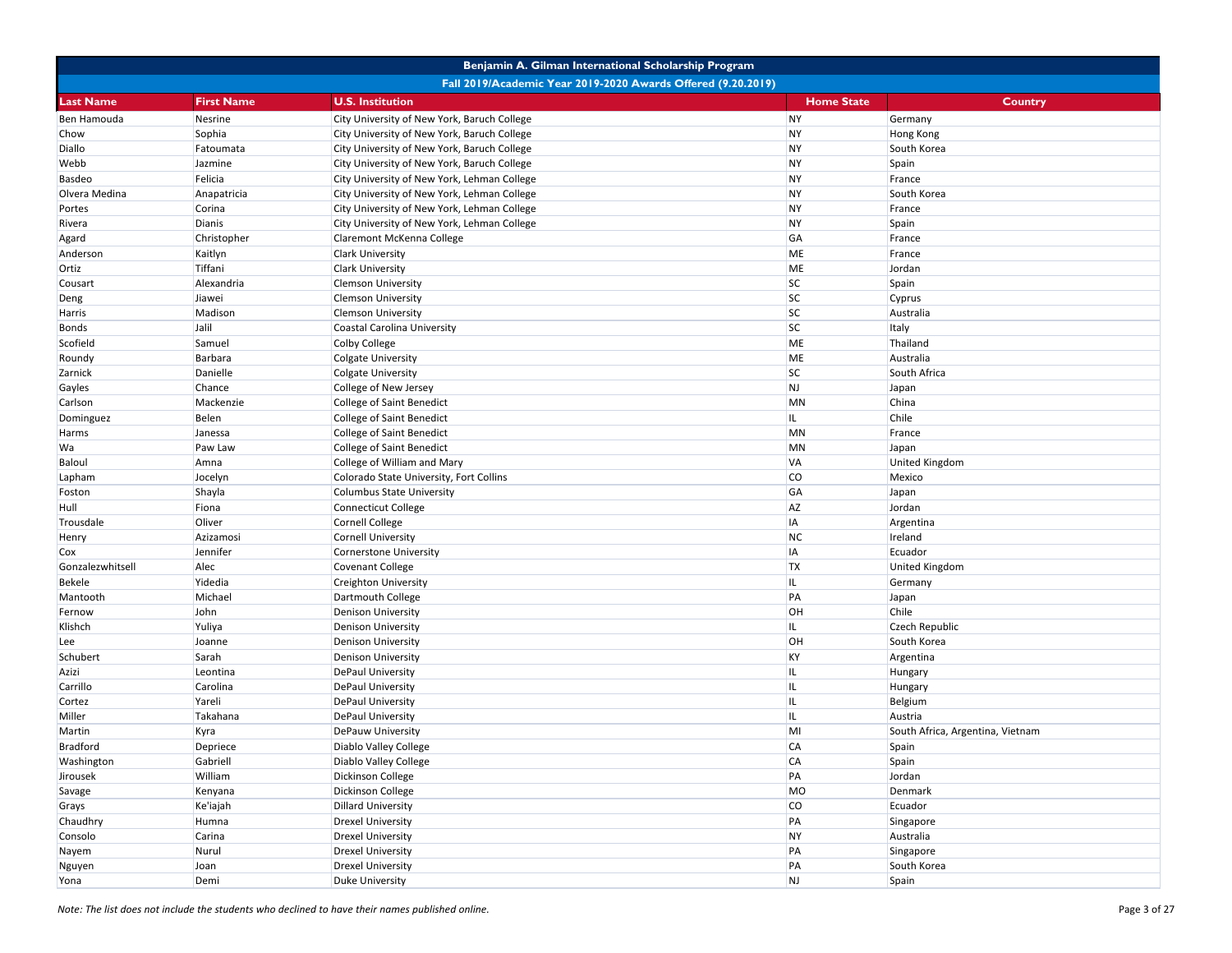|                                                              |                   | Benjamin A. Gilman International Scholarship Program |                   |                                  |  |
|--------------------------------------------------------------|-------------------|------------------------------------------------------|-------------------|----------------------------------|--|
| Fall 2019/Academic Year 2019-2020 Awards Offered (9.20.2019) |                   |                                                      |                   |                                  |  |
| <b>Last Name</b>                                             | <b>First Name</b> | <b>U.S. Institution</b>                              | <b>Home State</b> | <b>Country</b>                   |  |
| Lane                                                         | Victor            | Earlham College                                      | <b>NY</b>         | Japan                            |  |
| Dogbe-Tsogbe                                                 | Emmanuella        | <b>East Carolina University</b>                      | <b>NC</b>         | Ecuador                          |  |
| Sublette                                                     | Savannah          | Eastern Kentucky University                          | KY                | <b>United Kingdom</b>            |  |
| Bailey                                                       | Garrett           | Eastern Michigan University                          | MI                | <b>United Kingdom</b>            |  |
| Goodman                                                      | Ashlon            | Eastern Michigan University                          | MI                | Spain                            |  |
| Marsack                                                      | Justin            | Eastern Michigan University                          | MI                | South Korea                      |  |
| Ostroskie                                                    | Matthew           | Eastern Michigan University                          | MI                | Japan                            |  |
| Chukwu                                                       | Malachi           | Eastern Washington University                        | <b>WA</b>         | Thailand                         |  |
| Carter                                                       | Kathryn           | Elizabethtown College                                | <b>MD</b>         | New Zealand                      |  |
| Guadarrama Flores                                            | Dinora            | <b>Elon University</b>                               | <b>NC</b>         | Spain                            |  |
| Mc Pherson                                                   | Michael           | Embry Riddle Aeronautical University, Florida        | GA                | Netherlands                      |  |
| An                                                           | Emily             | <b>Emory University</b>                              | <b>MP</b>         | Switzerland                      |  |
| <b>Flores</b>                                                | Sabrina           | <b>Emory University</b>                              | FL.               | South Africa, Vietnam, Argentina |  |
| Yanar                                                        | Alexa             | <b>Emory University</b>                              | GA                | <b>United Kingdom</b>            |  |
| Jean                                                         | Joanne            | Florida Agricultural & Mechanical University         | FL.               | Thailand                         |  |
| Adili                                                        | Amir Bijan        | Florida State University, Tallahassee                | FL.               | <b>United Kingdom</b>            |  |
| Rosa-Fontanez                                                | Melannie          | Florida State University, Tallahassee                | FL.               | Germany                          |  |
| Schaeffer                                                    | Ciarra            | <b>Fort Lewis College</b>                            | <b>AK</b>         | South Korea                      |  |
| Messantchi                                                   | Ayawa             | Framingham State University                          | <b>MA</b>         | Ghana                            |  |
| Reese                                                        | Roxy              | <b>Fullerton College</b>                             | <b>CA</b>         | Japan                            |  |
| Duerst                                                       | Rachel            | George Fox University                                | <b>WA</b>         | Romania                          |  |
| Safsaf                                                       | Omar              | George Mason University                              | <b>VA</b>         | Netherlands                      |  |
| Alvarez                                                      | Alejandro         | George Washington University, The                    | <b>YY</b>         | Hong Kong                        |  |
| Amaroli                                                      | Nicole            | George Washington University, The                    | DC                | Spain                            |  |
| Ato                                                          | Tabitha           | George Washington University, The                    | <b>MN</b>         | Ecuador                          |  |
| De Quillacq                                                  | Madeline          | George Washington University, The                    | <b>NJ</b>         | France                           |  |
| Fazylova                                                     | Tamara            | George Washington University, The                    | <b>NJ</b>         | Russia                           |  |
| Gebremariam                                                  | Melat             | George Washington University, The                    | <b>VA</b>         | India                            |  |
| Gregory                                                      | Amber             | George Washington University, The                    | GA                | Ghana                            |  |
| Guerra                                                       | Marielena         | George Washington University, The                    | <b>CT</b>         | Chile                            |  |
| Guerrero                                                     | Tiffany           | George Washington University, The                    | FL.               | Spain                            |  |
| Karlo                                                        | Edna              | George Washington University, The                    | <b>TN</b>         | Uganda                           |  |
| Kassim                                                       | Eptisam           | George Washington University, The                    | <b>MA</b>         | Singapore                        |  |
| Tran                                                         | Amber             | George Washington University, The                    | <b>VA</b>         | South Korea                      |  |
| Marcinkowski                                                 | Elizabeth         | Georgetown University                                | <b>VA</b>         | Argentina                        |  |
| Phillips                                                     | Elizabeth         | Georgetown University                                | DC                | Ghana, South Africa              |  |
| Quiroz                                                       | Ixchel            | Georgetown University                                | <b>CA</b>         | Mexico                           |  |
| Woodruff                                                     | Emma              | Georgetown University                                | LA                | France                           |  |
| Bryant                                                       | Ashlee            | Georgia Institute of Technology                      | GA                | Singapore                        |  |
| Grant                                                        | Sydney            | Georgia Institute of Technology                      | GA                | China                            |  |
| Trilleras                                                    | Jonathan          | Gettysburg College                                   | <b>NJ</b>         | Denmark                          |  |
| Langdon                                                      | Nelleke           | <b>Grand Valley State University</b>                 | MI                | China                            |  |
| Mcclaster                                                    | Lashelle          | <b>Grand Valley State University</b>                 | MI                | China                            |  |
| Miller                                                       | Riley             | <b>Grand Valley State University</b>                 | MI                | Germany                          |  |
| Mpungwe                                                      | Magingo           | <b>Grand Valley State University</b>                 | MI                | France                           |  |
| Pentzke                                                      | Alejandra         | <b>Green River Community College</b>                 | <b>WA</b>         | Japan                            |  |
| Afari                                                        | Abena             | <b>Grinnell College</b>                              | MD                | Chile                            |  |
| Farnelli                                                     | La Anna           | <b>Grinnell College</b>                              | <b>IA</b>         | Hungary                          |  |
| Atchabao                                                     | Ibn               | Guilford College                                     | <b>NC</b>         | Morocco, Senegal                 |  |
| Gurrola Calderon                                             | Mayra             | Gustavus Adolphus College                            | <b>MN</b>         | Peru                             |  |
| Raghu                                                        | Samantha          | <b>Gustavus Adolphus College</b>                     | <b>MN</b>         | Thailand                         |  |
| Yangh                                                        | Phounsith         | <b>Gustavus Adolphus College</b>                     | <b>MN</b>         | Nepal                            |  |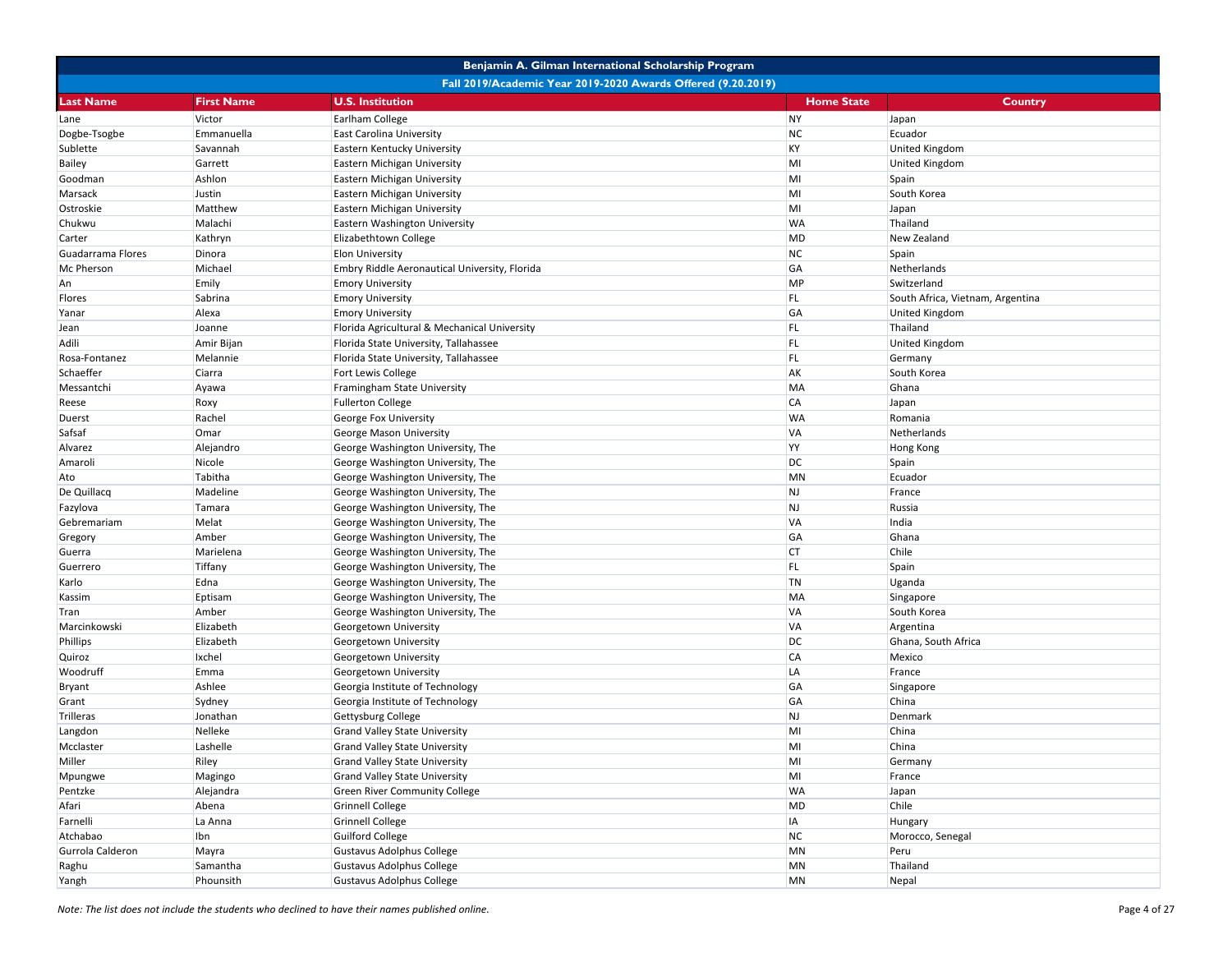|                 |                                                              | Benjamin A. Gilman International Scholarship Program |                   |                                              |  |  |
|-----------------|--------------------------------------------------------------|------------------------------------------------------|-------------------|----------------------------------------------|--|--|
|                 | Fall 2019/Academic Year 2019-2020 Awards Offered (9.20.2019) |                                                      |                   |                                              |  |  |
| Last Name       | <b>First Name</b>                                            | <b>U.S. Institution</b>                              | <b>Home State</b> | <b>Country</b>                               |  |  |
| Coakley         | James                                                        | Hamilton College of New York                         | <b>MA</b>         | Germany                                      |  |  |
| Ramos           | Angelica                                                     | Hamilton College of New York                         | <b>CA</b>         | Chile, Argentina                             |  |  |
| Valencia Garcia | Maria                                                        | Hamilton College of New York                         | <b>AZ</b>         | Jordan, Nepal, Chile                         |  |  |
| Vincal          | Charday                                                      | Hamline University                                   | <b>MN</b>         | Japan                                        |  |  |
| Graves          | Sarah                                                        | <b>Hanover College</b>                               | IN                | Chile                                        |  |  |
| Haltom          | Marley                                                       | Hanover College                                      | IN                | Sweden                                       |  |  |
| Wood            | Caroline                                                     | Hawaii Pacific University                            | <b>CA</b>         | Italy                                        |  |  |
| Arasanyin       | Tolulope                                                     | Hobart and William Smith Colleges                    | <b>NY</b>         | Vietnam                                      |  |  |
| Capuano         | Alyssa                                                       | Hobart and William Smith Colleges                    | <b>NY</b>         | Vietnam                                      |  |  |
| Parrow          | Connor                                                       | Hobart and William Smith Colleges                    | NY                | Denmark                                      |  |  |
| Thiam           | Mouhamed                                                     | Hobart and William Smith Colleges                    | <b>NY</b>         | Hong Kong                                    |  |  |
| Uria Veliz      | Sheila                                                       | Hobart and William Smith Colleges                    | FL.               | Belgium                                      |  |  |
| Vazquez         | Lysette                                                      | <b>Houghton College</b>                              | <b>NY</b>         | Costa Rica                                   |  |  |
| Traore          | Ziann                                                        | <b>Howard University</b>                             | PA                | <b>United Arab Emirates</b>                  |  |  |
| Kia             | Mikayla                                                      | Humboldt State University                            | HI                | Costa Rica                                   |  |  |
| Hester          | Andre                                                        | <b>Illinois College</b>                              | IL.               | South Africa                                 |  |  |
| Canova          | Paolo                                                        | Illinois Institute of Technology                     | <b>AR</b>         | Russia                                       |  |  |
| Garcia          | <b>Moises</b>                                                | Illinois Wesleyan University                         | IL.               | Austria                                      |  |  |
| Kouyate         | Adama                                                        | Indiana University of Pennsylvania                   | PA                | France                                       |  |  |
| Provitt         | Kailyn                                                       | Indiana University of Pennsylvania                   | PA                | South Korea                                  |  |  |
| Fashir          | Zikra                                                        | Indiana University, Bloomington                      | IN                | South Africa                                 |  |  |
| Flores          | Araceli                                                      | Indiana University, Bloomington                      | IN                | Spain                                        |  |  |
| Marshall        | Riley                                                        | Indiana University, Bloomington                      | IL                | South Korea                                  |  |  |
| Brady           | Noah                                                         | Iowa State University                                | IL                | Singapore                                    |  |  |
| Eitmann         | Kennedy                                                      | Iowa State University                                | IA                | <b>United Kingdom</b>                        |  |  |
| Gutierrez       | Jeffrey                                                      | Iowa State University                                | IA                | Sweden                                       |  |  |
| Chen            | Bing                                                         | Ithaca College                                       | <b>NY</b>         | Japan                                        |  |  |
| Anthony         | Meghan                                                       | James Madison University                             | <b>VA</b>         | Italy                                        |  |  |
| Karki           | Shristy                                                      | James Madison University                             | <b>VA</b>         | South Korea                                  |  |  |
| Hustedde        | Rachel                                                       | John Brown University                                | MN                | Uganda                                       |  |  |
| Zampino         | Serena                                                       | Johns Hopkins University                             | <b>MD</b>         | Spain                                        |  |  |
| Collins         | Cassandra                                                    | Johnson County Community College                     | KS                | China                                        |  |  |
| Binner          | Caitlin                                                      | Juniata College                                      | PA                | Spain                                        |  |  |
| Watts           | Zakira                                                       | Juniata College                                      | <b>CA</b>         | New Zealand                                  |  |  |
| Garcia          | Karen                                                        | Kalamazoo College                                    | <b>CA</b>         | Cuba                                         |  |  |
| Guo             | Katie                                                        | Kalamazoo College                                    | <b>SC</b>         | South Korea                                  |  |  |
| Totten          | Margaret                                                     | Kalamazoo College                                    | OR                | Thailand                                     |  |  |
| Craigmile       | Kayla                                                        | Kansas State University                              | KS                | Greece                                       |  |  |
| Jean            | Anne Caelle                                                  | Kean University                                      | <b>NJ</b>         | South Korea                                  |  |  |
| Englund         | Hayley                                                       | Kennesaw State University                            | GA                | Switzerland                                  |  |  |
| Caba            | Alejandra                                                    | Kenyon College                                       | OH                | Morocco                                      |  |  |
| Cheney          | Sadie                                                        | Knox College                                         | MI                | Germany, Netherlands, Czech Republic, Poland |  |  |
| Brownell        | Lynn                                                         | Lehigh University                                    | <b>NY</b>         | Ireland                                      |  |  |
| Mac Vicar       | Alexandra                                                    | Lehigh University                                    | FL.               | Turks & Caicos                               |  |  |
| Simmer          | Makayla                                                      | Lewis & Clark College                                | HI                | Tanzania                                     |  |  |
| Green           | Jaquan                                                       | Lincoln University of Pennsylvania                   | PA                | <b>United Kingdom</b>                        |  |  |
| Rucoba          | Rosario                                                      | Linfield College                                     | OR                | Austria                                      |  |  |
| Youngren-Brown  | Mara                                                         | Linfield College                                     | AK                | China                                        |  |  |
| Al-Ghusbi       | Carolyn                                                      | Loyola University Maryland                           | MD                | <b>United Arab Emirates</b>                  |  |  |
| Jackson         | Ahmed                                                        | Loyola University Maryland                           | MD                | Belgium                                      |  |  |
| Romano          | Sophia                                                       | Loyola University Maryland                           | VA                | France                                       |  |  |
| Celander        | Maya                                                         | Loyola University of New Orleans                     | WI                | Netherlands                                  |  |  |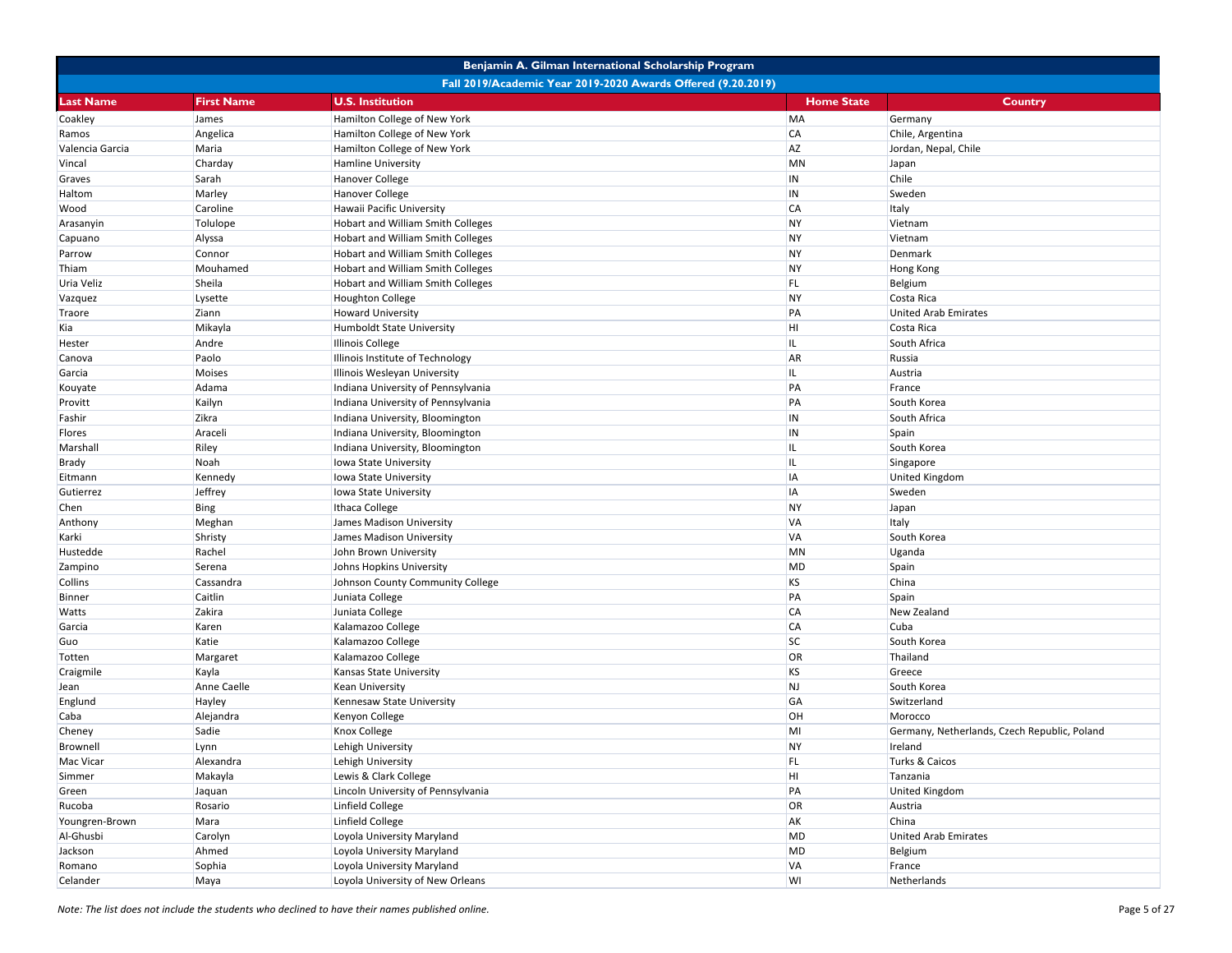|                        |                                                              | Benjamin A. Gilman International Scholarship Program |                   |                             |  |  |
|------------------------|--------------------------------------------------------------|------------------------------------------------------|-------------------|-----------------------------|--|--|
|                        | Fall 2019/Academic Year 2019-2020 Awards Offered (9.20.2019) |                                                      |                   |                             |  |  |
| <b>Last Name</b>       | <b>First Name</b>                                            | <b>U.S. Institution</b>                              | <b>Home State</b> | <b>Country</b>              |  |  |
| Fowler                 | Rhealene                                                     | Loyola University, Chicago                           | IL                | Ecuador                     |  |  |
| Jones                  | Larenz                                                       | Loyola University, Chicago                           | LA                | Morocco                     |  |  |
| Tran                   | Thuan                                                        | Luther College                                       | IA                | <b>United Kingdom</b>       |  |  |
| Lange                  | Alison                                                       | Macalester College                                   | IL.               | Denmark                     |  |  |
| Lee                    | Albert                                                       | Macalester College                                   | <b>MN</b>         | Japan                       |  |  |
| Shrestha               | Swopnil                                                      | Macalester College                                   | <b>MN</b>         | Nepal                       |  |  |
| Tambou Nzoutchoum      | Olive                                                        | Macalester College                                   | <b>CA</b>         | Sweden                      |  |  |
| Williams               | Midori                                                       | Macalester College                                   | <b>MO</b>         | Australia                   |  |  |
| Conkle                 | Kiera                                                        | Malone University                                    | OH                | Lithuania                   |  |  |
| Zakrajsek              | Mary                                                         | <b>Marian University</b>                             | IN                | Spain                       |  |  |
| Mandujano              | Diana                                                        | Marquette University                                 | WI                | South Korea                 |  |  |
| Rathod                 | Asma                                                         | Marymount Manhattan College                          | PA                | Greece                      |  |  |
| Evans                  | Alexus                                                       | <b>Mercer University</b>                             | GA                | Thailand                    |  |  |
| Fauzi                  | Kemas                                                        | Miami University of Ohio                             | OH                | South Korea                 |  |  |
| Smith                  | Justin                                                       | Miami University of Ohio                             | OH                | China                       |  |  |
| Tumbarell              | Nancy                                                        | Michigan State University                            | MI                | Japan                       |  |  |
| Hogan                  | Keyana                                                       | Middle Tennessee State University                    | <b>TN</b>         | Japan                       |  |  |
| Nunez                  | Tammy                                                        | Middle Tennessee State University                    | <b>TN</b>         | Spain                       |  |  |
| Wilson                 | Quenayshia                                                   | Millersville University of Pennsylvania              | PA                | South Africa                |  |  |
| Washington             | Makaya                                                       | Mills College                                        | <b>CA</b>         | South Korea                 |  |  |
| Feeney                 | Rachael                                                      | Mississippi State University                         | <b>MS</b>         | Thailand                    |  |  |
| Sharley                | Randi                                                        | Missouri State University                            | <b>MO</b>         | Australia                   |  |  |
| Sullivan               | Emma                                                         | Missouri State University                            | <b>MO</b>         | Chile                       |  |  |
| Grier                  | Scott                                                        | Missouri University of Science and Technology        | <b>MO</b>         | Hong Kong                   |  |  |
| Hassan                 | Malyun                                                       | Mount Holyoke College                                | <b>MA</b>         | Jordan                      |  |  |
| Lara Granados          | Genesis                                                      | Mount Holyoke College                                | <b>NY</b>         | Tanzania                    |  |  |
| Mbah                   | Jennifer                                                     | Mount Holyoke College                                | <b>MA</b>         | Ghana                       |  |  |
| Gutierrez              | Cristo                                                       | Mount San Antonio College, Walnut                    | <b>CA</b>         | United Kingdom              |  |  |
| He                     | Grace                                                        | Mount San Antonio College, Walnut                    | <b>CA</b>         | <b>United Kingdom</b>       |  |  |
| Soria                  | Mayra                                                        | Mount San Antonio College, Walnut                    | <b>CA</b>         | <b>United Kingdom</b>       |  |  |
| Sosa                   | Payton                                                       | Mount San Jacinto College                            | CA                | <b>United Kingdom</b>       |  |  |
| Gonzalez Vargas        | Ana                                                          | Muhlenberg College                                   | PA                | Nepal                       |  |  |
| Seay-Ross              | Ayana                                                        | Nazareth College                                     | <b>NC</b>         | China                       |  |  |
| <b>Breir</b>           | Sami                                                         | Nebraska Wesleyan University                         | <b>NE</b>         | France                      |  |  |
| Delgado                | Alexander                                                    | Nebraska Wesleyan University                         | <b>NE</b>         | Mexico                      |  |  |
| <b>Greaney Mcgleam</b> | Hailey                                                       | New College of Florida                               | FL.               | China                       |  |  |
| Powers                 | Sean                                                         | New College of Florida                               | FL.               | South Korea                 |  |  |
| Ramirez                | Adriana                                                      | New Mexico State University, Main Campus             | <b>NM</b>         | Spain                       |  |  |
| Sandoval               | Nicholas                                                     | New Mexico State University, Main Campus             | <b>NM</b>         | Spain                       |  |  |
| Abbey                  | Alexandra                                                    | New York University                                  | IL.               | France                      |  |  |
| Chen                   | Kevin                                                        | <b>New York University</b>                           | GA                | <b>Hong Kong</b>            |  |  |
| Doku                   | Kevin                                                        | New York University                                  | <b>NY</b>         | Italy                       |  |  |
| Duclos                 | Laissa                                                       | <b>New York University</b>                           | <b>NY</b>         | <b>United Arab Emirates</b> |  |  |
| Elroubi                | Sara                                                         | New York University                                  | <b>NY</b>         | Italy                       |  |  |
| Gakou                  | Janaba                                                       | New York University                                  | <b>NY</b>         | <b>United Kingdom</b>       |  |  |
| Metellus               | Mika-Elle                                                    | New York University                                  | <b>NY</b>         | France                      |  |  |
| Tuano                  | Joseph                                                       | New York University                                  | <b>NY</b>         | Germany                     |  |  |
| Yayi Bondje            | Fanny                                                        | New York University                                  | MD                | Argentina                   |  |  |
| Desta                  | Naomi                                                        | North Carolina A&T State University                  | <b>NC</b>         | Thailand                    |  |  |
| Shockley               | Monae                                                        | North Carolina A&T State University                  | <b>NC</b>         | Cyprus                      |  |  |
| Smith                  | Zaria                                                        | North Carolina A&T State University                  | <b>NC</b>         | Chile, Argentina, Brazil    |  |  |
| Bassham                | Cheyana                                                      | North Carolina State University                      | <b>NC</b>         | Tanzania                    |  |  |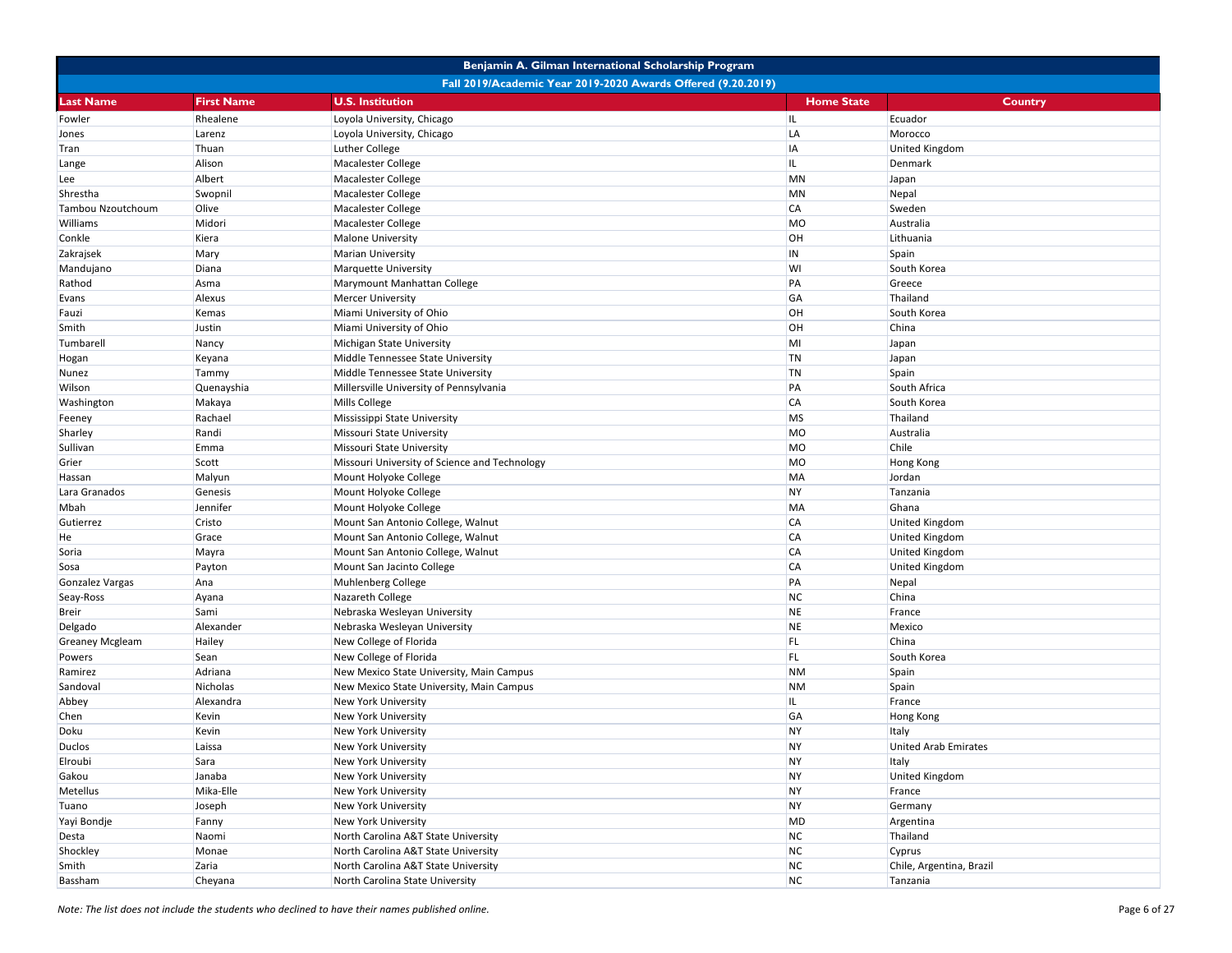|                      |                                                              |                                        | Benjamin A. Gilman International Scholarship Program |                                         |  |  |
|----------------------|--------------------------------------------------------------|----------------------------------------|------------------------------------------------------|-----------------------------------------|--|--|
|                      | Fall 2019/Academic Year 2019-2020 Awards Offered (9.20.2019) |                                        |                                                      |                                         |  |  |
| <b>Last Name</b>     | <b>First Name</b>                                            | <b>U.S. Institution</b>                | <b>Home State</b>                                    | <b>Country</b>                          |  |  |
| Chaleunvong          | Kaiyin                                                       | North Carolina State University        | <b>NC</b>                                            | Poland                                  |  |  |
| Powers               | Toinette                                                     | North Carolina State University        | <b>NC</b>                                            | Spain                                   |  |  |
| Pretends Eagle       | Troy                                                         | North Dakota State University          | <b>ND</b>                                            | Japan                                   |  |  |
| Gonora               | Jaime                                                        | Northeastern University                | <b>NJ</b>                                            | Australia                               |  |  |
| Carolan              | Robert                                                       | Northern Illinois University           | IL                                                   | Ukraine                                 |  |  |
| Ahmed-Abdelmutalab   | Khalid                                                       | Northwestern University                | IA                                                   | <b>United Kingdom</b>                   |  |  |
| <b>Buchaniec</b>     | Catherine                                                    | Northwestern University                | IL                                                   | France                                  |  |  |
| <b>Cusack Miller</b> | Rowan                                                        | Northwestern University                | <b>NY</b>                                            | Austria                                 |  |  |
| Kim                  | Jana                                                         | Northwestern University                | IA                                                   | France                                  |  |  |
| Plotkin              | Gabrielle                                                    | Northwestern University                | <b>CO</b>                                            | Argentina                               |  |  |
| Rubinstein           | Kaitlyn                                                      | Northwestern University                | <b>AZ</b>                                            | <b>Bolivia</b>                          |  |  |
| Vuong                | Andrew                                                       | Northwestern University                | <b>CA</b>                                            | France                                  |  |  |
| Cooper               | Shelby                                                       | Occidental College                     | OH                                                   | South Korea                             |  |  |
| Devlin               | Aria                                                         | Occidental College                     | <b>NY</b>                                            | Australia                               |  |  |
| Lee                  | Hae Ri                                                       | Occidental College                     | <b>CA</b>                                            | South Korea                             |  |  |
| Cooper               | Kamara                                                       | Ohio University                        | OH                                                   | <b>Hong Kong</b>                        |  |  |
| Reyes                | Serah                                                        | Oklahoma State University              | OK                                                   | Japan                                   |  |  |
| West                 | Hunter                                                       | Oklahoma State University              | <b>MO</b>                                            | Mexico                                  |  |  |
| Andersen             | Sydney                                                       | <b>Oregon State University</b>         | OR                                                   | Canada                                  |  |  |
| Jajko                | Madison                                                      | <b>Oregon State University</b>         | OR                                                   | <b>Turks &amp; Caicos</b>               |  |  |
| Krueger              | Ava                                                          | <b>Oregon State University</b>         | OR                                                   | Italy                                   |  |  |
| Ruiz Lopez           | Karina                                                       | <b>Oregon State University</b>         | OR                                                   | Switzerland                             |  |  |
| Matlock              | Tristan                                                      | Pacific Northwest College of Art       | OR                                                   | <b>United Kingdom</b>                   |  |  |
| Munn                 | Shannon                                                      | Pepperdine University                  | <b>CA</b>                                            | Germany                                 |  |  |
| Donaldson            | Zachary                                                      | Peralta Community College District     | <b>CA</b>                                            | Chile                                   |  |  |
| Matsuda              | Jenifer                                                      | Philadelphia University                | <b>WA</b>                                            | Costa Rica                              |  |  |
| Veazie               | Emma                                                         | Plymouth State University              | <b>NH</b>                                            | Thailand                                |  |  |
| Noh                  | Hyun Wook                                                    | Pomona College                         | GA                                                   | South Korea                             |  |  |
| Timms                | Nicholas                                                     | Pomona College                         | <b>CA</b>                                            | <b>Hong Kong</b>                        |  |  |
| Eltelbany            | Hassan                                                       | Portland State University              | OR                                                   | South Africa                            |  |  |
| Robinson             | Ashley                                                       | <b>Portland State University</b>       | <b>AZ</b>                                            | Japan                                   |  |  |
| Wong                 | Edman                                                        | <b>Portland State University</b>       | OR                                                   | Spain                                   |  |  |
| Pinamang             | Princess                                                     | Prairie View A&M University            | FL.                                                  | <b>United Kingdom</b>                   |  |  |
| Banfield             | Zoe                                                          | <b>Purdue University</b>               | IN                                                   | Spain                                   |  |  |
| Tsarevski            | Michael                                                      | Red Rocks Community College            | <b>CO</b>                                            | Russia                                  |  |  |
| Bui                  | Ken                                                          | <b>Regis University</b>                | <b>CO</b>                                            | Japan                                   |  |  |
| Ferreira             | Emma                                                         | Rhode Island College                   | <b>CT</b>                                            | Czech Republic                          |  |  |
| De La Cruz Santos    | Michelle                                                     | Roanoke College                        | <b>VA</b>                                            | Belgium                                 |  |  |
| Brown                | Lucy                                                         | Rochester Institute of Technology      | <b>NY</b>                                            | Croatia                                 |  |  |
| Hood                 | Miles                                                        | Rochester Institute of Technology      | <b>NY</b>                                            | United Kingdom, Argentina, South Africa |  |  |
| Adlam                | Dylan                                                        | <b>Rollins College</b>                 | FL.                                                  | <b>United Kingdom</b>                   |  |  |
| Toppin               | Cristina                                                     | <b>Rollins College</b>                 | <b>FL</b>                                            | Australia                               |  |  |
| Gonzalez             | Bielka                                                       | Rutgers University, Camden             | <b>NJ</b>                                            | South Korea                             |  |  |
| Blonski              | Rebekah                                                      | Rutgers University, New Brunswick      | NJ                                                   | South Korea                             |  |  |
| Appiah               | Grace                                                        | Rutgers University, Newark             | <b>NJ</b>                                            | South Africa                            |  |  |
| Vera                 | Gabrielle                                                    | Rutgers University, Newark             | <b>NJ</b>                                            | <b>United Kingdom</b>                   |  |  |
| Vang                 | Natthawout                                                   | Saint John's University, Minnesota     | <b>MN</b>                                            | China                                   |  |  |
| Yang                 | Kou                                                          | Saint John's University, Minnesota     | <b>MN</b>                                            | Japan                                   |  |  |
| Espinal              | Alexa                                                        | Saint Mary's University of San Antonio | <b>AZ</b>                                            | France                                  |  |  |
| Kisner               | Kyle                                                         | Salisbury University                   | DE                                                   | Japan                                   |  |  |
| Shahbaz              | Hira                                                         | Salisbury University                   | <b>MD</b>                                            | India                                   |  |  |
| Amaechi              | Richard                                                      | San Diego State University             | <b>CA</b>                                            | Japan                                   |  |  |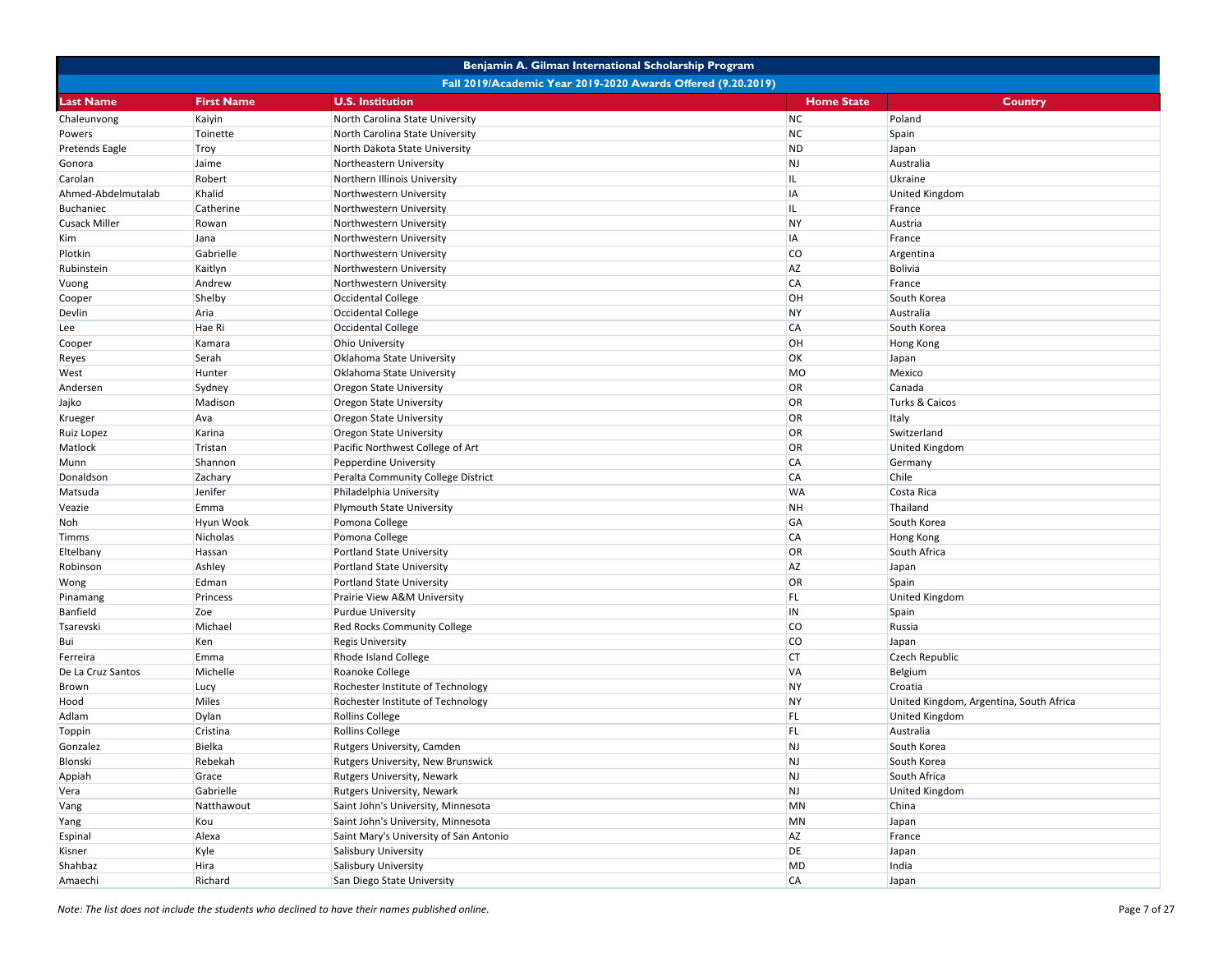|                    |                                                              | Benjamin A. Gilman International Scholarship Program |                   |                             |  |  |
|--------------------|--------------------------------------------------------------|------------------------------------------------------|-------------------|-----------------------------|--|--|
|                    | Fall 2019/Academic Year 2019-2020 Awards Offered (9.20.2019) |                                                      |                   |                             |  |  |
| <b>Last Name</b>   | <b>First Name</b>                                            | <b>U.S. Institution</b>                              | <b>Home State</b> | Country                     |  |  |
| Cortez             | Martha                                                       | San Diego State University                           | <b>CA</b>         | <b>United Kingdom</b>       |  |  |
| Echeverria         | Perla                                                        | San Diego State University                           | <b>CA</b>         | South Korea                 |  |  |
| Flores             | Andrea                                                       | San Diego State University                           | <b>CA</b>         | Chile                       |  |  |
| Himelspach         | Hailey                                                       | San Diego State University                           | <b>WA</b>         | China                       |  |  |
| Irianto            | Tasha                                                        | San Diego State University                           | <b>CA</b>         | Indonesia                   |  |  |
| Moreno             | Alondra                                                      | San Diego State University                           | <b>CA</b>         | Italy                       |  |  |
| Chak               | Kelvin                                                       | San Francisco State University                       | <b>CA</b>         | Japan                       |  |  |
| Desales            | Dani                                                         | San Francisco State University                       | <b>CA</b>         | Netherlands                 |  |  |
| Fernandez          | Marwin                                                       | San Francisco State University                       | <b>CA</b>         | Taiwan                      |  |  |
| Gonzalez Hernandez | Amber                                                        | San Francisco State University                       | <b>CA</b>         | Australia                   |  |  |
| Jones              | Christopher                                                  | San Francisco State University                       | <b>CA</b>         | France                      |  |  |
| Kaing              | Karen                                                        | San Francisco State University                       | <b>CA</b>         | Thailand                    |  |  |
| King-Smithson      | Lilith                                                       | San Francisco State University                       | <b>CA</b>         | Canada                      |  |  |
| Lockhart           | Lee                                                          | San Francisco State University                       | <b>CA</b>         | <b>United Kingdom</b>       |  |  |
| Lucas              | Dmitra Dejahnae                                              | San Francisco State University                       | <b>CA</b>         | Spain                       |  |  |
| Mahdee             | Halima                                                       | San Francisco State University                       | <b>CA</b>         | Ghana                       |  |  |
| Martin             | Andrea                                                       | San Francisco State University                       | <b>CA</b>         | Spain                       |  |  |
| Mesidort           | Kerwine                                                      | San Francisco State University                       | <b>CA</b>         | South Korea                 |  |  |
| Peng               | Eric                                                         | San Francisco State University                       | <b>CA</b>         | Japan                       |  |  |
| Perez              | Ariana                                                       | San Francisco State University                       | <b>CA</b>         | Thailand                    |  |  |
| Sawekchim          | Yodkamon                                                     | San Francisco State University                       | <b>CA</b>         | <b>United Kingdom</b>       |  |  |
| Schotsch           | Brittany                                                     | San Francisco State University                       | <b>CA</b>         | Australia                   |  |  |
| Sikorski           | Jan                                                          | San Francisco State University                       | <b>CA</b>         | Australia                   |  |  |
| Torres             | Luis                                                         | San Francisco State University                       | <b>CA</b>         | Japan                       |  |  |
| Voong              | Angie                                                        | San Francisco State University                       | <b>CA</b>         | South Korea                 |  |  |
| Williams           | Breonna Luella                                               | San Francisco State University                       | <b>CA</b>         | Australia                   |  |  |
| Lopez              | Rodolfo                                                      | San Jose State University                            | <b>CA</b>         | <b>Hong Kong</b>            |  |  |
| Nguyen             | Christine                                                    | San Jose State University                            | <b>CA</b>         | Japan                       |  |  |
| Castillo           | Samantha                                                     | Santa Barbara City College                           | <b>CA</b>         | Italy, France               |  |  |
| Haj                | Wisaam                                                       | Santa Barbara City College                           | <b>CA</b>         | Italy, France               |  |  |
| Fernandez Pedraza  | Kimberly                                                     | Santa Clara University                               | <b>CA</b>         | Austria                     |  |  |
| Kaire              | Sainy                                                        | Santa Clara University                               | <b>CA</b>         | Spain                       |  |  |
| Sparkman           | Leah                                                         | Santa Clara University                               | OR                | United Kingdom              |  |  |
| Maxwell            | Kara                                                         | School of the Art Institute of Chicago, The          | IA                | Australia                   |  |  |
| Watson             | Adilia                                                       | Seattle University                                   | <b>CA</b>         | Ghana                       |  |  |
| <b>Bouldin</b>     | Marygrace                                                    | Sewanee: University of the South                     | <b>TN</b>         | Tanzania                    |  |  |
| Brown              | Jennifer                                                     | <b>Shoreline Community College</b>                   | <b>WA</b>         | Japan                       |  |  |
| Luft               | Haillie                                                      | Siena College                                        | <b>NY</b>         | Japan                       |  |  |
| Ragubir            | Alisa                                                        | Siena College                                        | <b>NY</b>         | South Korea                 |  |  |
| Hernandez          | Erick                                                        | Simpson College of Iowa                              | <b>MN</b>         | <b>United Kingdom</b>       |  |  |
| Ballo              | Korotoumou                                                   | Skidmore College                                     | <b>NY</b>         | <b>United Arab Emirates</b> |  |  |
| Rofii              | Leila                                                        | Skyline College                                      | <b>CA</b>         | Spain                       |  |  |
| Berry              | Sydney                                                       | South Dakota State University                        | <b>TX</b>         | Thailand                    |  |  |
| Garcia             | Bethanie                                                     | Southern Illinois University, Edwardsville           | IL.               | South Korea                 |  |  |
| Lentz              | Jesse                                                        | Southern Oregon University                           | OR                | France                      |  |  |
| Hood               | Dahjah                                                       | Spelman College                                      | NJ                | Denmark                     |  |  |
| Vanhorn            | Jasmine                                                      | Spelman College                                      | GA                | Cameroon                    |  |  |
| Waldie             | Madison                                                      | Spring Arbor University                              | MI                | <b>United Arab Emirates</b> |  |  |
| <b>Stebbins</b>    | Brianna                                                      | St. Catherine University                             | MN                | Italy, Spain, Denmark       |  |  |
| Yang               | James                                                        | St. Cloud State University                           | MN                | South Korea                 |  |  |
| Lamson             | Danielle                                                     | St. Edward's University                              | <b>TX</b>         | Costa Rica                  |  |  |
| Overbay            | Olivia                                                       | St. Edward's University                              | <b>TX</b>         | Spain                       |  |  |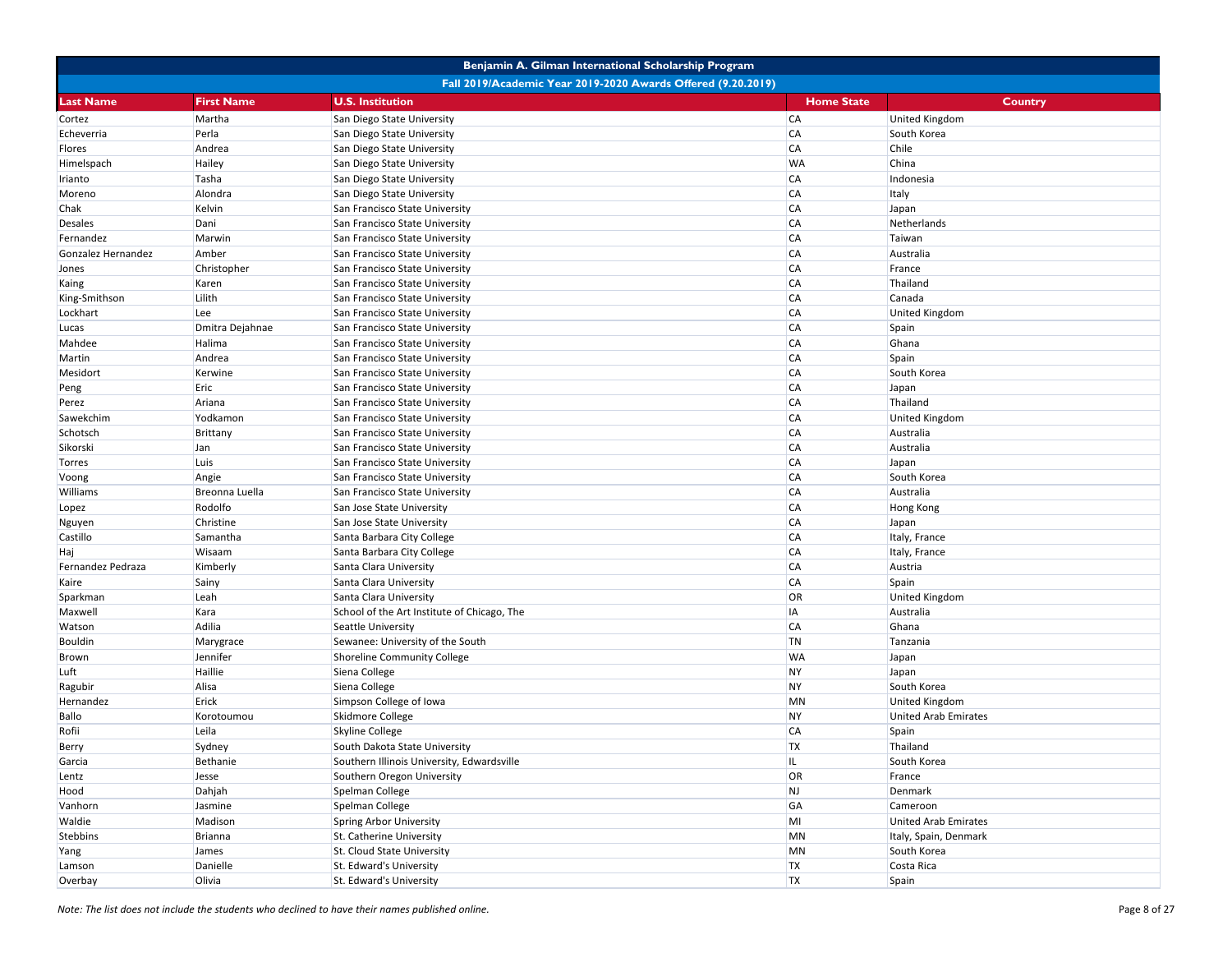|                                                              |                   | Benjamin A. Gilman International Scholarship Program |                   |                                |  |
|--------------------------------------------------------------|-------------------|------------------------------------------------------|-------------------|--------------------------------|--|
| Fall 2019/Academic Year 2019-2020 Awards Offered (9.20.2019) |                   |                                                      |                   |                                |  |
| <b>Last Name</b>                                             | <b>First Name</b> | <b>U.S. Institution</b>                              | <b>Home State</b> | Country                        |  |
| Pletcher                                                     | Meredith          | St. Edward's University                              | <b>TX</b>         | <b>United Kingdom</b>          |  |
| Phan                                                         | Paul              | <b>Stanford University</b>                           | MD                | Australia                      |  |
| Coniglio                                                     | Samuel            | State University of New York, Buffalo                | <b>NY</b>         | Japan                          |  |
| Smith                                                        | Sergio            | State University of New York, Buffalo                | <b>NY</b>         | China                          |  |
| Golisano                                                     | Taylor            | State University of New York, Fredonia               | <b>NY</b>         | Ghana                          |  |
| Mazariegos                                                   | Denis             | State University of New York, Geneseo                | <b>NY</b>         | South Korea                    |  |
| Aguilar                                                      | Natalie           | State University of New York, New Paltz              | <b>NY</b>         | Argentina                      |  |
| Barrera                                                      | Andy              | State University of New York, New Paltz              | <b>NY</b>         | Spain                          |  |
| Cabrera                                                      | Marlena           | State University of New York, New Paltz              | <b>NY</b>         | Spain                          |  |
| Santana                                                      | Shania            | State University of New York, New Paltz              | <b>NY</b>         | Spain                          |  |
| Ortiz                                                        | Jasmin            | State University of New York, Oswego                 | <b>NY</b>         | <b>Brazil</b>                  |  |
| <b>Barton</b>                                                | Angella           | Stonehill College                                    | MA                | Australia                      |  |
| Ferreira                                                     | Hillary           | <b>Stonehill College</b>                             | MA                | South Africa                   |  |
| Iwuala                                                       | Jessydoris        | <b>Stonehill College</b>                             | MA                | Spain, South Africa, Argentina |  |
| Boes                                                         | <b>Brooke</b>     | Susquehanna University                               | <b>NJ</b>         | Netherlands                    |  |
| Keams                                                        | Cheyenne          | Susquehanna University                               | <b>NM</b>         | Cyprus                         |  |
| Ray                                                          | Anya              | Susquehanna University                               | MD                | Cyprus                         |  |
| <b>Stebbins</b>                                              | Mary              | Susquehanna University                               | PA                | Cyprus                         |  |
| <b>Bryant</b>                                                | Dylan             | <b>Syracuse University</b>                           | <b>NY</b>         | Chile                          |  |
| Cruz                                                         | Nicole            | <b>Syracuse University</b>                           | FL.               | Chile                          |  |
| Hoffman                                                      | Samuel            | <b>Syracuse University</b>                           | <b>NY</b>         | <b>United Kingdom</b>          |  |
| Ozomgi                                                       | Christopher       | <b>Syracuse University</b>                           | NJ                | Chile                          |  |
| Salih                                                        | Ghufran           | <b>Syracuse University</b>                           | IL.               | Jordan                         |  |
| <b>Tafesse</b>                                               | Eden              | <b>Syracuse University</b>                           | <b>VA</b>         | <b>Hong Kong</b>               |  |
| Tran                                                         | Luca              | <b>Temple University</b>                             | PA                | Japan                          |  |
| Yost                                                         | Cecelia           | <b>Temple University</b>                             | MD                | South Africa                   |  |
| Dierlam                                                      | Stetson           |                                                      | <b>TX</b>         | Australia                      |  |
|                                                              |                   | Texas A&M University, College Station                | <b>TX</b>         |                                |  |
| Hernandez Aleman<br>Mcdermott                                | Reyna             | Texas A&M University, College Station                | <b>TX</b>         | Costa Rica<br><b>Brazil</b>    |  |
|                                                              | Molly             | Texas A&M University, College Station                | <b>TX</b>         |                                |  |
| Hansen                                                       | Heather           | Texas State University, San Marcos                   | <b>TX</b>         | <b>United Kingdom</b>          |  |
| Zimmerman                                                    | Alexandra         | <b>Texas Tech University</b>                         |                   | Ireland<br>China               |  |
| Ashiru                                                       | Jarinat           | Texas Woman's University                             | <b>TX</b>         |                                |  |
| Pruitt                                                       | Bethany           | <b>Towson University</b>                             | DC<br><b>TX</b>   | <b>United Kingdom</b>          |  |
| Watson                                                       | Robert            | <b>Trinity University</b>                            |                   | Russia                         |  |
| Zengel                                                       | Corinna           | <b>Tulane University</b>                             | LA                | <b>Brazil</b>                  |  |
| Algomai                                                      | Aseel             | Union College of New York                            | <b>NY</b>         | Greece                         |  |
| Angelopoulos                                                 | Marina            | Union College of New York                            | <b>NY</b>         | China                          |  |
| De Los Santos                                                | Bonelyn           | Union College of New York                            | <b>NY</b>         | France                         |  |
| Garcia                                                       | Valentina         | Union College of New York                            | MA                | <b>Brazil</b>                  |  |
| Machuca                                                      | Victoria          | Union College of New York                            | <b>VA</b>         | <b>Brazil</b>                  |  |
| Morton                                                       | Gianna            | Union College of New York                            | MD                | Australia                      |  |
| Rodrigues De Pina                                            | Melisa            | Union College of New York                            | MA                | <b>Brazil</b>                  |  |
| Santos                                                       | Jocelyn           | Union College of New York                            | <b>MA</b>         | Vietnam                        |  |
| Vu                                                           | Christina         | Union College of New York                            | <b>NY</b>         | China                          |  |
| Perez Rodriguez                                              | Coral Del Mar     | Universidad Interamericana, Ponce Campus             | PR                | Peru                           |  |
| Polochak                                                     | Dominic           | University of Akron                                  | PA                | Spain                          |  |
| Bolanos                                                      | Esmeralda         | University of Arizona                                | AZ                | Japan                          |  |
| Mc Namara                                                    | Alyssa            | University of Arizona                                | <b>AZ</b>         | Thailand                       |  |
| Naji                                                         | Maimoonah         | University of Arizona                                | <b>AZ</b>         | Morocco                        |  |
| Johnson                                                      | Jensen            | University of Arkansas, Fayetteville                 | <b>AR</b>         | Italy                          |  |
| Smith                                                        | Alexander         | University of Arkansas, Fayetteville                 | <b>AR</b>         | Germany                        |  |
| Toche                                                        | Rafael            | University of Arkansas, Fayetteville                 | <b>AR</b>         | Germany                        |  |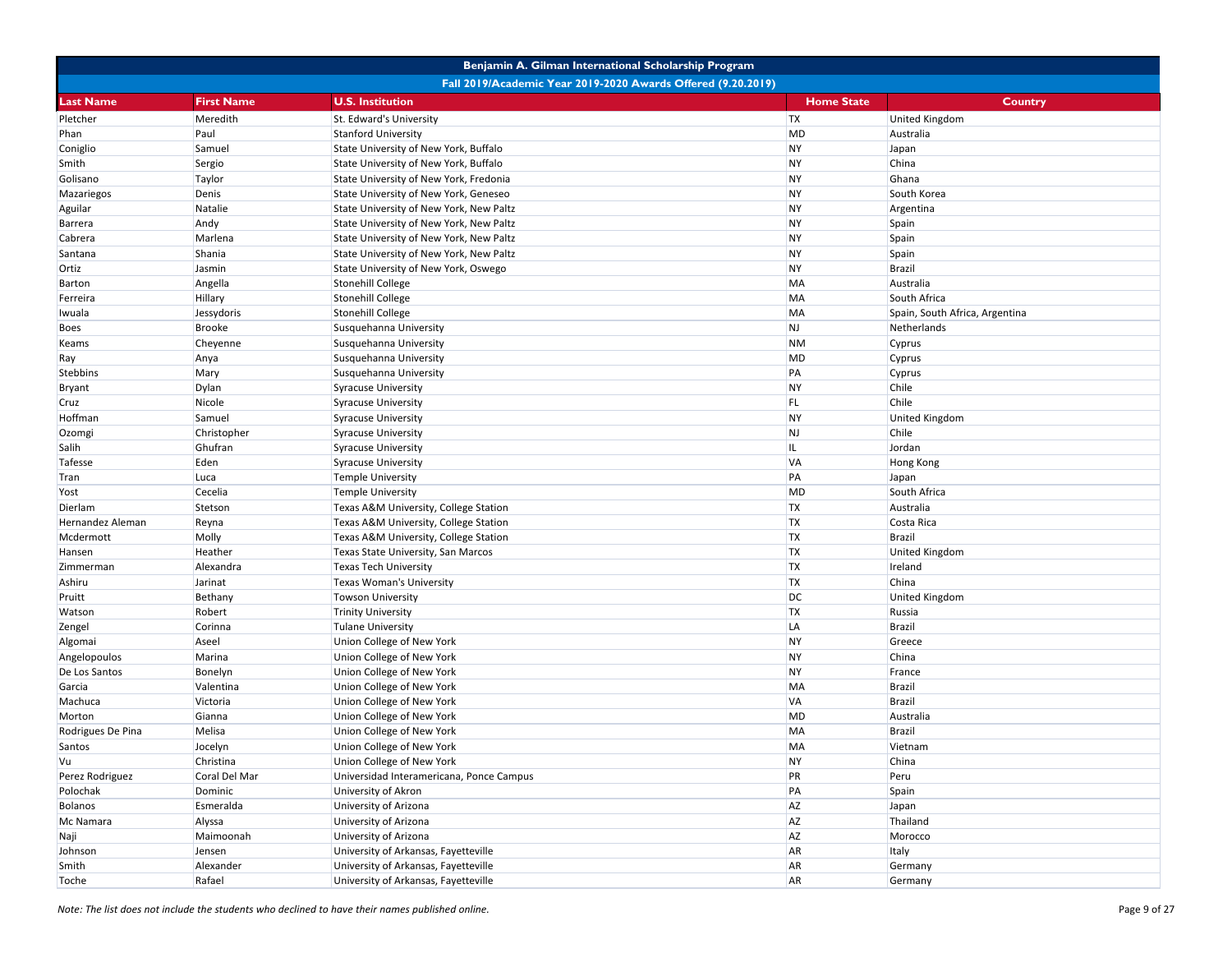|                    |                                                              | Benjamin A. Gilman International Scholarship Program |                   |                       |  |  |
|--------------------|--------------------------------------------------------------|------------------------------------------------------|-------------------|-----------------------|--|--|
|                    | Fall 2019/Academic Year 2019-2020 Awards Offered (9.20.2019) |                                                      |                   |                       |  |  |
| Last Name          | <b>First Name</b>                                            | <b>U.S. Institution</b>                              | <b>Home State</b> | <b>Country</b>        |  |  |
| Wade               | Mackenzie                                                    | University of Arkansas, Fayetteville                 | MO                | Italy                 |  |  |
| Alarcon            | Alejandra                                                    | University of California, Berkeley                   | <b>CA</b>         | Chile, Argentina      |  |  |
| Chang              | Michelle                                                     | University of California, Berkeley                   | <b>CA</b>         | Costa Rica            |  |  |
| Colin              | Dalia                                                        | University of California, Berkeley                   | <b>CA</b>         | Japan                 |  |  |
| Erlichman          | Melanie                                                      | University of California, Berkeley                   | <b>CA</b>         | Argentina             |  |  |
| Fong               | Jade                                                         | University of California, Berkeley                   | <b>CA</b>         | South Korea           |  |  |
| Funcheon           | Sean                                                         | University of California, Berkeley                   | <b>CA</b>         | Morocco               |  |  |
| Garcia             | Brenda                                                       | University of California, Berkeley                   | <b>CA</b>         | France                |  |  |
| Hajikhodaverdikhan | Nika                                                         | University of California, Berkeley                   | <b>CA</b>         | Argentina, Chile      |  |  |
| Jones              | Nishan                                                       | University of California, Berkeley                   | <b>CA</b>         | <b>United Kingdom</b> |  |  |
| Khabra             | Gurwant                                                      | University of California, Berkeley                   | <b>CA</b>         | Netherlands           |  |  |
| Kim                | Andrew                                                       | University of California, Berkeley                   | <b>CA</b>         | South Korea           |  |  |
| Ledezma            | Liliana                                                      | University of California, Berkeley                   | <b>CA</b>         | Germany               |  |  |
| Moreno             | Daniel                                                       | University of California, Berkeley                   | <b>CA</b>         | Argentina, Chile      |  |  |
| Ochoa              | Vianny                                                       | University of California, Berkeley                   | <b>CA</b>         | <b>Barbados</b>       |  |  |
| Paniagua           | Jennifer                                                     | University of California, Berkeley                   | <b>CA</b>         | <b>Barbados</b>       |  |  |
| Pineda Diaz        | Allyson                                                      | University of California, Berkeley                   | <b>CA</b>         | Italy                 |  |  |
| Rojas Ortega       | Rebeca                                                       | University of California, Berkeley                   | <b>CA</b>         | New Zealand           |  |  |
| Santiago           | Leonardo                                                     | University of California, Berkeley                   | <b>CA</b>         | Germany               |  |  |
| Sosa Cordero       | Mercedes                                                     | University of California, Berkeley                   | <b>CA</b>         | Denmark               |  |  |
| Tan                | Michelle                                                     | University of California, Berkeley                   | <b>CA</b>         | Italy                 |  |  |
| Tran               | Thi Phuong                                                   | University of California, Berkeley                   | <b>CA</b>         | Spain                 |  |  |
| Valdez             | Destiny                                                      | University of California, Berkeley                   | <b>CA</b>         | Mexico                |  |  |
| Villatoro-Benitez  | Andres                                                       | University of California, Berkeley                   | <b>CA</b>         | France                |  |  |
| Wu                 | Rosy                                                         | University of California, Berkeley                   | <b>CA</b>         | France                |  |  |
| Xiao               | Ronald                                                       | University of California, Berkeley                   | <b>CA</b>         | France                |  |  |
| Andrade            | Precious                                                     | University of California, Davis                      | <b>CA</b>         | Mexico                |  |  |
| Cardenas Dorado    | Lila                                                         | University of California, Davis                      | <b>CA</b>         | Mexico                |  |  |
| Choudhary          | Kanza                                                        | University of California, Davis                      | <b>CA</b>         | Australia             |  |  |
| Duarte             | Mariela                                                      | University of California, Davis                      | <b>CA</b>         | Mexico                |  |  |
| Florez lii         | Jose                                                         | University of California, Davis                      | <b>CA</b>         | Mexico                |  |  |
| Lopez              | Marcelo                                                      | University of California, Davis                      | <b>CA</b>         | Australia             |  |  |
| Olivares           | Marilyn                                                      | University of California, Davis                      | <b>CA</b>         | Australia             |  |  |
| Rodriguez          | Dennett                                                      | University of California, Davis                      | <b>CA</b>         | France                |  |  |
| Romero             | Aliyah                                                       | University of California, Davis                      | <b>CA</b>         | France                |  |  |
| Smith              | Moa                                                          | University of California, Davis                      | <b>CA</b>         | Sweden                |  |  |
| Zahid              | Hammad                                                       | University of California, Davis                      | <b>CA</b>         | <b>United Kingdom</b> |  |  |
| Afonta             | Olisaemeka                                                   | University of California, Irvine                     | <b>CA</b>         | <b>United Kingdom</b> |  |  |
| Davis              | Marlissa                                                     | University of California, Irvine                     | <b>CA</b>         | Japan                 |  |  |
| De Leon            | Darren                                                       | University of California, Irvine                     | <b>CA</b>         | <b>United Kingdom</b> |  |  |
| Harmoush           | Noor                                                         | University of California, Irvine                     | <b>CA</b>         | Chile, Argentina      |  |  |
| Magdaluyo          | Richard                                                      | University of California, Irvine                     | <b>CA</b>         | South Korea           |  |  |
| Orozco             | Valerie                                                      | University of California, Irvine                     | <b>CA</b>         | Italy                 |  |  |
| Soliven            | Amira                                                        | University of California, Irvine                     | CA                | South Korea           |  |  |
| Tabarez-Gutierrez  | Felicity                                                     | University of California, Irvine                     | <b>CA</b>         | Ghana                 |  |  |
| Yu                 | Xiuting                                                      | University of California, Irvine                     | <b>CA</b>         | Hong Kong             |  |  |
| Liang              | Alvina                                                       | University of California, Los Angeles                | CA                | Denmark               |  |  |
| Nguyen             | Dan                                                          | University of California, Los Angeles                | CA                | Thailand              |  |  |
| Norton             | Devorah                                                      | University of California, Los Angeles                | <b>CA</b>         | Israel                |  |  |
| Rivera             | Rebecca                                                      | University of California, Los Angeles                | <b>CA</b>         | South Korea           |  |  |
| Tran               | Christine                                                    | University of California, Los Angeles                | <b>CA</b>         | Thailand              |  |  |
| Baranda            | Marytere                                                     | University of California, Merced                     | <b>CA</b>         | Ghana                 |  |  |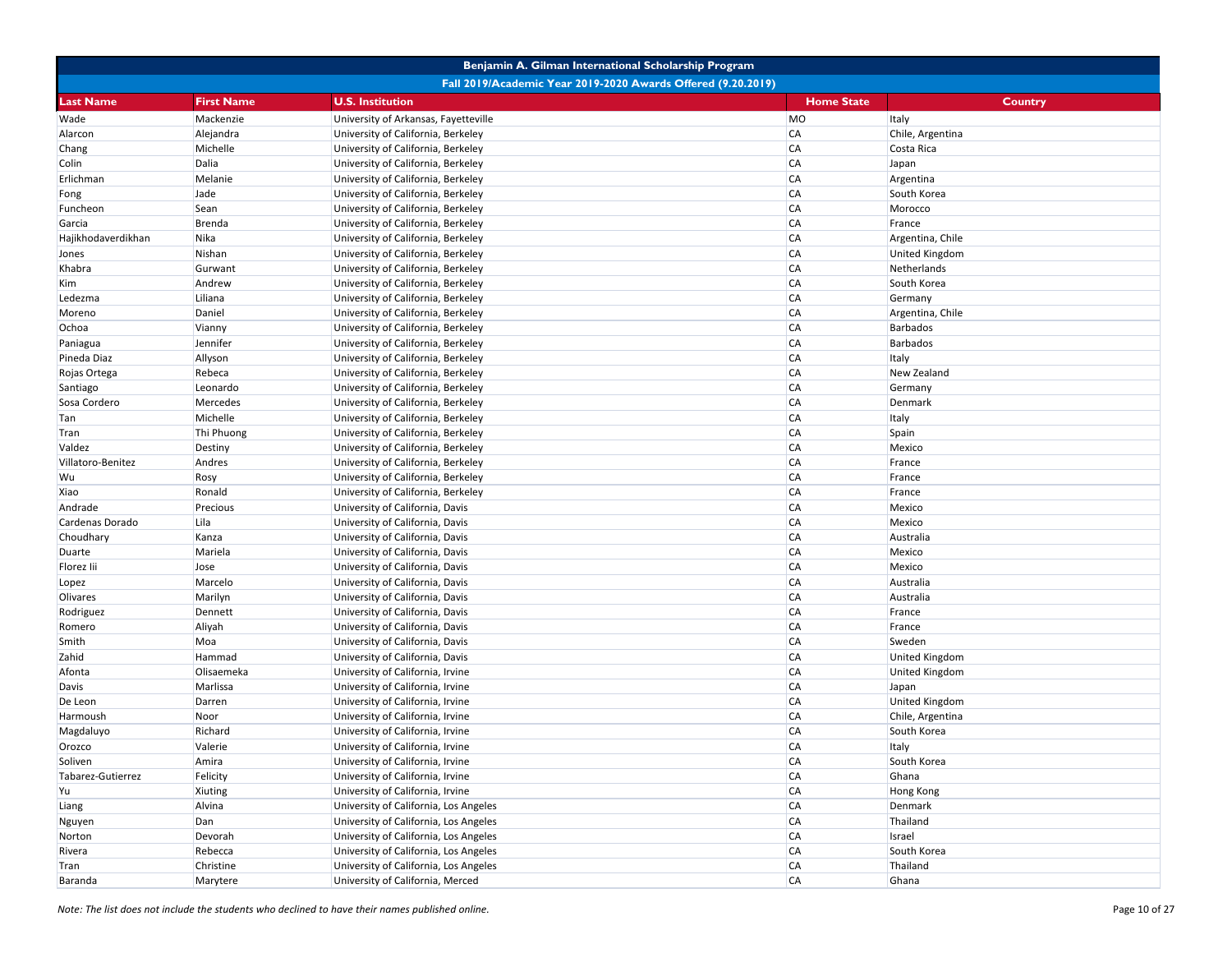|                 |                                                              | Benjamin A. Gilman International Scholarship Program |                   |                       |  |  |
|-----------------|--------------------------------------------------------------|------------------------------------------------------|-------------------|-----------------------|--|--|
|                 | Fall 2019/Academic Year 2019-2020 Awards Offered (9.20.2019) |                                                      |                   |                       |  |  |
| Last Name       | <b>First Name</b>                                            | <b>U.S. Institution</b>                              | <b>Home State</b> | <b>Country</b>        |  |  |
| Mcdermott       | Spencer                                                      | University of California, Merced                     | <b>CA</b>         | Singapore             |  |  |
| Chacon          | Kathy                                                        | University of California, Riverside                  | <b>CA</b>         | <b>United Kingdom</b> |  |  |
| Diaz            | Michelle                                                     | University of California, Riverside                  | <b>CA</b>         | France                |  |  |
| Huang           | Anita                                                        | University of California, Riverside                  | <b>CA</b>         | <b>Hong Kong</b>      |  |  |
| Lee             | Deontè                                                       | University of California, Riverside                  | <b>CA</b>         | <b>Brazil</b>         |  |  |
| Meza-Hernandez  | <b>Belen</b>                                                 | University of California, Riverside                  | <b>CA</b>         | <b>United Kingdom</b> |  |  |
| Mohammad        | Jonathan                                                     | University of California, Riverside                  | <b>CA</b>         | Chile                 |  |  |
| Ramos           | Jennifer                                                     | University of California, Riverside                  | <b>CA</b>         | Spain                 |  |  |
| Wan             | Michelle                                                     | University of California, Riverside                  | <b>CA</b>         | <b>Hong Kong</b>      |  |  |
| Barron-Borden   | <b>Brycen</b>                                                | University of California, San Diego                  | <b>CA</b>         | New Zealand           |  |  |
| Galicia         | Michelle                                                     | University of California, San Diego                  | <b>CA</b>         | Mexico                |  |  |
| Lawson          | Michele                                                      | University of California, San Diego                  | <b>CA</b>         | Ghana                 |  |  |
| Lee             | Jae Hyeog                                                    | University of California, San Diego                  | <b>CA</b>         | Sweden                |  |  |
| Min             | <b>Brent</b>                                                 | University of California, San Diego                  | <b>CA</b>         | Singapore             |  |  |
| Monterroso      | <b>Heily</b>                                                 | University of California, San Diego                  | <b>CA</b>         | South Korea           |  |  |
| Padilla-Aguiar  | Nohely                                                       | University of California, San Diego                  | <b>CA</b>         | Spain                 |  |  |
| Rinzler         | Trevor                                                       | University of California, San Diego                  | <b>CA</b>         | <b>Czech Republic</b> |  |  |
| Rodriguez       | Victoria                                                     | University of California, San Diego                  | <b>CA</b>         | Thailand              |  |  |
| Taylor          | Nicholas                                                     | University of California, San Diego                  | <b>CA</b>         | Australia             |  |  |
| Yu              | Melody                                                       | University of California, San Diego                  | <b>CA</b>         | Japan                 |  |  |
| Baez            | Jose                                                         | University of California, Santa Barbara              | <b>CA</b>         | Argentina, Chile      |  |  |
| Byerley         | Zachary                                                      | University of California, Santa Barbara              | <b>CA</b>         | Sweden                |  |  |
| Camaddo         | Ana Rosielle                                                 | University of California, Santa Barbara              | <b>CA</b>         | Costa Rica            |  |  |
| Deato           | <b>Finees Cale</b>                                           | University of California, Santa Barbara              | <b>CA</b>         | Ghana                 |  |  |
| Diaz            | Daniel                                                       | University of California, Santa Barbara              | <b>CA</b>         | Ghana                 |  |  |
| Esqueda         | Fabiola                                                      | University of California, Santa Barbara              | <b>CA</b>         | Italy                 |  |  |
| Etessami        | Giselle                                                      | University of California, Santa Barbara              | <b>CA</b>         | <b>United Kingdom</b> |  |  |
| Fonseca Vasquez | Ricardo                                                      | University of California, Santa Barbara              | <b>CA</b>         | Mexico                |  |  |
| Iheanacho       | Juanita                                                      | University of California, Santa Barbara              | <b>CA</b>         | Spain                 |  |  |
| Knight          | Amanda                                                       | University of California, Santa Barbara              | <b>CA</b>         | Morocco               |  |  |
| Larson          | Andrew                                                       | University of California, Santa Barbara              | <b>CA</b>         | South Korea           |  |  |
| Lloyd-Lim       | Calla                                                        | University of California, Santa Barbara              | <b>CA</b>         | Thailand              |  |  |
| Martinez        | Lizbeth                                                      | University of California, Santa Barbara              | <b>CA</b>         | Mexico                |  |  |
| Monroy          | Cynthia                                                      | University of California, Santa Barbara              | <b>CA</b>         | Netherlands           |  |  |
| Patel           | Radhika                                                      | University of California, Santa Barbara              | <b>CA</b>         | <b>United Kingdom</b> |  |  |
| Sierra          | Alondra                                                      | University of California, Santa Barbara              | <b>CA</b>         | <b>United Kingdom</b> |  |  |
| Tang            | Irvin                                                        | University of California, Santa Barbara              | <b>CA</b>         | Singapore             |  |  |
| Valenzuela      | Alexis                                                       | University of California, Santa Barbara              | <b>CA</b>         | Spain                 |  |  |
| Vestil          | Marvin                                                       | University of California, Santa Barbara              | <b>CA</b>         | Australia             |  |  |
| Villegas        | Moises                                                       | University of California, Santa Barbara              | <b>CA</b>         | Mexico                |  |  |
| Williams        | Spenser                                                      | University of California, Santa Barbara              | <b>CA</b>         | Japan                 |  |  |
| Xing            | Hongran                                                      | University of California, Santa Barbara              | <b>CA</b>         | <b>Hong Kong</b>      |  |  |
| Yang            | Derek                                                        | University of California, Santa Barbara              | <b>CA</b>         | Thailand              |  |  |
| Youkana         | Ramsin                                                       | University of California, Santa Barbara              | <b>CA</b>         | Jordan                |  |  |
| Akiba           | <b>Dylan</b>                                                 | University of California, Santa Cruz                 | <b>CA</b>         | Japan                 |  |  |
| Cardenas Paez   | Kevin                                                        | University of California, Santa Cruz                 | <b>CA</b>         | France                |  |  |
| Darling         | David                                                        | University of California, Santa Cruz                 | <b>CA</b>         | <b>United Kingdom</b> |  |  |
| Galdamez Marin  | Josephine                                                    | University of California, Santa Cruz                 | <b>CA</b>         | Chile, Argentina      |  |  |
| Jayaraman       | Vidya                                                        | University of California, Santa Cruz                 | <b>CA</b>         | <b>United Kingdom</b> |  |  |
| Quach           | Leyna                                                        | University of California, Santa Cruz                 | <b>CA</b>         | Japan                 |  |  |
| Xiong           | Mai                                                          | University of California, Santa Cruz                 | <b>CA</b>         | South Korea           |  |  |
| Kirby           | Molly-Anne                                                   | University of Central Arkansas                       | <b>AR</b>         | China                 |  |  |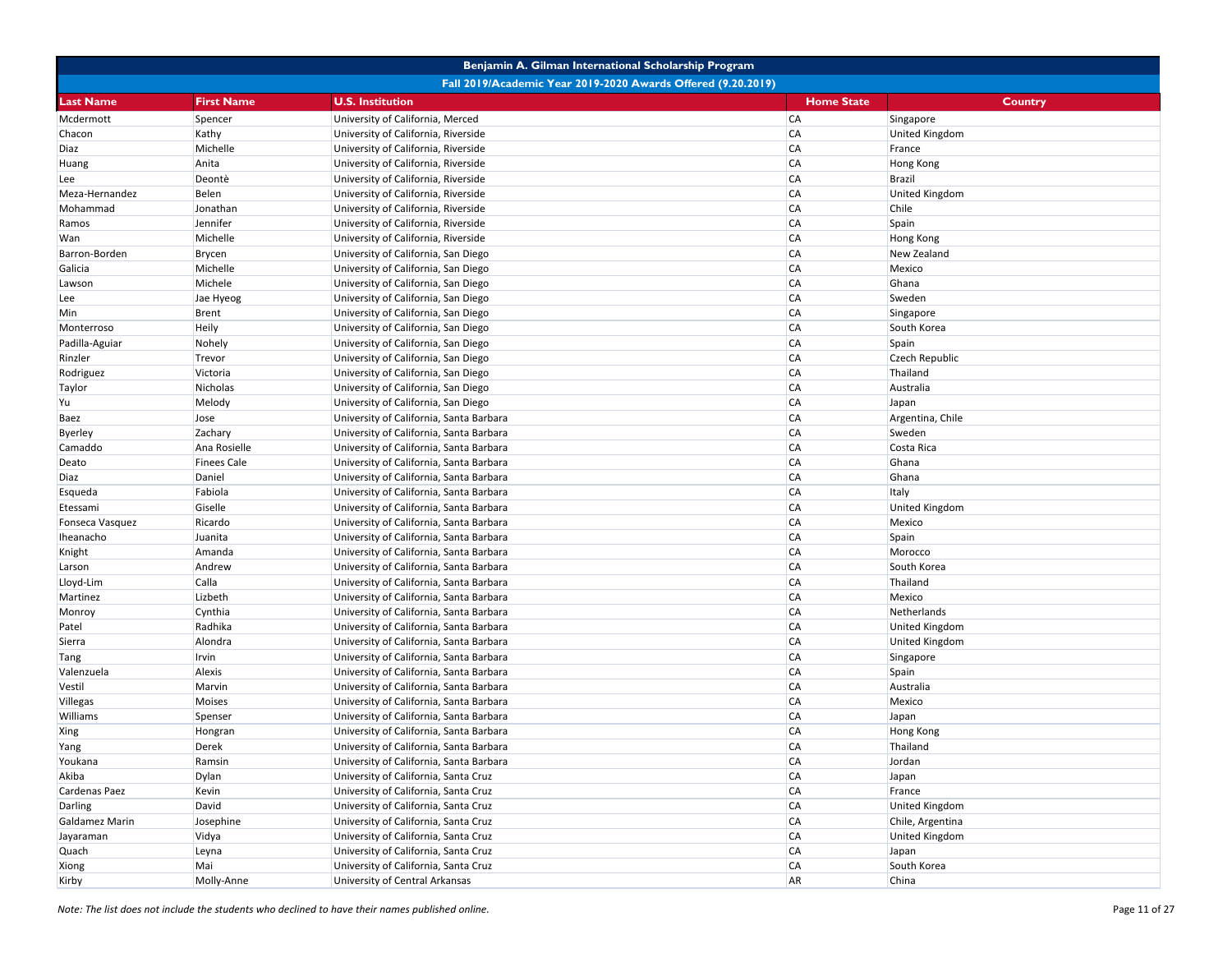|                  |                                                              | Benjamin A. Gilman International Scholarship Program |                   |                             |  |  |
|------------------|--------------------------------------------------------------|------------------------------------------------------|-------------------|-----------------------------|--|--|
|                  | Fall 2019/Academic Year 2019-2020 Awards Offered (9.20.2019) |                                                      |                   |                             |  |  |
| <b>Last Name</b> | <b>First Name</b>                                            | <b>U.S. Institution</b>                              | <b>Home State</b> | Country                     |  |  |
| Williams         | Myayuna                                                      | University of Central Florida                        | FL.               | <b>United Kingdom</b>       |  |  |
| <b>Brooks</b>    | Tiffani                                                      | University of Colorado, Boulder                      | <b>CO</b>         | Japan                       |  |  |
| Dykstra          | Kali Ciera                                                   | University of Colorado, Boulder                      | <b>CO</b>         | Senegal                     |  |  |
| Kassahun         | Jemil                                                        | University of Colorado, Boulder                      | <b>CO</b>         | Jordan                      |  |  |
| <b>Strauss</b>   | Alexandra                                                    | University of Colorado, Boulder                      | <b>CO</b>         | Sweden                      |  |  |
| Vancraeynest     | Luke                                                         | University of Connecticut                            | CT                | Germany                     |  |  |
| Hollers          | Belynn                                                       | University of Dallas                                 | <b>TX</b>         | Italy                       |  |  |
| <b>Boggs</b>     | Kylie                                                        | University of Delaware                               | DE                | New Zealand                 |  |  |
| Alder            | Madison                                                      | University of Denver                                 | <b>AL</b>         | France                      |  |  |
| Campisi          | Carson                                                       | University of Denver                                 | <b>CO</b>         | <b>United Kingdom</b>       |  |  |
| Castrellon       | Liliana                                                      | University of Denver                                 | <b>SD</b>         | South Korea                 |  |  |
| Ogbonnaya        | Chiemerie                                                    | University of Denver                                 | <b>CO</b>         | <b>United Kingdom</b>       |  |  |
| Rubio            | Victoria                                                     | University of Denver                                 | <b>CO</b>         | <b>United Kingdom</b>       |  |  |
| Said             | Misra                                                        | University of Denver                                 | <b>CO</b>         | Spain                       |  |  |
| Mendoza          | Gabriela                                                     | University of Florida                                | FL.               | South Korea                 |  |  |
| Asbeury          | Michael                                                      | University of Georgia                                | GA                | Italy                       |  |  |
| Cannon           | Samuel                                                       | University of Georgia                                | GA                | Germany                     |  |  |
| Chung            | Sean                                                         | University of Georgia                                | GA                | Germany                     |  |  |
| Nguyen           | Martin                                                       | University of Georgia                                | GA                | Japan                       |  |  |
| Anderson-Murray  | Lilia                                                        | University of Hawaii, Hilo                           | HI                | Australia                   |  |  |
| Kozinskiy        | Polina                                                       | University of Hawaii, Hilo                           | HI                | New Zealand                 |  |  |
| Smith            | Shawna                                                       | University of Hawaii, Hilo                           | HI                | <b>New Zealand</b>          |  |  |
| Wareham          | Sienna                                                       | University of Hawaii, Hilo                           | <b>ND</b>         | Hong Kong, South Korea      |  |  |
| Pang             | Joyce                                                        | University of Hawaii, Manoa                          | HI                | France                      |  |  |
| Garcia           | Victor                                                       | University of Houston                                | <b>TX</b>         | Italy, Spain, Germany       |  |  |
| Ho               | Hai Nhu                                                      | University of Houston                                | <b>TX</b>         | Japan                       |  |  |
| Perez            | Maria                                                        | University of Houston                                | <b>TX</b>         | Peru                        |  |  |
| Makori           | Mokua                                                        | University of Houston, Clear Lake                    | <b>TX</b>         | Ghana                       |  |  |
| Asher            | Zachary                                                      | University of Idaho                                  | ID                | New Zealand                 |  |  |
| Dienger          | Emily                                                        | University of Idaho                                  | ID                | Uruguay                     |  |  |
| Floyd            | Kashya                                                       | University of Idaho                                  | ID                | Italy                       |  |  |
| Garcia           | Jessica                                                      | University of Idaho                                  | ID                | France                      |  |  |
| Smith            | Mikaela                                                      | University of Idaho                                  | ID                | <b>United Arab Emirates</b> |  |  |
| Demski           | Charlotte                                                    | University of Illinois, Chicago                      | IL                | France                      |  |  |
| Shin             | Patrick                                                      | University of Illinois, Chicago                      | IL                | South Korea                 |  |  |
| Brown            | Jaelyn                                                       | University of Illinois, Urbana-Champaign             | IL                | Taiwan                      |  |  |
| Chaudhary        | Mahum                                                        | University of Illinois, Urbana-Champaign             | IL                | Botswana                    |  |  |
| Rodriguez        | Aimee                                                        | University of Illinois, Urbana-Champaign             | IL                | Costa Rica                  |  |  |
| Samars           | Bryan                                                        | University of Illinois, Urbana-Champaign             | IL                | Australia                   |  |  |
| Tovar-Deleon     | Ashley                                                       | University of Illinois, Urbana-Champaign             | IL                | South Africa                |  |  |
| Barrera-Granillo | Anna                                                         | University of Iowa                                   | <b>IA</b>         | Spain                       |  |  |
| Grissinger       | Paige                                                        | University of Iowa                                   | ΙL                | Denmark                     |  |  |
| Lawson           | Rebecca                                                      | University of Iowa                                   | <b>MN</b>         | Russia                      |  |  |
| Jones            | Andrew                                                       | University of Kansas, Lawrence                       | <b>KS</b>         | Russia                      |  |  |
| Bennett          | Lindsay                                                      | University of Kentucky                               | <b>VA</b>         | Japan                       |  |  |
| Castanon         | Micah                                                        | University of Louisville                             | KY                | Ghana                       |  |  |
| Wood             | Alison                                                       | University of Louisville                             | KY                | China                       |  |  |
| Green            | Austin                                                       | University of Maryland, Baltimore County             | MD                | Japan                       |  |  |
| Manio            | Alyssa Marie                                                 | University of Maryland, Baltimore County             | MD                | South Korea                 |  |  |
| Scott            | Bryan                                                        | University of Maryland, Baltimore County             | MD                | Russia                      |  |  |
| Awowale          | Olufunke                                                     | University of Maryland, College Park                 | MD                | Argentina                   |  |  |
| Duran            | Jay                                                          | University of Maryland, College Park                 | MD                | Japan                       |  |  |
|                  |                                                              |                                                      |                   |                             |  |  |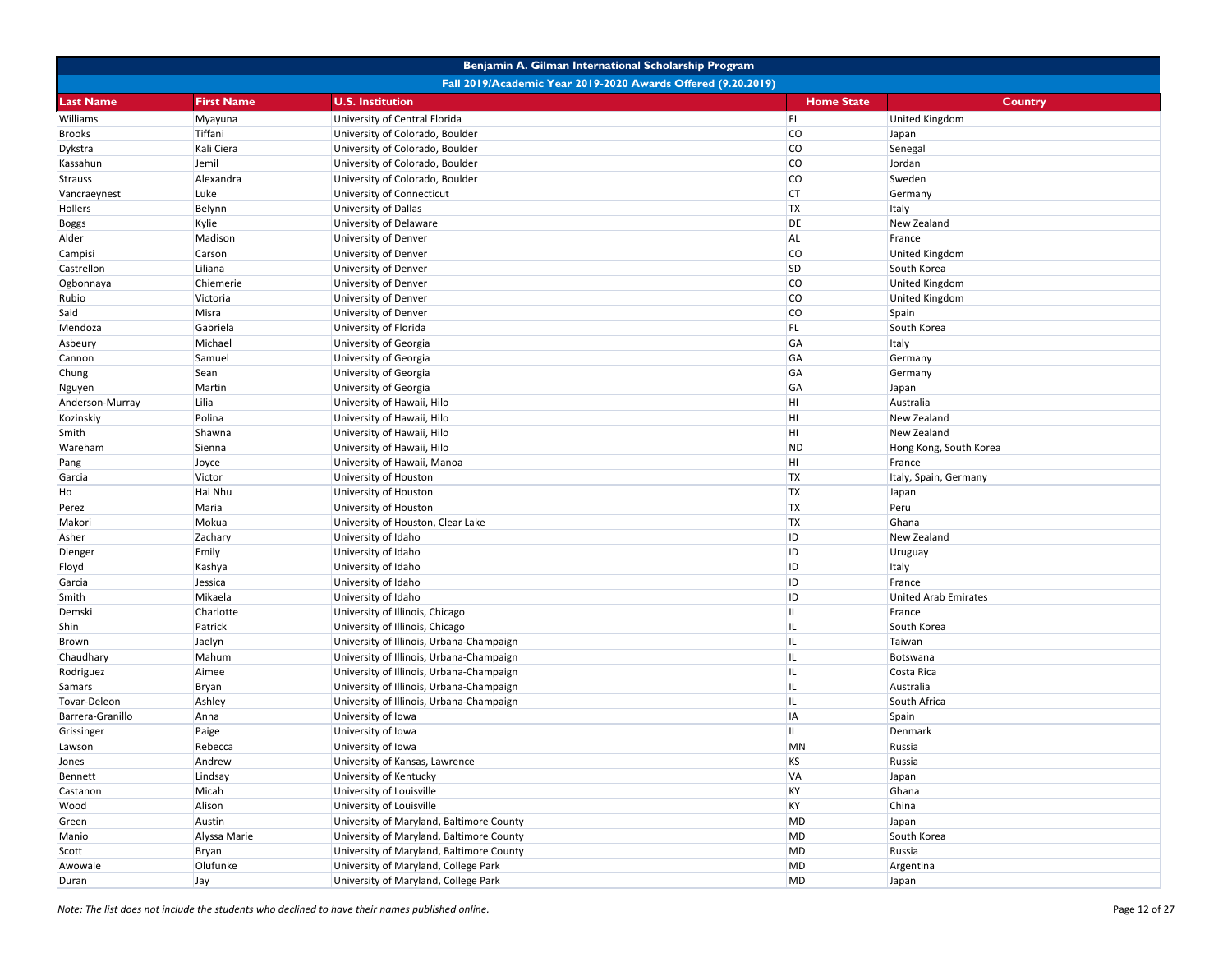|               |                   | Benjamin A. Gilman International Scholarship Program         |                   |                       |
|---------------|-------------------|--------------------------------------------------------------|-------------------|-----------------------|
|               |                   | Fall 2019/Academic Year 2019-2020 Awards Offered (9.20.2019) |                   |                       |
| Last Name     | <b>First Name</b> | <b>U.S. Institution</b>                                      | <b>Home State</b> | Country               |
| Holcomb       | Ashley            | University of Maryland, College Park                         | MD                | Morocco               |
| Madubuko      | Martina           | University of Maryland, College Park                         | MD                | Tanzania              |
| Medel         | Olivia            | University of Maryland, College Park                         | <b>CA</b>         | Morocco               |
| Siddique      | Maryam            | University of Maryland, College Park                         | MD                | France                |
| Tadesse       | Marlina           | University of Maryland, College Park                         | MD                | Spain                 |
| Asere         | Ifeoluwa          | University of Massachusetts, Amherst                         | MA                | Ghana                 |
| Barreto       | Zaidimary         | University of Massachusetts, Amherst                         | MA                | Greece                |
| Dann          | Seamus            | University of Massachusetts, Amherst                         | MA                | Japan                 |
| Dunn          | Jeffrey           | University of Massachusetts, Amherst                         | ME                | Russia                |
| Griffith      | Alexander         | University of Massachusetts, Amherst                         | <b>MA</b>         | Israel                |
| Kane          | Alison            | University of Massachusetts, Amherst                         | MA                | Russia                |
| Mateo Santana | Adrelys           | University of Massachusetts, Amherst                         | MA                | Spain                 |
| Espinoza      | Carolina          | University of Massachusetts, Boston                          | MA                | Spain                 |
| Davis         | <b>Tyrese</b>     | University of Memphis                                        | <b>TN</b>         | France                |
| Smith         | Shechinah         | University of Memphis                                        | <b>AL</b>         | Japan                 |
| Jaime-Rivera  | Jorge             | University of Miami                                          | IL.               | Ecuador               |
| Mojaradi      | Muhammad Ali      | University of Michigan-Ann Arbor                             | MI                | Jordan                |
| Northrop      | Jeremy            | University of Michigan-Ann Arbor                             | MI                | Japan                 |
| Schauff       | Margaret          | University of Minnesota, Morris                              | MN                | Spain                 |
| Hassan        | Samira            | University of Minnesota, Rochester                           | <b>MN</b>         | Australia             |
| Boney-Jett    | Renee             | University of Minnesota, Twin Cities                         | <b>MN</b>         | Kenya                 |
| Haas          | Mc Kenna          | University of Minnesota, Twin Cities                         | <b>SD</b>         | Ecuador               |
| Kasella       | Laura             | University of Minnesota, Twin Cities                         | MN                | Portugal              |
| Lee           | Melanie           | University of Minnesota, Twin Cities                         | <b>MN</b>         | South Korea           |
| Mau           | Leah              | University of Minnesota, Twin Cities                         | <b>MN</b>         | Spain                 |
| Salah         | Salma             | University of Minnesota, Twin Cities                         | <b>MN</b>         | South Korea           |
| Walkup        | Michelle          | University of Minnesota, Twin Cities                         | MN                | Spain                 |
| Mighall       | Benjamin          | University of Mississippi                                    | <b>MS</b>         | Japan                 |
| Chaudhary     | Priyanka          | University of Missouri-Columbia                              | <b>MO</b>         | Japan                 |
| Hamby         | Kobi              | University of Missouri-Columbia                              | MO                | Japan                 |
| Kimble        | Kristen           | University of Missouri-Columbia                              | MO                | Morocco               |
| Adamo         | Antonio           | University of Missouri-Kansas City                           | PA                | Italy                 |
| Fayne         | Kierra            | University of Missouri-Kansas City                           | <b>MO</b>         | <b>United Kingdom</b> |
| Shumate       | Ishmael           | University of Missouri-Kansas City                           | <b>MO</b>         | Spain                 |
| Gregory       | Taylor            | University of Montana, Missoula                              | MT                | Belgium               |
| Grigonis      | Allison           | University of Montana, Missoula                              | MT                | Japan                 |
| Hutchinson    | Mason             | University of Montana, Missoula                              | MT                | Greece                |
| Benes         | Sara              | University of Nebraska, Lincoln                              | <b>NE</b>         | Spain                 |
| Cappellano    | Kylie             | University of Nebraska, Lincoln                              | <b>NE</b>         | Portugal              |
| Warta         | Crystal           | University of Nebraska, Lincoln                              | <b>NE</b>         | China                 |
| Welchans      | Brighid           | University of Nebraska, Lincoln                              | <b>NE</b>         | Australia             |
| Abou-Nasr     | Adam              | University of Nebraska, Omaha                                | <b>NE</b>         | Japan                 |
| Farah         | Maryan            | University of Nebraska, Omaha                                | <b>NE</b>         | South Korea           |
| Corral        | Monica            | University of Nevada, Las Vegas                              | <b>NV</b>         | China                 |
| Garcia        | Brian             | University of Nevada, Las Vegas                              | <b>NV</b>         | China                 |
| Quintero      | Susana            | University of Nevada, Las Vegas                              | <b>NV</b>         | China                 |
| Resendez      | Karina            | University of Nevada, Las Vegas                              | <b>NV</b>         | Italy                 |
| Youssouf      | Amal              | University of Nevada, Las Vegas                              | <b>NV</b>         | South Korea           |
| Ayele         | Heaven            | University of Nevada, Reno                                   | <b>NV</b>         | South Africa          |
| Lopez Noguera | Nestor            | University of Nevada, Reno                                   | <b>NV</b>         | France                |
| Mason         | Kristina          | University of Nevada, Reno                                   | <b>NV</b>         | Ghana                 |
| Montenegro    | Damian            | University of Nevada, Reno                                   | <b>NV</b>         | Thailand              |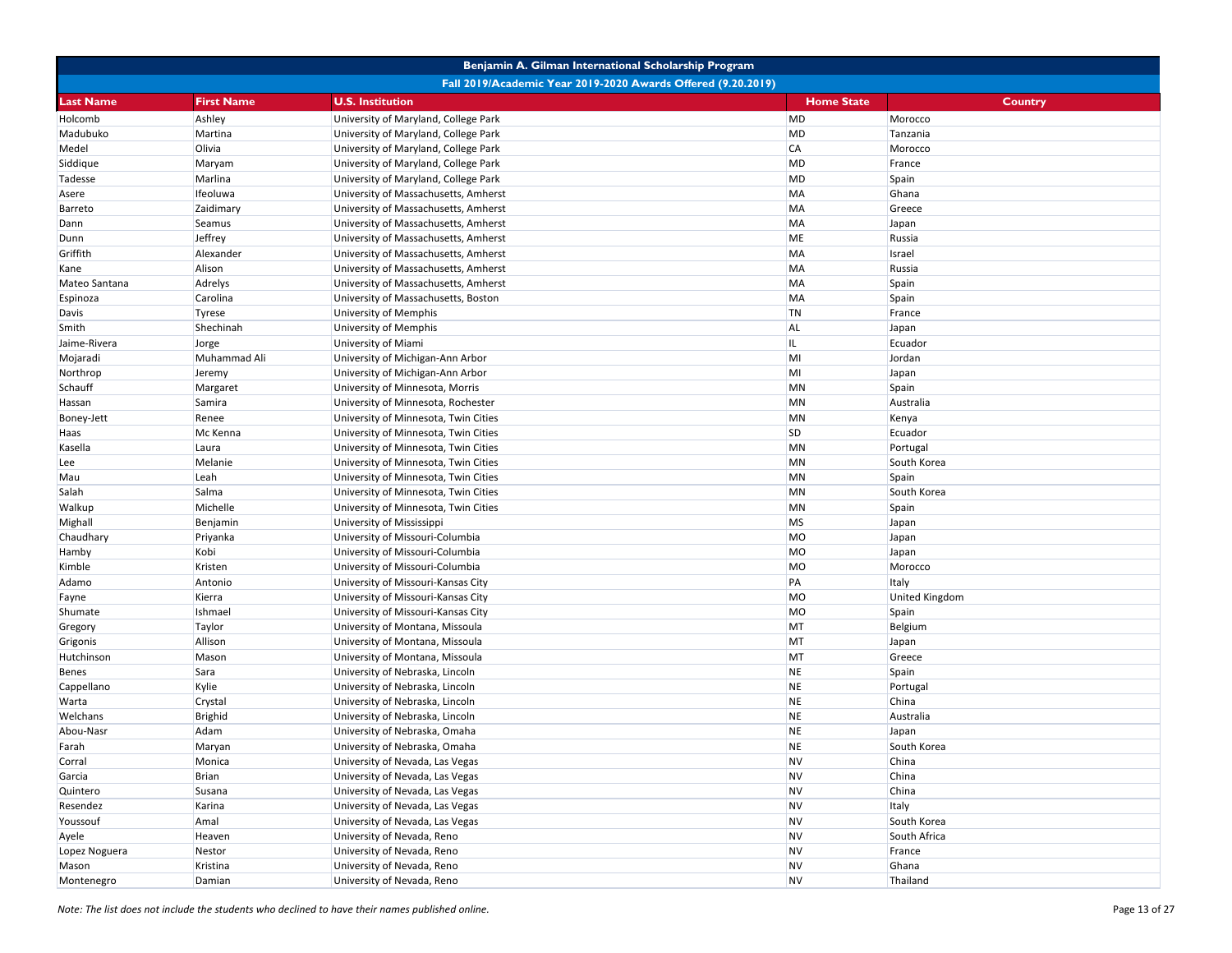|                |                   | Benjamin A. Gilman International Scholarship Program         |                   |                       |
|----------------|-------------------|--------------------------------------------------------------|-------------------|-----------------------|
|                |                   | Fall 2019/Academic Year 2019-2020 Awards Offered (9.20.2019) |                   |                       |
| Last Name      | <b>First Name</b> | <b>U.S. Institution</b>                                      | <b>Home State</b> | <b>Country</b>        |
| Roman          | Clarissa          | University of Nevada, Reno                                   | <b>NV</b>         | Ghana                 |
| Garrett        | Jordan            | University of New Hampshire                                  | <b>NH</b>         | Costa Rica            |
| Linnell        | <b>Brooke</b>     | University of New Hampshire                                  | MA                | <b>United Kingdom</b> |
| Massingham     | Preston           | University of New Hampshire                                  | <b>NH</b>         | New Zealand           |
| Schoenfeld     | Maxwell           | University of New Hampshire                                  | <b>NY</b>         | Thailand              |
| Lopez Arambula | Ennedith          | University of New Mexico, Main Campus                        | <b>NM</b>         | Peru                  |
| Rudock         | Kacey             | University of North Carolina, Asheville                      | <b>NC</b>         | Colombia              |
| Kepley         | Camryn            | University of North Carolina, Chapel Hill                    | <b>NC</b>         | Greece                |
| Kostak         | Liana             | University of North Carolina, Chapel Hill                    | <b>NC</b>         | China                 |
| Morava         | Maria             | University of North Carolina, Chapel Hill                    | <b>NC</b>         | Jordan                |
| Miller         | Sierra            | University of North Carolina, Charlotte                      | <b>NC</b>         | Spain                 |
| Modou          | Caleb             | University of North Carolina, Charlotte                      | NC                | Spain                 |
| Cunningham     | Antoine           | University of North Carolina, Greensboro                     | <b>NC</b>         | Spain                 |
| Harrelson      | <b>Skye</b>       | University of North Carolina, Greensboro                     | <b>NC</b>         | Estonia               |
| Mobombo        | Deborah           | University of North Carolina, Greensboro                     | <b>NC</b>         | South Africa          |
| Mohammed       | Mohammed          | University of North Carolina, Greensboro                     | <b>NC</b>         | Italy                 |
| Price          | Haylee            | University of North Carolina, Greensboro                     | <b>NC</b>         | Japan, South Korea    |
| Reinholz       | Kalob             | University of North Carolina, Greensboro                     | <b>NC</b>         | Estonia               |
| Garrow         | Marissa           | University of North Carolina, Wilmington                     | <b>NC</b>         | Italy                 |
| Ainsworth      | Aaron             | University of North Texas                                    | <b>TX</b>         | Japan                 |
| Booth          | Julian            | University of North Texas                                    | <b>TX</b>         | Japan                 |
| Faal           | Tarlan            | University of North Texas                                    | <b>TX</b>         | France                |
| Garcia         | Adam              | University of North Texas                                    | <b>TX</b>         | <b>United Kingdom</b> |
| Hazen          | Jennifer          | University of North Texas                                    | <b>TX</b>         | Japan                 |
| Sanders        | Amy               | University of North Texas                                    | <b>TX</b>         | Japan                 |
| Lapshina       | Tatiana           | University of Northwestern                                   | <b>MN</b>         | Spain                 |
| Andrews        | Trey              | University of Notre Dame                                     | LA                | Ireland               |
| Barahona       | Christian         | University of Notre Dame                                     | LA                | <b>United Kingdom</b> |
| Barthelemy     | Emerode           | University of Notre Dame                                     | FL.               | <b>United Kingdom</b> |
| Gomez          | Jisel             | University of Notre Dame                                     | IL                | Mexico                |
| Huang          | Jennifer          | University of Notre Dame                                     | <b>CA</b>         | Ireland               |
| Lawrence       | Kaya              | University of Notre Dame                                     | LA                | Italy                 |
| Leytham        | Teayanna          | University of Notre Dame                                     | <b>IA</b>         | Ireland               |
| Mian           | Muhammad          | University of Notre Dame                                     | <b>NJ</b>         | <b>United Kingdom</b> |
| Millado        | Matthew           | University of Notre Dame                                     | MI                | Australia             |
| Webster        | N'kaela           | University of Notre Dame                                     | <b>NJ</b>         | Morocco               |
| Wilson         | Tia               | University of Notre Dame                                     | MO                | Ireland               |
| <b>Bolen</b>   | Ziru              | University of Oregon                                         | OR                | China                 |
| Crum           | Carol             | University of Oregon                                         | OR                | Ghana                 |
| Mcdonald       | Abbey             | University of Oregon                                         | OR                | <b>Czech Republic</b> |
| Muhle Bruce    | Sophia            | University of Oregon                                         | OR                | Mexico                |
| Quaye          | Crystal-Candice   | University of Oregon                                         | OR                | France                |
| Rothe          | Isabella          | University of Oregon                                         | <b>OR</b>         | South Korea           |
| Kapanka        | Summer            | University of Pennsylvania                                   | TN                | South Africa          |
| Zheng          | Desmond           | University of Pittsburgh                                     | PA                | Italy                 |
| Colon-Rios     | Rebecca           | University of Puerto Rico, Mayaguez                          | PR                | Spain                 |
| Salinas Muniz  | Ignangeli         | University of Puerto Rico, Mayaguez                          | PR                | Spain                 |
| Martinez       | Tahira            | University of Puerto Rico, Rio Piedras                       | PR                | Canada                |
| Soto Chaloka   | Katheline         | University of Puerto Rico, Rio Piedras                       | PR                | South Korea           |
| Cranston       | Shanice           | University of Rhode Island                                   | R <sub>l</sub>    | Australia             |
| Jimenez        | Joshua            | University of Rhode Island                                   | R <sub>l</sub>    | Portugal              |
| Aldrich        | Kennedy           | University of Richmond                                       | FL.               | South Africa          |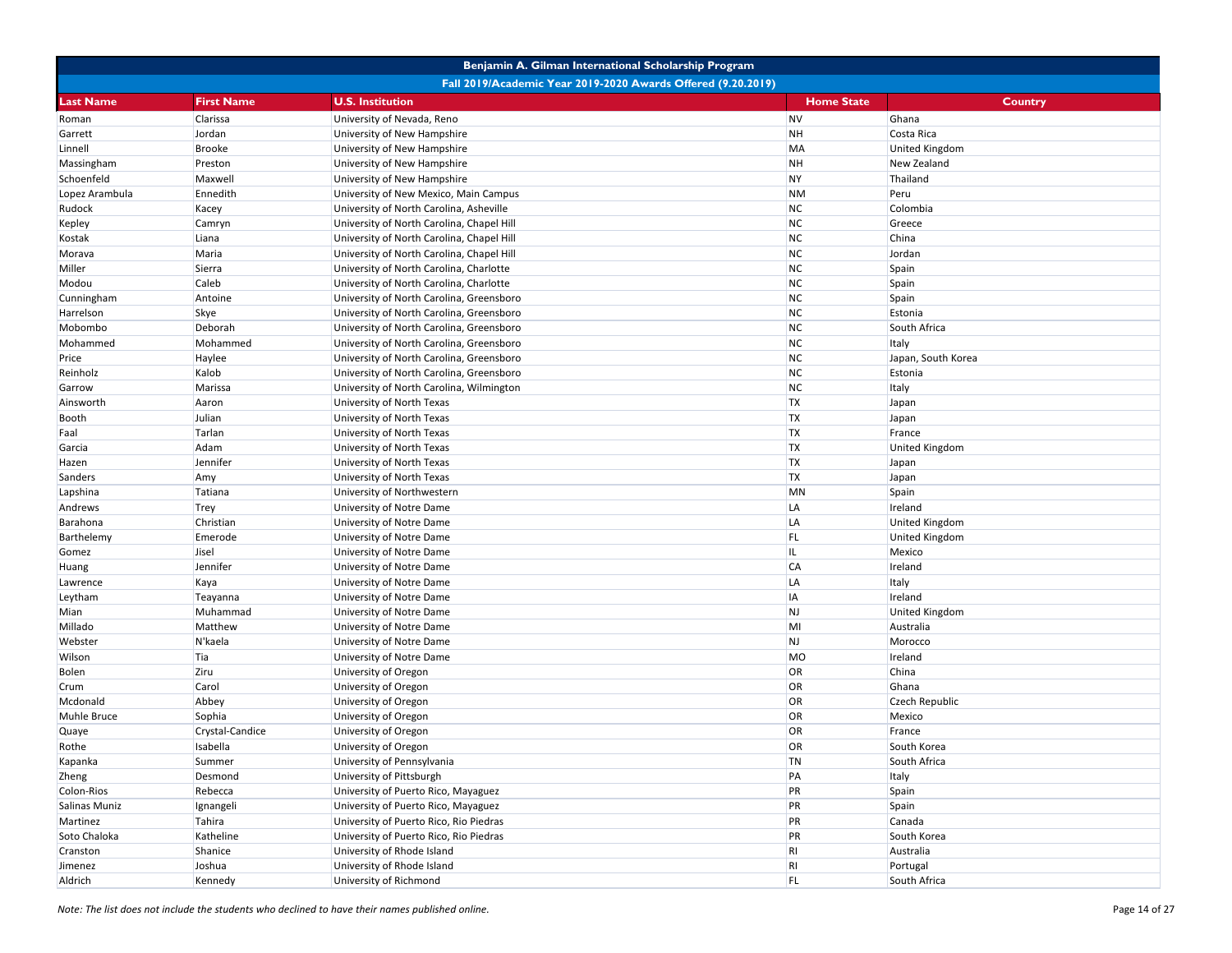| Benjamin A. Gilman International Scholarship Program |                                                              |                                        |                   |                                      |  |
|------------------------------------------------------|--------------------------------------------------------------|----------------------------------------|-------------------|--------------------------------------|--|
|                                                      | Fall 2019/Academic Year 2019-2020 Awards Offered (9.20.2019) |                                        |                   |                                      |  |
| <b>Last Name</b>                                     | <b>First Name</b>                                            | <b>U.S. Institution</b>                | <b>Home State</b> | Country                              |  |
| Hair                                                 | Madelyn                                                      | University of Richmond                 | <b>VA</b>         | Turks & Caicos                       |  |
| Huang                                                | Jonathan                                                     | University of Richmond                 | OR                | South Africa, Brazil, India          |  |
| Kiernan                                              | Grace                                                        | University of Richmond                 | PA                | Spain                                |  |
| Russell                                              | Maiana                                                       | University of Richmond                 | <b>VA</b>         | Chile                                |  |
| Chung                                                | Michael                                                      | University of Rochester                | <b>NY</b>         | Spain                                |  |
| King                                                 | Justin                                                       | University of Rochester                | <b>NY</b>         | New Zealand                          |  |
| Williams                                             | Alyssa                                                       | University of Rochester                | <b>NY</b>         | Australia                            |  |
| Mutual                                               | Patrick                                                      | University of South Alabama            | <b>AL</b>         | Germany                              |  |
| Souvannasy                                           | Sun Irene                                                    | University of South Alabama            | <b>AL</b>         | South Korea                          |  |
| Nguyen                                               | Nhon                                                         | University of South Carolina, Columbia | <b>SC</b>         | New Zealand, China                   |  |
| Wilson                                               | James                                                        | University of South Carolina, Columbia | <b>SC</b>         | Japan                                |  |
| Muhammad                                             | Hawwa                                                        | University of South Carolina, Upstate  | <b>SC</b>         | Dominican Republic                   |  |
| Sourivong                                            | Vongkham                                                     | University of South Florida            | FL                | South Korea                          |  |
| <b>Stewart</b>                                       | Nicholas                                                     | University of South Florida            | <b>FL</b>         | Australia                            |  |
| <b>Tapp</b>                                          | Bryce                                                        | University of South Florida            | FL.               | Italy                                |  |
| Barbato                                              | Anastasia                                                    | University of Southern California      | <b>CA</b>         | New Zealand                          |  |
| Dahir                                                | Ayub                                                         | University of Southern California      | OR                | Netherlands                          |  |
| Lau                                                  | Stacey                                                       | University of Southern California      | <b>CA</b>         | Botswana                             |  |
| Maney                                                | Carlisle                                                     | University of Southern California      | <b>CO</b>         | South Africa                         |  |
| Freeman                                              | Sabrina                                                      | University of Southern Maine           | <b>ME</b>         | Spain                                |  |
| <b>Sheets</b>                                        | Andrew                                                       | University of Southern Mississippi     | <b>AL</b>         | United Kingdom                       |  |
| Smith                                                | Maggie                                                       | University of Tennessee, Chattanooga   | <b>TN</b>         | South Korea                          |  |
| Buttram                                              | Nicholas                                                     | University of Tennessee, Knoxville     | <b>TN</b>         | Japan                                |  |
| Hull                                                 | Brandon                                                      | University of Tennessee, Knoxville     | <b>TN</b>         | France                               |  |
|                                                      | Abrar                                                        |                                        | <b>TX</b>         |                                      |  |
| Anwar                                                | Ana Sofia                                                    | University of Texas at Austin          | <b>TX</b>         | Singapore                            |  |
| Batista                                              |                                                              | University of Texas at Austin          | <b>TX</b>         | Spain                                |  |
| Cardenas Reyes                                       | Martha                                                       | University of Texas at Austin          | <b>TX</b>         | France                               |  |
| Chan                                                 | Brandon                                                      | University of Texas at Austin          | <b>TX</b>         | Singapore                            |  |
| Elsherif                                             | Amira                                                        | University of Texas at Austin          |                   | Morocco                              |  |
| Gunderson                                            | Allyson                                                      | University of Texas at Austin          | <b>TX</b>         | Australia                            |  |
| Li                                                   | Kaidy                                                        | University of Texas at Austin          | <b>TX</b>         | China                                |  |
| Schill                                               | Taylor                                                       | University of Texas at Austin          | <b>TX</b>         | France, Switzerland, Spain, Portugal |  |
| Simon                                                | Hannah                                                       | University of Texas at Austin          | <b>TX</b>         | Iceland, Finland                     |  |
| Vo                                                   | Tam                                                          | University of Texas at Austin          | <b>TX</b>         | Singapore                            |  |
| Fraga                                                | Arat                                                         | University of Texas at El Paso         | <b>TX</b>         | <b>United Kingdom</b>                |  |
| Martinez                                             | Veronica                                                     | University of Texas at El Paso         | <b>TX</b>         | Spain                                |  |
| Rodriguez De San Miguel                              | Destiny                                                      | University of Texas at El Paso         | <b>TX</b>         | France                               |  |
| Nunez                                                | Roy Stephan                                                  | University of Texas at San Antonio     | <b>TX</b>         | Japan                                |  |
| Pineda                                               | Andrea                                                       | University of Texas at San Antonio     | <b>TX</b>         | Italy                                |  |
| Shanklin                                             | Kirby                                                        | University of Texas at San Antonio     | <b>TX</b>         | Japan                                |  |
| Espinoza                                             | Miguel                                                       | University of Texas, Arlington         | <b>TX</b>         | Spain                                |  |
| Ramirez                                              | Valeria                                                      | University of Texas, Arlington         | <b>TX</b>         | South Korea                          |  |
| Le                                                   | Andrew                                                       | University of Tulsa                    | <b>OK</b>         | France                               |  |
| <b>Black</b>                                         | <b>Briton</b>                                                | University of Utah                     | UT                | New Zealand                          |  |
| Tingey                                               | Meghan                                                       | University of Utah                     | UT                | Australia                            |  |
| Cronin                                               | Mariah                                                       | University of Vermont                  | MA                | Germany                              |  |
| Koffman                                              | Emet                                                         | University of Vermont                  | VT                | Israel                               |  |
| Robles                                               | Liana                                                        | University of Vermont                  | PR                | Italy                                |  |
| Owens                                                | Jenna                                                        | University of Virginia                 | <b>CA</b>         | Kenya                                |  |
| Bains                                                | Jagateshwar                                                  | University of Washington               | <b>WA</b>         | Morocco                              |  |
| Bentler                                              | Christina                                                    | University of Washington               | <b>WA</b>         | Spain                                |  |
| Bosshart                                             | Karen                                                        | University of Washington               | <b>WA</b>         | Peru                                 |  |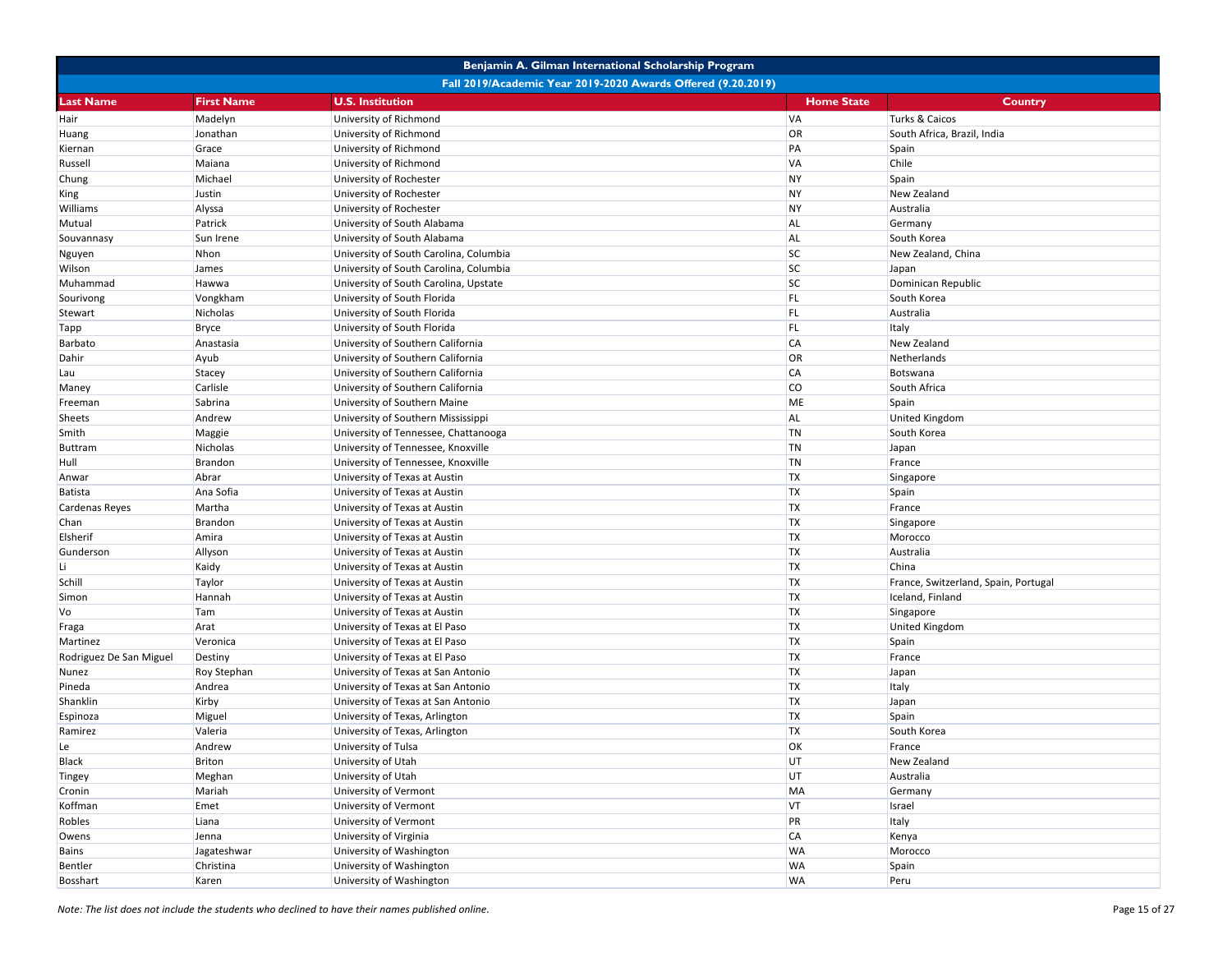|                     |                   | Benjamin A. Gilman International Scholarship Program         |                   |                             |
|---------------------|-------------------|--------------------------------------------------------------|-------------------|-----------------------------|
|                     |                   | Fall 2019/Academic Year 2019-2020 Awards Offered (9.20.2019) |                   |                             |
| Last Name           | <b>First Name</b> | <b>U.S. Institution</b>                                      | <b>Home State</b> | Country                     |
| Cassidy             | Caitlin           | University of Washington                                     | <b>WA</b>         | France                      |
| Daffon              | Kayla Robin       | University of Washington                                     | <b>WA</b>         | Spain                       |
| Draper-West         | Cierra            | University of Washington                                     | <b>WA</b>         | Spain                       |
| Gleim               | Lauren            | University of Washington                                     | <b>WA</b>         | Costa Rica                  |
| Guy                 | Valentina         | University of Washington                                     | <b>WA</b>         | French Polynesia            |
| Hassan              | Shukri            | University of Washington                                     | <b>WA</b>         | Spain                       |
| Henthorn            | Josef             | University of Washington                                     | <b>WA</b>         | Nepal                       |
| Johnson             | Kyle              | University of Washington                                     | <b>WA</b>         | South Africa                |
| Kedir               | Zehara            | University of Washington                                     | <b>WA</b>         | Morocco                     |
| Lee                 | Tracey            | University of Washington                                     | <b>WA</b>         | <b>United Kingdom</b>       |
| Lim                 | Julie             | University of Washington                                     | <b>WA</b>         | French Polynesia            |
| Martinez            | Adely             | University of Washington                                     | <b>WA</b>         | Spain                       |
| Matt                | Keith             | University of Washington                                     | <b>WA</b>         | French Polynesia            |
| Moehring            | Melinda           | University of Washington                                     | <b>WA</b>         | Italy                       |
| Nguyen              | Cassandra         | University of Washington                                     | <b>WA</b>         | South Korea                 |
| Nichols             | Aubree            | University of Washington                                     | <b>WA</b>         | Italy                       |
| Rahni               | Kiana             | University of Washington                                     | <b>WA</b>         | Uganda                      |
| Redden              | Hyae Won          | University of Washington                                     | <b>WA</b>         | Nepal                       |
| Shields             | Fiona             | University of Washington                                     | <b>WA</b>         | <b>United Kingdom</b>       |
| Shiina              | Sara              | University of Washington                                     | <b>NM</b>         | Spain                       |
| Sidibe              | Mariama           | University of Washington                                     | <b>WA</b>         | Senegal                     |
| Tamakloe            | Selorm            | University of Washington                                     | <b>WA</b>         | Ghana                       |
| <b>Tesf Aghaber</b> | Biniam            | University of Washington                                     | <b>WA</b>         | Morocco                     |
| Yusuf               | Ibrahim           | University of Washington                                     | <b>WA</b>         | Italy                       |
| <b>Brekhus</b>      | Heather           | University of Washington, Bothell                            | <b>WA</b>         | India                       |
| Hornsby             | Michael           | University of West Alabama                                   | <b>AL</b>         | France                      |
| Noland              | Nicholas          | University of West Alabama                                   | <b>AL</b>         | France                      |
| Lo                  | Khady             | University of West Georgia                                   | GA                | France                      |
| <b>Burke</b>        | Garrett           | University of Wisconsin-Milwaukee                            | WI                | Thailand                    |
| Miller              | Anthony           | University of Wisconsin-Milwaukee                            | WI                | Japan                       |
| Tennies             | Nathaniel         | University of Wisconsin-Milwaukee                            | WI                | <b>United Arab Emirates</b> |
| Alvarez Garcia      | Abraham           | University of Wisconsin-Whitewater                           | WI                | Netherlands                 |
| Voorhees            | Kylan             | <b>Utah State University</b>                                 | UT                | Japan                       |
| Navarro             | Abigail           | Vanguard University of Southern California                   | <b>CA</b>         | Ecuador                     |
| Michels-Gualtieri   | Miralah           | Vassar College                                               | <b>DC</b>         | Chile                       |
| Mc Coy              | Kourtney          | Villanova University                                         | PA                | Australia                   |
| Iheme               | Tiffany           | Virginia Commonwealth University                             | <b>VA</b>         | Ghana                       |
| Etissa              | Lidya             | Virginia Polytechnic Institute and State University          | <b>VA</b>         | Switzerland, Ethiopia       |
| Boatright           | Windy             | Warren Wilson College                                        | <b>NC</b>         | Ireland                     |
| Kluender            | Hannah            | Washington University, St. Louis                             | WI                | Morocco                     |
| Ulman               | Hana              | West Virginia University                                     | <b>WV</b>         | Denmark                     |
| Strachan            | Zhane             | <b>Western Carolina University</b>                           | <b>NC</b>         | Japan                       |
| Gonzalez            | Edgar             | Western Kentucky University                                  | <b>KY</b>         | South Korea                 |
| Thomas              | Jayden            | Western Kentucky University                                  | KY                | Japan                       |
| Jackson             | Zoe               | Western Michigan University                                  | MI                | Spain                       |
| Lemus               | Catherine         | Western Michigan University                                  | MI                | Norway                      |
| Peterson            | Nijeria           | Western Michigan University                                  | MI                | South Africa                |
| Schramm             | Angelena          | Western Michigan University                                  | MI                | Japan                       |
| Besthoff            | Lauren            | Western Washington University                                | <b>WA</b>         | Spain                       |
| Ewert               | Samuel            | Western Washington University                                | <b>WA</b>         | Finland                     |
| Gordon              | Darrin            | Western Washington University                                | <b>WA</b>         | France                      |
| Graeser             | Allison           | Western Washington University                                | <b>WA</b>         | France                      |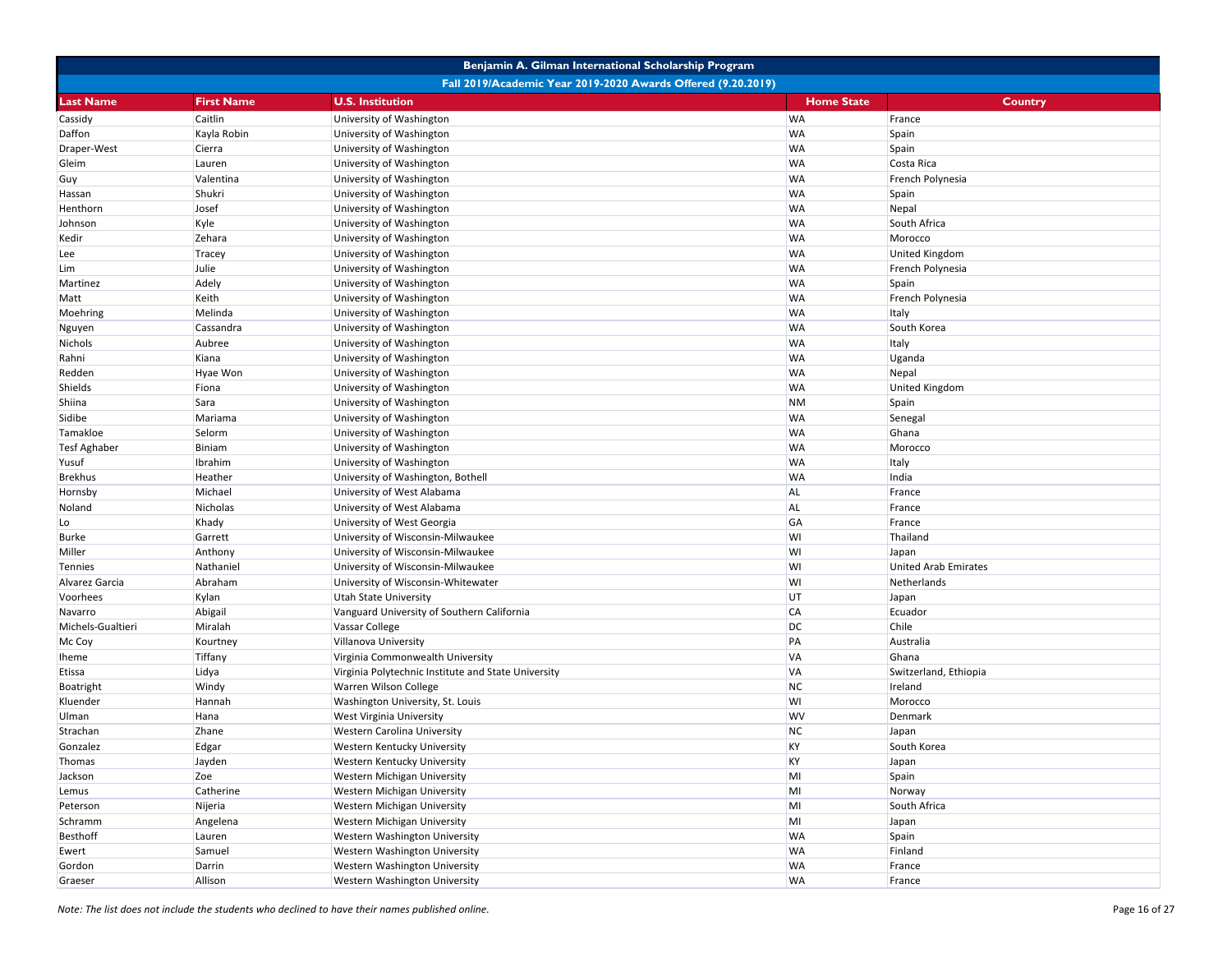|                   | Benjamin A. Gilman International Scholarship Program |                                                              |                   |                      |  |
|-------------------|------------------------------------------------------|--------------------------------------------------------------|-------------------|----------------------|--|
|                   |                                                      | Fall 2019/Academic Year 2019-2020 Awards Offered (9.20.2019) |                   |                      |  |
| <b>Last Name</b>  | <b>First Name</b>                                    | <b>U.S. Institution</b>                                      | <b>Home State</b> | Country              |  |
| Lundin            | Madison                                              | Western Washington University                                | <b>WA</b>         | Costa Rica           |  |
| Monkah            | Ama                                                  | Western Washington University                                | <b>WA</b>         | South Africa         |  |
| Dischinger        | David                                                | Wheaton College, Illinois                                    | IL.               | Bolivia              |  |
| Hawthorne         | Brianna                                              | Wheaton College, Illinois                                    | MT                | Guatemala            |  |
| Erickson          | Thomas                                               | Wheaton College, Massachusetts                               | ME                | South Africa         |  |
| Ostreicher        | Nadia                                                | Wheaton College, Massachusetts                               | <b>CT</b>         | Denmark, Greenland   |  |
| Corrales          | Leonardo                                             | Whitman College                                              | ID                | Morocco              |  |
| Dahlstrom         | Matthew                                              | Whitman College                                              | <b>WA</b>         | Argentina            |  |
| Mogbo             | Nneka                                                | Wofford College                                              | GA                | United Arab Emirates |  |
| Eledkawi          | Suhaela                                              | Wright State University                                      | OH                | China                |  |
| Terracino         | Travis                                               | Wright State University                                      | OH                | Japan                |  |
| Daniel            | Rita                                                 | Xavier University                                            | TN                | Italy                |  |
| Delgado Rodriguez | Annaliet                                             | Xavier University                                            | OH                | Spain                |  |
|                   |                                                      |                                                              |                   |                      |  |
|                   |                                                      |                                                              |                   |                      |  |
|                   |                                                      |                                                              |                   |                      |  |
|                   |                                                      |                                                              |                   |                      |  |
|                   |                                                      |                                                              |                   |                      |  |
|                   |                                                      |                                                              |                   |                      |  |
|                   |                                                      |                                                              |                   |                      |  |
|                   |                                                      |                                                              |                   |                      |  |
|                   |                                                      |                                                              |                   |                      |  |
|                   |                                                      |                                                              |                   |                      |  |
|                   |                                                      |                                                              |                   |                      |  |
|                   |                                                      |                                                              |                   |                      |  |
|                   |                                                      |                                                              |                   |                      |  |
|                   |                                                      |                                                              |                   |                      |  |
|                   |                                                      |                                                              |                   |                      |  |
|                   |                                                      |                                                              |                   |                      |  |
|                   |                                                      |                                                              |                   |                      |  |
|                   |                                                      |                                                              |                   |                      |  |
|                   |                                                      |                                                              |                   |                      |  |
|                   |                                                      |                                                              |                   |                      |  |
|                   |                                                      |                                                              |                   |                      |  |
|                   |                                                      |                                                              |                   |                      |  |
|                   |                                                      |                                                              |                   |                      |  |
|                   |                                                      |                                                              |                   |                      |  |
|                   |                                                      |                                                              |                   |                      |  |
|                   |                                                      |                                                              |                   |                      |  |
|                   |                                                      |                                                              |                   |                      |  |
|                   |                                                      |                                                              |                   |                      |  |
|                   |                                                      |                                                              |                   |                      |  |
|                   |                                                      |                                                              |                   |                      |  |
|                   |                                                      |                                                              |                   |                      |  |
|                   |                                                      |                                                              |                   |                      |  |
|                   |                                                      |                                                              |                   |                      |  |
|                   |                                                      |                                                              |                   |                      |  |
|                   |                                                      |                                                              |                   |                      |  |
|                   |                                                      |                                                              |                   |                      |  |
|                   |                                                      |                                                              |                   |                      |  |
|                   |                                                      |                                                              |                   |                      |  |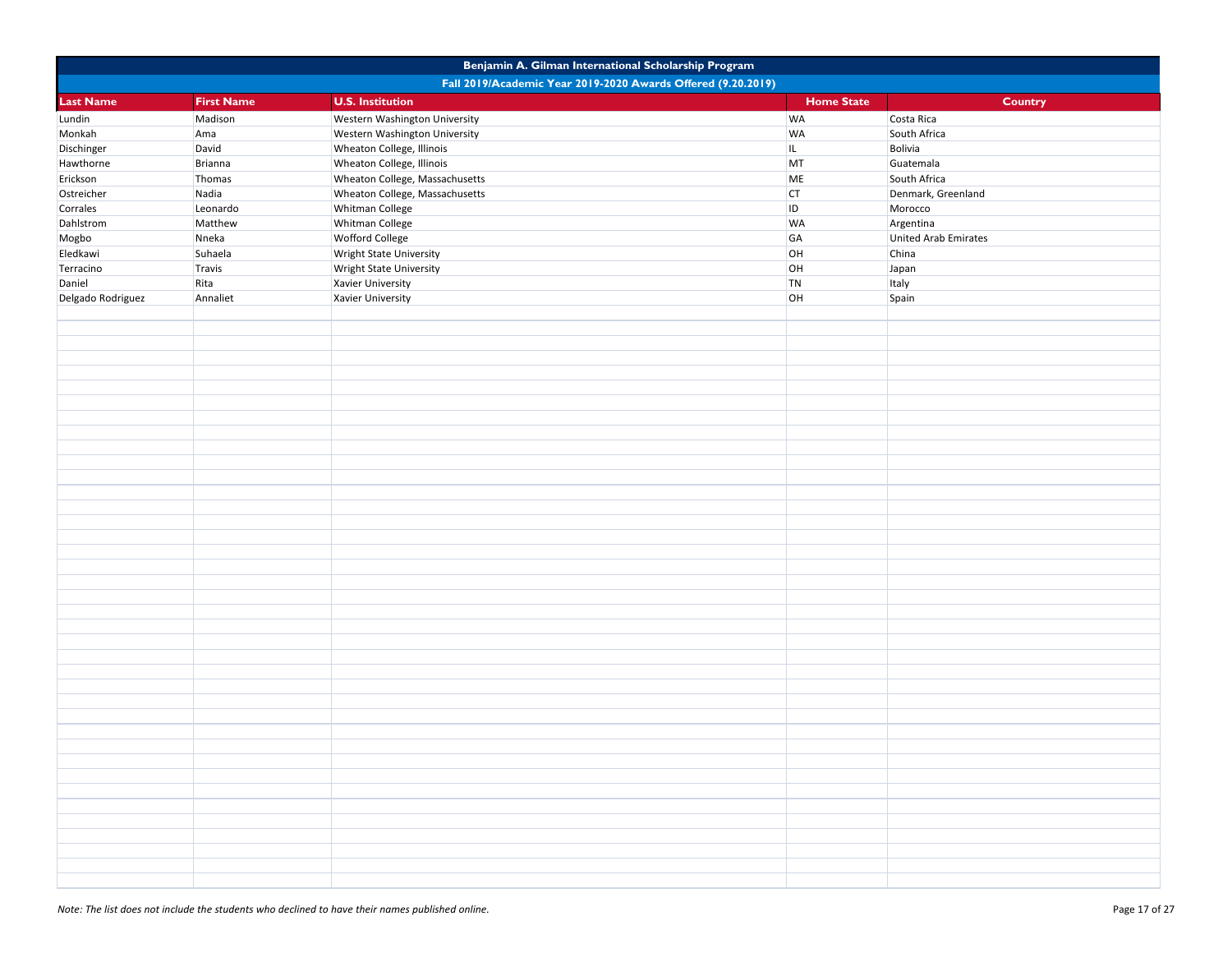| Benjamin A. Gilman International Scholarship Program |                   |                                                              |                   |         |
|------------------------------------------------------|-------------------|--------------------------------------------------------------|-------------------|---------|
|                                                      |                   | Fall 2019/Academic Year 2019-2020 Awards Offered (9.20.2019) |                   |         |
| <b>Last Name</b>                                     | <b>First Name</b> | <b>U.S. Institution</b>                                      | <b>Home State</b> | Country |
|                                                      |                   |                                                              |                   |         |
|                                                      |                   |                                                              |                   |         |
|                                                      |                   |                                                              |                   |         |
|                                                      |                   |                                                              |                   |         |
|                                                      |                   |                                                              |                   |         |
|                                                      |                   |                                                              |                   |         |
|                                                      |                   |                                                              |                   |         |
|                                                      |                   |                                                              |                   |         |
|                                                      |                   |                                                              |                   |         |
|                                                      |                   |                                                              |                   |         |
|                                                      |                   |                                                              |                   |         |
|                                                      |                   |                                                              |                   |         |
|                                                      |                   |                                                              |                   |         |
|                                                      |                   |                                                              |                   |         |
|                                                      |                   |                                                              |                   |         |
|                                                      |                   |                                                              |                   |         |
|                                                      |                   |                                                              |                   |         |
|                                                      |                   |                                                              |                   |         |
|                                                      |                   |                                                              |                   |         |
|                                                      |                   |                                                              |                   |         |
|                                                      |                   |                                                              |                   |         |
|                                                      |                   |                                                              |                   |         |
|                                                      |                   |                                                              |                   |         |
|                                                      |                   |                                                              |                   |         |
|                                                      |                   |                                                              |                   |         |
|                                                      |                   |                                                              |                   |         |
|                                                      |                   |                                                              |                   |         |
|                                                      |                   |                                                              |                   |         |
|                                                      |                   |                                                              |                   |         |
|                                                      |                   |                                                              |                   |         |
|                                                      |                   |                                                              |                   |         |
|                                                      |                   |                                                              |                   |         |
|                                                      |                   |                                                              |                   |         |
|                                                      |                   |                                                              |                   |         |
|                                                      |                   |                                                              |                   |         |
|                                                      |                   |                                                              |                   |         |
|                                                      |                   |                                                              |                   |         |
|                                                      |                   |                                                              |                   |         |
|                                                      |                   |                                                              |                   |         |
|                                                      |                   |                                                              |                   |         |
|                                                      |                   |                                                              |                   |         |
|                                                      |                   |                                                              |                   |         |
|                                                      |                   |                                                              |                   |         |
|                                                      |                   |                                                              |                   |         |
|                                                      |                   |                                                              |                   |         |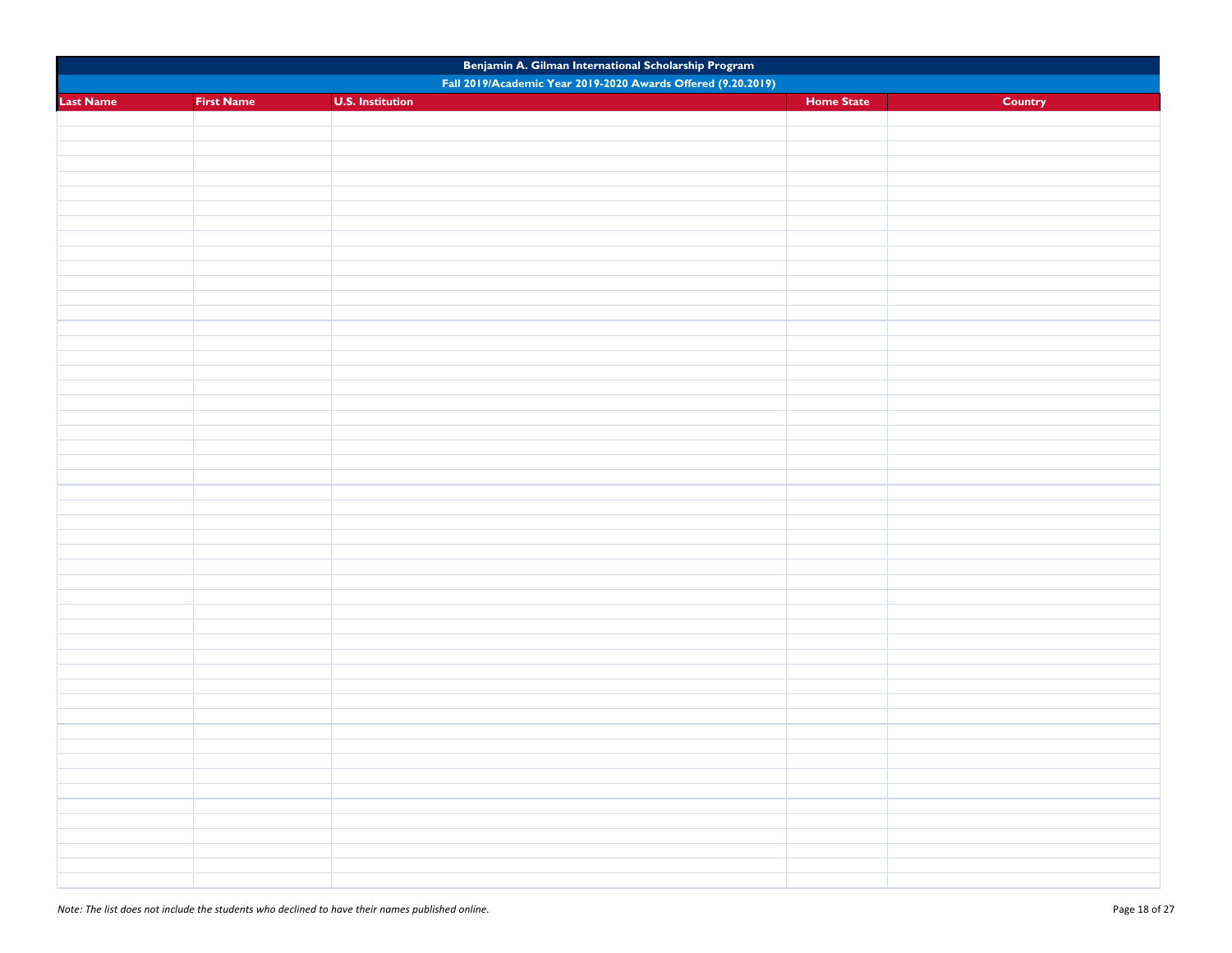| Benjamin A. Gilman International Scholarship Program |                   |                                                              |                   |         |
|------------------------------------------------------|-------------------|--------------------------------------------------------------|-------------------|---------|
|                                                      |                   | Fall 2019/Academic Year 2019-2020 Awards Offered (9.20.2019) |                   |         |
| <b>Last Name</b>                                     | <b>First Name</b> | <b>U.S. Institution</b>                                      | <b>Home State</b> | Country |
|                                                      |                   |                                                              |                   |         |
|                                                      |                   |                                                              |                   |         |
|                                                      |                   |                                                              |                   |         |
|                                                      |                   |                                                              |                   |         |
|                                                      |                   |                                                              |                   |         |
|                                                      |                   |                                                              |                   |         |
|                                                      |                   |                                                              |                   |         |
|                                                      |                   |                                                              |                   |         |
|                                                      |                   |                                                              |                   |         |
|                                                      |                   |                                                              |                   |         |
|                                                      |                   |                                                              |                   |         |
|                                                      |                   |                                                              |                   |         |
|                                                      |                   |                                                              |                   |         |
|                                                      |                   |                                                              |                   |         |
|                                                      |                   |                                                              |                   |         |
|                                                      |                   |                                                              |                   |         |
|                                                      |                   |                                                              |                   |         |
|                                                      |                   |                                                              |                   |         |
|                                                      |                   |                                                              |                   |         |
|                                                      |                   |                                                              |                   |         |
|                                                      |                   |                                                              |                   |         |
|                                                      |                   |                                                              |                   |         |
|                                                      |                   |                                                              |                   |         |
|                                                      |                   |                                                              |                   |         |
|                                                      |                   |                                                              |                   |         |
|                                                      |                   |                                                              |                   |         |
|                                                      |                   |                                                              |                   |         |
|                                                      |                   |                                                              |                   |         |
|                                                      |                   |                                                              |                   |         |
|                                                      |                   |                                                              |                   |         |
|                                                      |                   |                                                              |                   |         |
|                                                      |                   |                                                              |                   |         |
|                                                      |                   |                                                              |                   |         |
|                                                      |                   |                                                              |                   |         |
|                                                      |                   |                                                              |                   |         |
|                                                      |                   |                                                              |                   |         |
|                                                      |                   |                                                              |                   |         |
|                                                      |                   |                                                              |                   |         |
|                                                      |                   |                                                              |                   |         |
|                                                      |                   |                                                              |                   |         |
|                                                      |                   |                                                              |                   |         |
|                                                      |                   |                                                              |                   |         |
|                                                      |                   |                                                              |                   |         |
|                                                      |                   |                                                              |                   |         |
|                                                      |                   |                                                              |                   |         |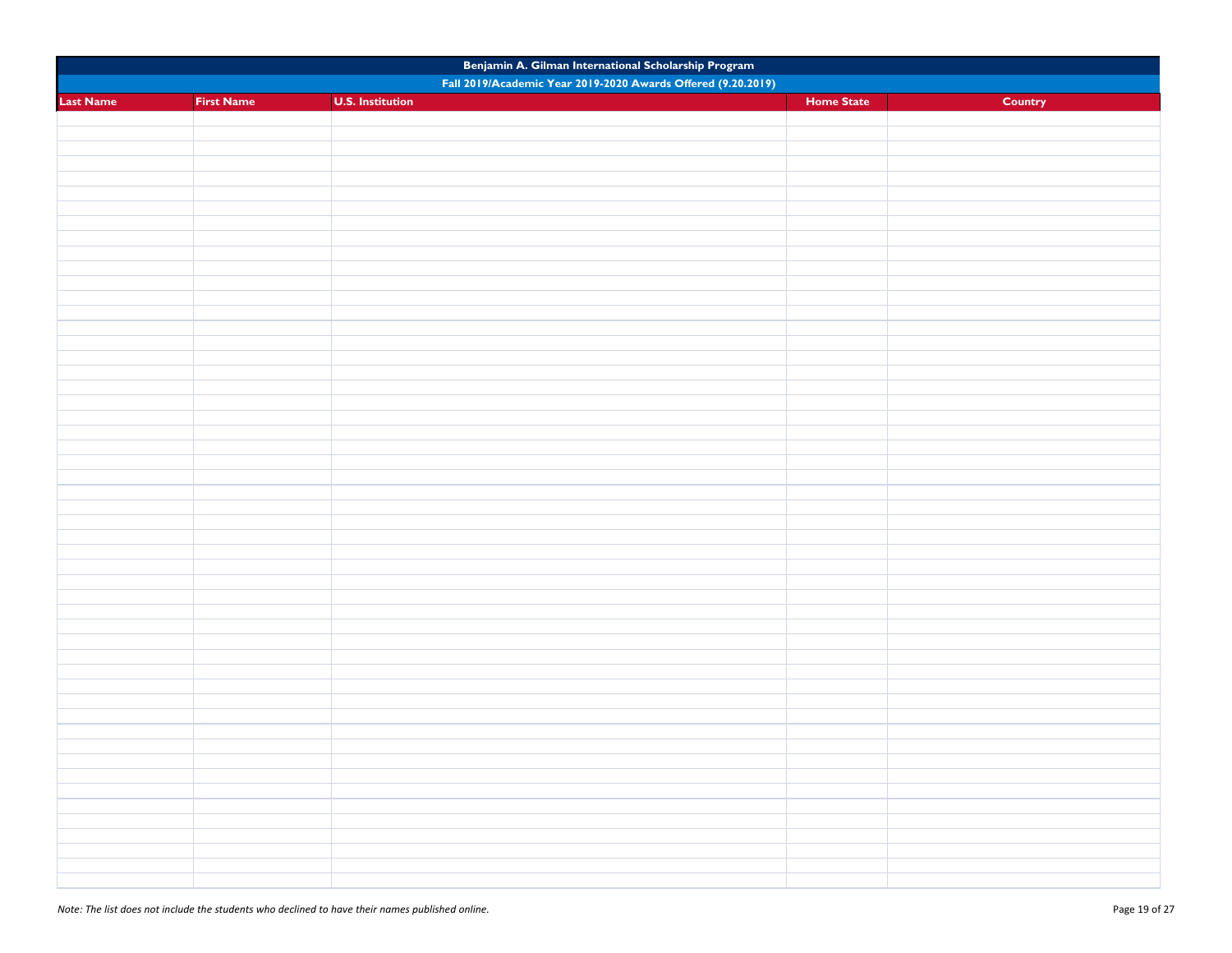| Benjamin A. Gilman International Scholarship Program |                   |                                                              |                   |         |
|------------------------------------------------------|-------------------|--------------------------------------------------------------|-------------------|---------|
|                                                      |                   | Fall 2019/Academic Year 2019-2020 Awards Offered (9.20.2019) |                   |         |
| <b>Last Name</b>                                     | <b>First Name</b> | <b>U.S. Institution</b>                                      | <b>Home State</b> | Country |
|                                                      |                   |                                                              |                   |         |
|                                                      |                   |                                                              |                   |         |
|                                                      |                   |                                                              |                   |         |
|                                                      |                   |                                                              |                   |         |
|                                                      |                   |                                                              |                   |         |
|                                                      |                   |                                                              |                   |         |
|                                                      |                   |                                                              |                   |         |
|                                                      |                   |                                                              |                   |         |
|                                                      |                   |                                                              |                   |         |
|                                                      |                   |                                                              |                   |         |
|                                                      |                   |                                                              |                   |         |
|                                                      |                   |                                                              |                   |         |
|                                                      |                   |                                                              |                   |         |
|                                                      |                   |                                                              |                   |         |
|                                                      |                   |                                                              |                   |         |
|                                                      |                   |                                                              |                   |         |
|                                                      |                   |                                                              |                   |         |
|                                                      |                   |                                                              |                   |         |
|                                                      |                   |                                                              |                   |         |
|                                                      |                   |                                                              |                   |         |
|                                                      |                   |                                                              |                   |         |
|                                                      |                   |                                                              |                   |         |
|                                                      |                   |                                                              |                   |         |
|                                                      |                   |                                                              |                   |         |
|                                                      |                   |                                                              |                   |         |
|                                                      |                   |                                                              |                   |         |
|                                                      |                   |                                                              |                   |         |
|                                                      |                   |                                                              |                   |         |
|                                                      |                   |                                                              |                   |         |
|                                                      |                   |                                                              |                   |         |
|                                                      |                   |                                                              |                   |         |
|                                                      |                   |                                                              |                   |         |
|                                                      |                   |                                                              |                   |         |
|                                                      |                   |                                                              |                   |         |
|                                                      |                   |                                                              |                   |         |
|                                                      |                   |                                                              |                   |         |
|                                                      |                   |                                                              |                   |         |
|                                                      |                   |                                                              |                   |         |
|                                                      |                   |                                                              |                   |         |
|                                                      |                   |                                                              |                   |         |
|                                                      |                   |                                                              |                   |         |
|                                                      |                   |                                                              |                   |         |
|                                                      |                   |                                                              |                   |         |
|                                                      |                   |                                                              |                   |         |
|                                                      |                   |                                                              |                   |         |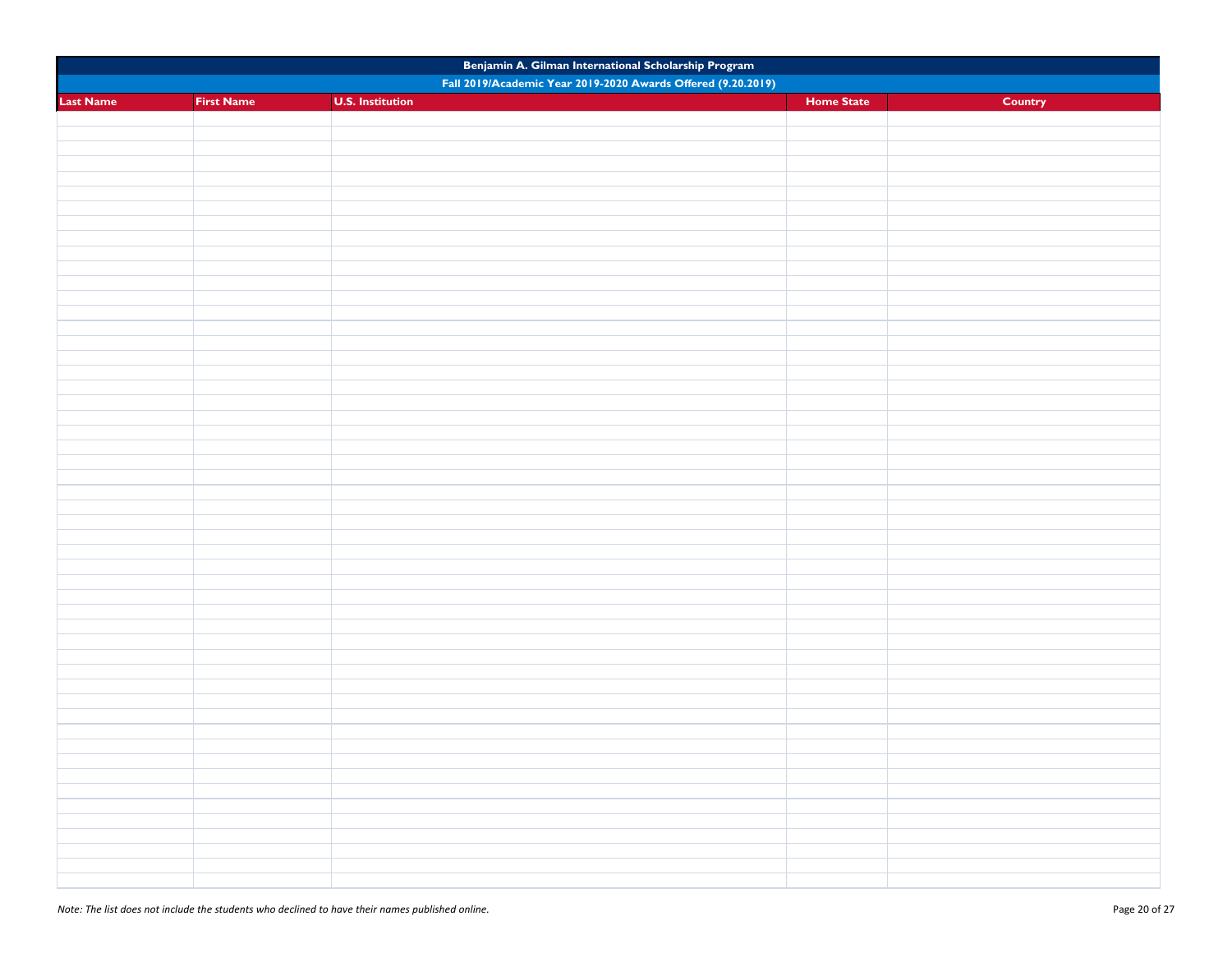| Benjamin A. Gilman International Scholarship Program |                   |                                                              |                   |         |
|------------------------------------------------------|-------------------|--------------------------------------------------------------|-------------------|---------|
|                                                      |                   | Fall 2019/Academic Year 2019-2020 Awards Offered (9.20.2019) |                   |         |
| <b>Last Name</b>                                     | <b>First Name</b> | <b>U.S. Institution</b>                                      | <b>Home State</b> | Country |
|                                                      |                   |                                                              |                   |         |
|                                                      |                   |                                                              |                   |         |
|                                                      |                   |                                                              |                   |         |
|                                                      |                   |                                                              |                   |         |
|                                                      |                   |                                                              |                   |         |
|                                                      |                   |                                                              |                   |         |
|                                                      |                   |                                                              |                   |         |
|                                                      |                   |                                                              |                   |         |
|                                                      |                   |                                                              |                   |         |
|                                                      |                   |                                                              |                   |         |
|                                                      |                   |                                                              |                   |         |
|                                                      |                   |                                                              |                   |         |
|                                                      |                   |                                                              |                   |         |
|                                                      |                   |                                                              |                   |         |
|                                                      |                   |                                                              |                   |         |
|                                                      |                   |                                                              |                   |         |
|                                                      |                   |                                                              |                   |         |
|                                                      |                   |                                                              |                   |         |
|                                                      |                   |                                                              |                   |         |
|                                                      |                   |                                                              |                   |         |
|                                                      |                   |                                                              |                   |         |
|                                                      |                   |                                                              |                   |         |
|                                                      |                   |                                                              |                   |         |
|                                                      |                   |                                                              |                   |         |
|                                                      |                   |                                                              |                   |         |
|                                                      |                   |                                                              |                   |         |
|                                                      |                   |                                                              |                   |         |
|                                                      |                   |                                                              |                   |         |
|                                                      |                   |                                                              |                   |         |
|                                                      |                   |                                                              |                   |         |
|                                                      |                   |                                                              |                   |         |
|                                                      |                   |                                                              |                   |         |
|                                                      |                   |                                                              |                   |         |
|                                                      |                   |                                                              |                   |         |
|                                                      |                   |                                                              |                   |         |
|                                                      |                   |                                                              |                   |         |
|                                                      |                   |                                                              |                   |         |
|                                                      |                   |                                                              |                   |         |
|                                                      |                   |                                                              |                   |         |
|                                                      |                   |                                                              |                   |         |
|                                                      |                   |                                                              |                   |         |
|                                                      |                   |                                                              |                   |         |
|                                                      |                   |                                                              |                   |         |
|                                                      |                   |                                                              |                   |         |
|                                                      |                   |                                                              |                   |         |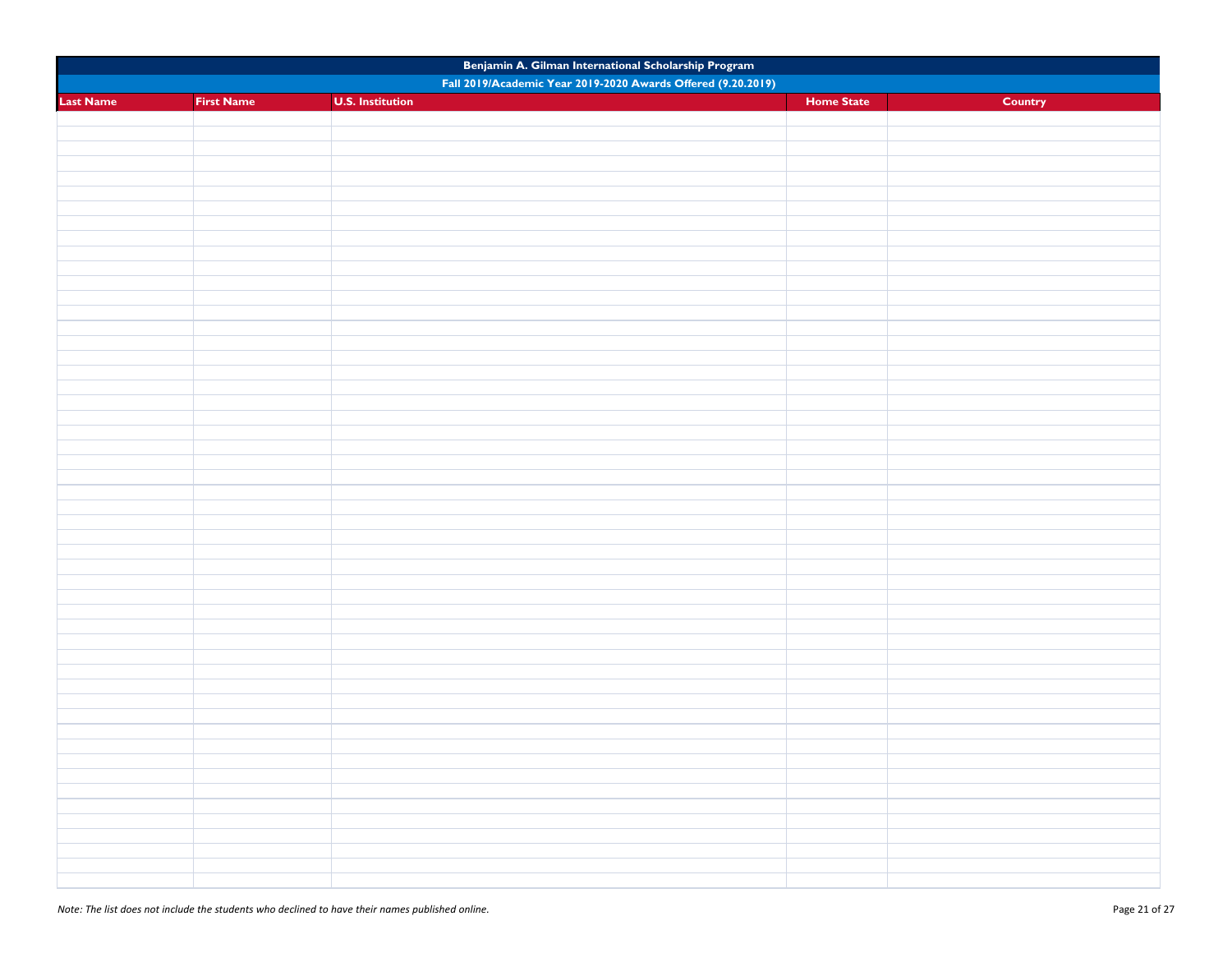| Benjamin A. Gilman International Scholarship Program |                   |                                                              |                   |         |
|------------------------------------------------------|-------------------|--------------------------------------------------------------|-------------------|---------|
|                                                      |                   | Fall 2019/Academic Year 2019-2020 Awards Offered (9.20.2019) |                   |         |
| <b>Last Name</b>                                     | <b>First Name</b> | <b>U.S. Institution</b>                                      | <b>Home State</b> | Country |
|                                                      |                   |                                                              |                   |         |
|                                                      |                   |                                                              |                   |         |
|                                                      |                   |                                                              |                   |         |
|                                                      |                   |                                                              |                   |         |
|                                                      |                   |                                                              |                   |         |
|                                                      |                   |                                                              |                   |         |
|                                                      |                   |                                                              |                   |         |
|                                                      |                   |                                                              |                   |         |
|                                                      |                   |                                                              |                   |         |
|                                                      |                   |                                                              |                   |         |
|                                                      |                   |                                                              |                   |         |
|                                                      |                   |                                                              |                   |         |
|                                                      |                   |                                                              |                   |         |
|                                                      |                   |                                                              |                   |         |
|                                                      |                   |                                                              |                   |         |
|                                                      |                   |                                                              |                   |         |
|                                                      |                   |                                                              |                   |         |
|                                                      |                   |                                                              |                   |         |
|                                                      |                   |                                                              |                   |         |
|                                                      |                   |                                                              |                   |         |
|                                                      |                   |                                                              |                   |         |
|                                                      |                   |                                                              |                   |         |
|                                                      |                   |                                                              |                   |         |
|                                                      |                   |                                                              |                   |         |
|                                                      |                   |                                                              |                   |         |
|                                                      |                   |                                                              |                   |         |
|                                                      |                   |                                                              |                   |         |
|                                                      |                   |                                                              |                   |         |
|                                                      |                   |                                                              |                   |         |
|                                                      |                   |                                                              |                   |         |
|                                                      |                   |                                                              |                   |         |
|                                                      |                   |                                                              |                   |         |
|                                                      |                   |                                                              |                   |         |
|                                                      |                   |                                                              |                   |         |
|                                                      |                   |                                                              |                   |         |
|                                                      |                   |                                                              |                   |         |
|                                                      |                   |                                                              |                   |         |
|                                                      |                   |                                                              |                   |         |
|                                                      |                   |                                                              |                   |         |
|                                                      |                   |                                                              |                   |         |
|                                                      |                   |                                                              |                   |         |
|                                                      |                   |                                                              |                   |         |
|                                                      |                   |                                                              |                   |         |
|                                                      |                   |                                                              |                   |         |
|                                                      |                   |                                                              |                   |         |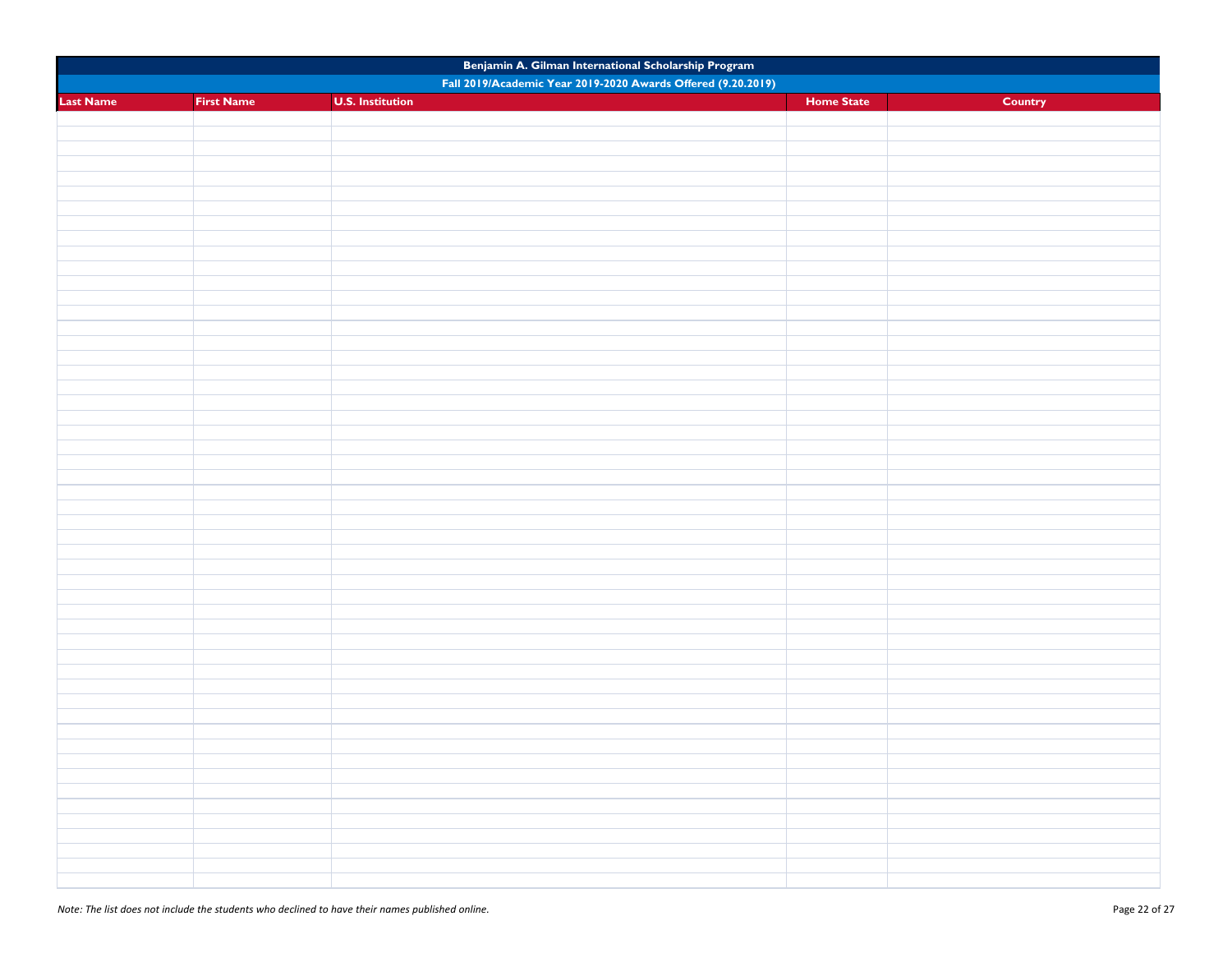| Benjamin A. Gilman International Scholarship Program |                   |                                                              |                   |         |
|------------------------------------------------------|-------------------|--------------------------------------------------------------|-------------------|---------|
|                                                      |                   | Fall 2019/Academic Year 2019-2020 Awards Offered (9.20.2019) |                   |         |
| <b>Last Name</b>                                     | <b>First Name</b> | <b>U.S. Institution</b>                                      | <b>Home State</b> | Country |
|                                                      |                   |                                                              |                   |         |
|                                                      |                   |                                                              |                   |         |
|                                                      |                   |                                                              |                   |         |
|                                                      |                   |                                                              |                   |         |
|                                                      |                   |                                                              |                   |         |
|                                                      |                   |                                                              |                   |         |
|                                                      |                   |                                                              |                   |         |
|                                                      |                   |                                                              |                   |         |
|                                                      |                   |                                                              |                   |         |
|                                                      |                   |                                                              |                   |         |
|                                                      |                   |                                                              |                   |         |
|                                                      |                   |                                                              |                   |         |
|                                                      |                   |                                                              |                   |         |
|                                                      |                   |                                                              |                   |         |
|                                                      |                   |                                                              |                   |         |
|                                                      |                   |                                                              |                   |         |
|                                                      |                   |                                                              |                   |         |
|                                                      |                   |                                                              |                   |         |
|                                                      |                   |                                                              |                   |         |
|                                                      |                   |                                                              |                   |         |
|                                                      |                   |                                                              |                   |         |
|                                                      |                   |                                                              |                   |         |
|                                                      |                   |                                                              |                   |         |
|                                                      |                   |                                                              |                   |         |
|                                                      |                   |                                                              |                   |         |
|                                                      |                   |                                                              |                   |         |
|                                                      |                   |                                                              |                   |         |
|                                                      |                   |                                                              |                   |         |
|                                                      |                   |                                                              |                   |         |
|                                                      |                   |                                                              |                   |         |
|                                                      |                   |                                                              |                   |         |
|                                                      |                   |                                                              |                   |         |
|                                                      |                   |                                                              |                   |         |
|                                                      |                   |                                                              |                   |         |
|                                                      |                   |                                                              |                   |         |
|                                                      |                   |                                                              |                   |         |
|                                                      |                   |                                                              |                   |         |
|                                                      |                   |                                                              |                   |         |
|                                                      |                   |                                                              |                   |         |
|                                                      |                   |                                                              |                   |         |
|                                                      |                   |                                                              |                   |         |
|                                                      |                   |                                                              |                   |         |
|                                                      |                   |                                                              |                   |         |
|                                                      |                   |                                                              |                   |         |
|                                                      |                   |                                                              |                   |         |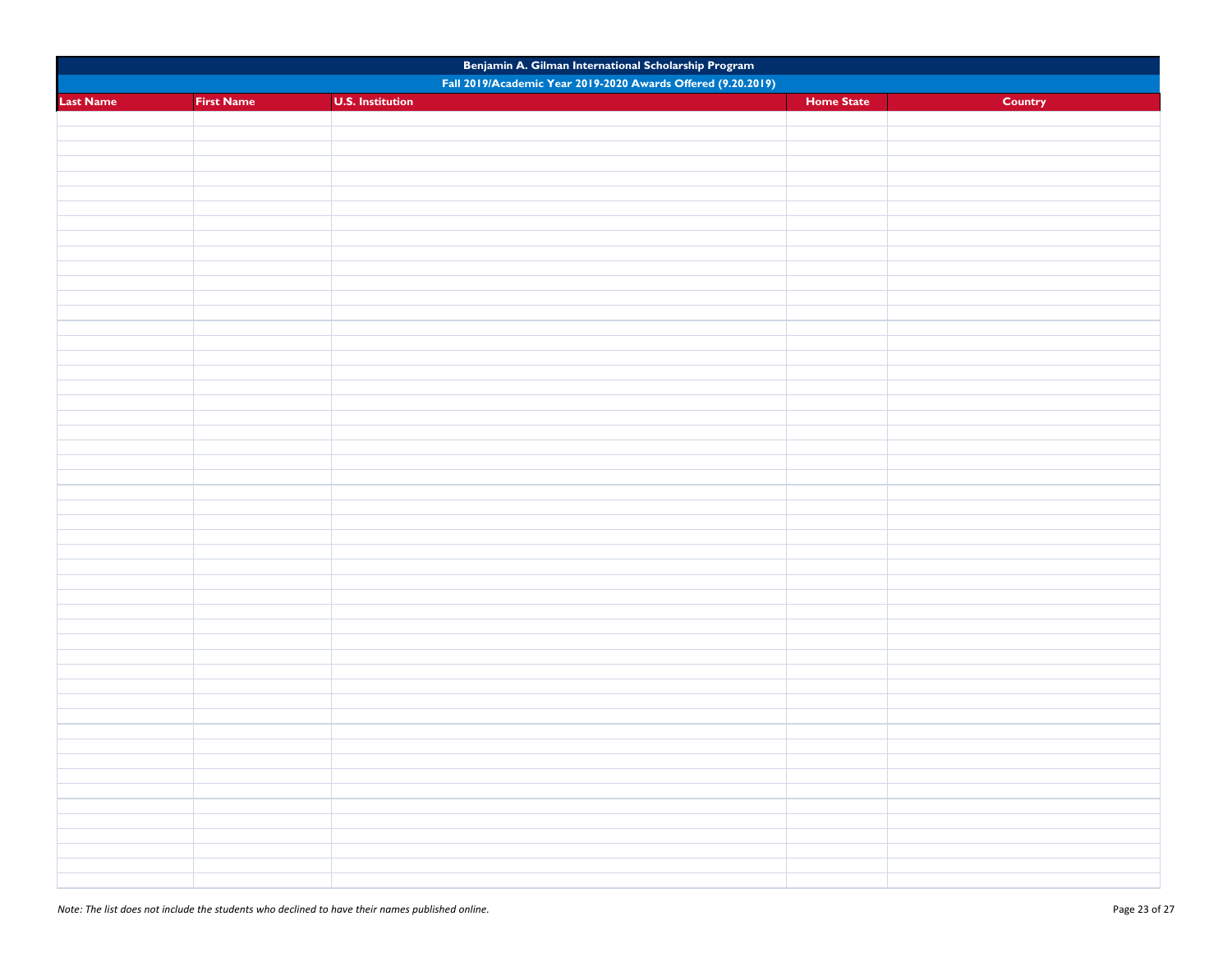| Benjamin A. Gilman International Scholarship Program |                   |                                                              |                   |         |
|------------------------------------------------------|-------------------|--------------------------------------------------------------|-------------------|---------|
|                                                      |                   | Fall 2019/Academic Year 2019-2020 Awards Offered (9.20.2019) |                   |         |
| <b>Last Name</b>                                     | <b>First Name</b> | <b>U.S. Institution</b>                                      | <b>Home State</b> | Country |
|                                                      |                   |                                                              |                   |         |
|                                                      |                   |                                                              |                   |         |
|                                                      |                   |                                                              |                   |         |
|                                                      |                   |                                                              |                   |         |
|                                                      |                   |                                                              |                   |         |
|                                                      |                   |                                                              |                   |         |
|                                                      |                   |                                                              |                   |         |
|                                                      |                   |                                                              |                   |         |
|                                                      |                   |                                                              |                   |         |
|                                                      |                   |                                                              |                   |         |
|                                                      |                   |                                                              |                   |         |
|                                                      |                   |                                                              |                   |         |
|                                                      |                   |                                                              |                   |         |
|                                                      |                   |                                                              |                   |         |
|                                                      |                   |                                                              |                   |         |
|                                                      |                   |                                                              |                   |         |
|                                                      |                   |                                                              |                   |         |
|                                                      |                   |                                                              |                   |         |
|                                                      |                   |                                                              |                   |         |
|                                                      |                   |                                                              |                   |         |
|                                                      |                   |                                                              |                   |         |
|                                                      |                   |                                                              |                   |         |
|                                                      |                   |                                                              |                   |         |
|                                                      |                   |                                                              |                   |         |
|                                                      |                   |                                                              |                   |         |
|                                                      |                   |                                                              |                   |         |
|                                                      |                   |                                                              |                   |         |
|                                                      |                   |                                                              |                   |         |
|                                                      |                   |                                                              |                   |         |
|                                                      |                   |                                                              |                   |         |
|                                                      |                   |                                                              |                   |         |
|                                                      |                   |                                                              |                   |         |
|                                                      |                   |                                                              |                   |         |
|                                                      |                   |                                                              |                   |         |
|                                                      |                   |                                                              |                   |         |
|                                                      |                   |                                                              |                   |         |
|                                                      |                   |                                                              |                   |         |
|                                                      |                   |                                                              |                   |         |
|                                                      |                   |                                                              |                   |         |
|                                                      |                   |                                                              |                   |         |
|                                                      |                   |                                                              |                   |         |
|                                                      |                   |                                                              |                   |         |
|                                                      |                   |                                                              |                   |         |
|                                                      |                   |                                                              |                   |         |
|                                                      |                   |                                                              |                   |         |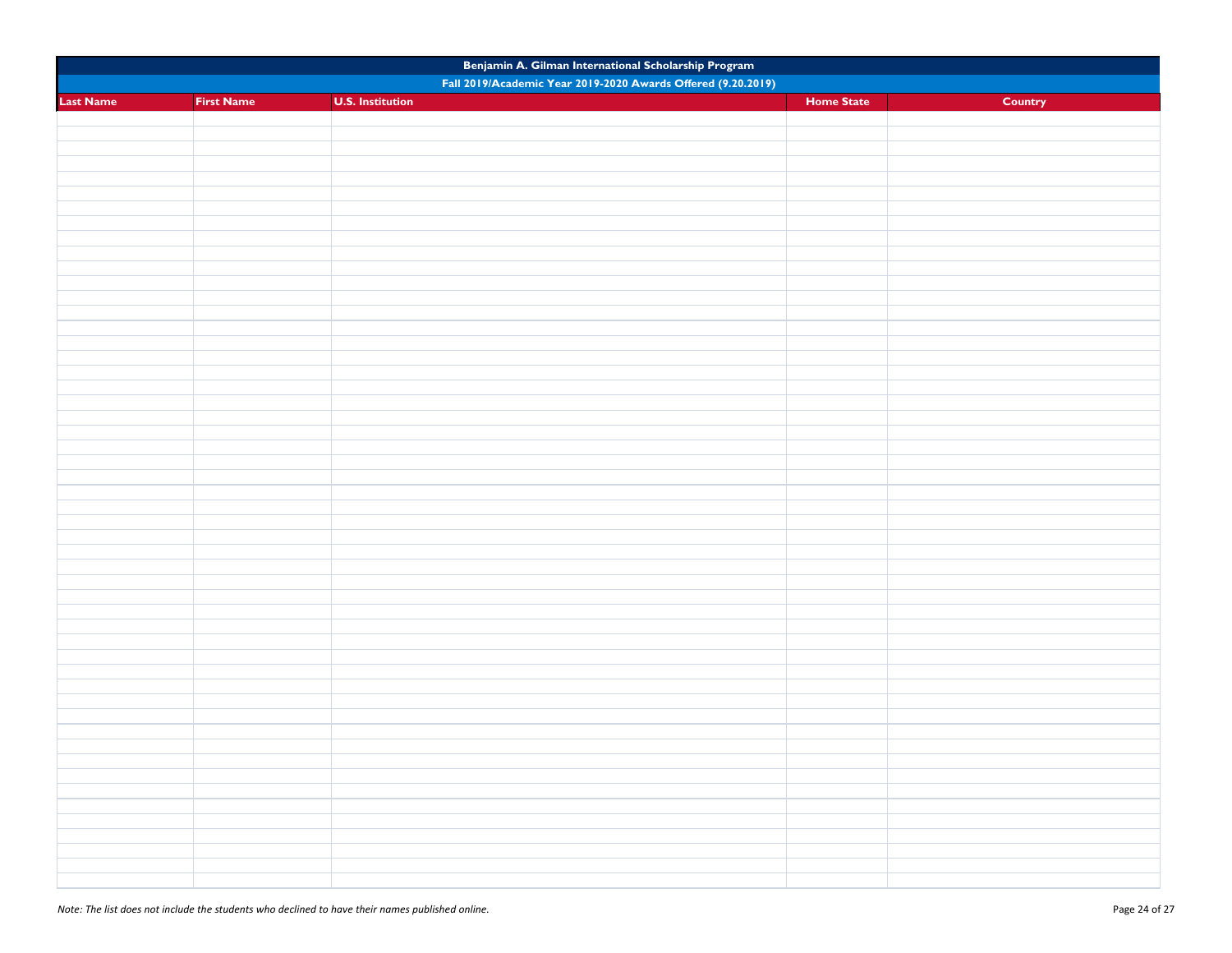| Benjamin A. Gilman International Scholarship Program         |                   |                         |                   |         |  |  |  |
|--------------------------------------------------------------|-------------------|-------------------------|-------------------|---------|--|--|--|
| Fall 2019/Academic Year 2019-2020 Awards Offered (9.20.2019) |                   |                         |                   |         |  |  |  |
| <b>Last Name</b>                                             | <b>First Name</b> | <b>U.S. Institution</b> | <b>Home State</b> | Country |  |  |  |
|                                                              |                   |                         |                   |         |  |  |  |
|                                                              |                   |                         |                   |         |  |  |  |
|                                                              |                   |                         |                   |         |  |  |  |
|                                                              |                   |                         |                   |         |  |  |  |
|                                                              |                   |                         |                   |         |  |  |  |
|                                                              |                   |                         |                   |         |  |  |  |
|                                                              |                   |                         |                   |         |  |  |  |
|                                                              |                   |                         |                   |         |  |  |  |
|                                                              |                   |                         |                   |         |  |  |  |
|                                                              |                   |                         |                   |         |  |  |  |
|                                                              |                   |                         |                   |         |  |  |  |
|                                                              |                   |                         |                   |         |  |  |  |
|                                                              |                   |                         |                   |         |  |  |  |
|                                                              |                   |                         |                   |         |  |  |  |
|                                                              |                   |                         |                   |         |  |  |  |
|                                                              |                   |                         |                   |         |  |  |  |
|                                                              |                   |                         |                   |         |  |  |  |
|                                                              |                   |                         |                   |         |  |  |  |
|                                                              |                   |                         |                   |         |  |  |  |
|                                                              |                   |                         |                   |         |  |  |  |
|                                                              |                   |                         |                   |         |  |  |  |
|                                                              |                   |                         |                   |         |  |  |  |
|                                                              |                   |                         |                   |         |  |  |  |
|                                                              |                   |                         |                   |         |  |  |  |
|                                                              |                   |                         |                   |         |  |  |  |
|                                                              |                   |                         |                   |         |  |  |  |
|                                                              |                   |                         |                   |         |  |  |  |
|                                                              |                   |                         |                   |         |  |  |  |
|                                                              |                   |                         |                   |         |  |  |  |
|                                                              |                   |                         |                   |         |  |  |  |
|                                                              |                   |                         |                   |         |  |  |  |
|                                                              |                   |                         |                   |         |  |  |  |
|                                                              |                   |                         |                   |         |  |  |  |
|                                                              |                   |                         |                   |         |  |  |  |
|                                                              |                   |                         |                   |         |  |  |  |
|                                                              |                   |                         |                   |         |  |  |  |
|                                                              |                   |                         |                   |         |  |  |  |
|                                                              |                   |                         |                   |         |  |  |  |
|                                                              |                   |                         |                   |         |  |  |  |
|                                                              |                   |                         |                   |         |  |  |  |
|                                                              |                   |                         |                   |         |  |  |  |
|                                                              |                   |                         |                   |         |  |  |  |
|                                                              |                   |                         |                   |         |  |  |  |
|                                                              |                   |                         |                   |         |  |  |  |
|                                                              |                   |                         |                   |         |  |  |  |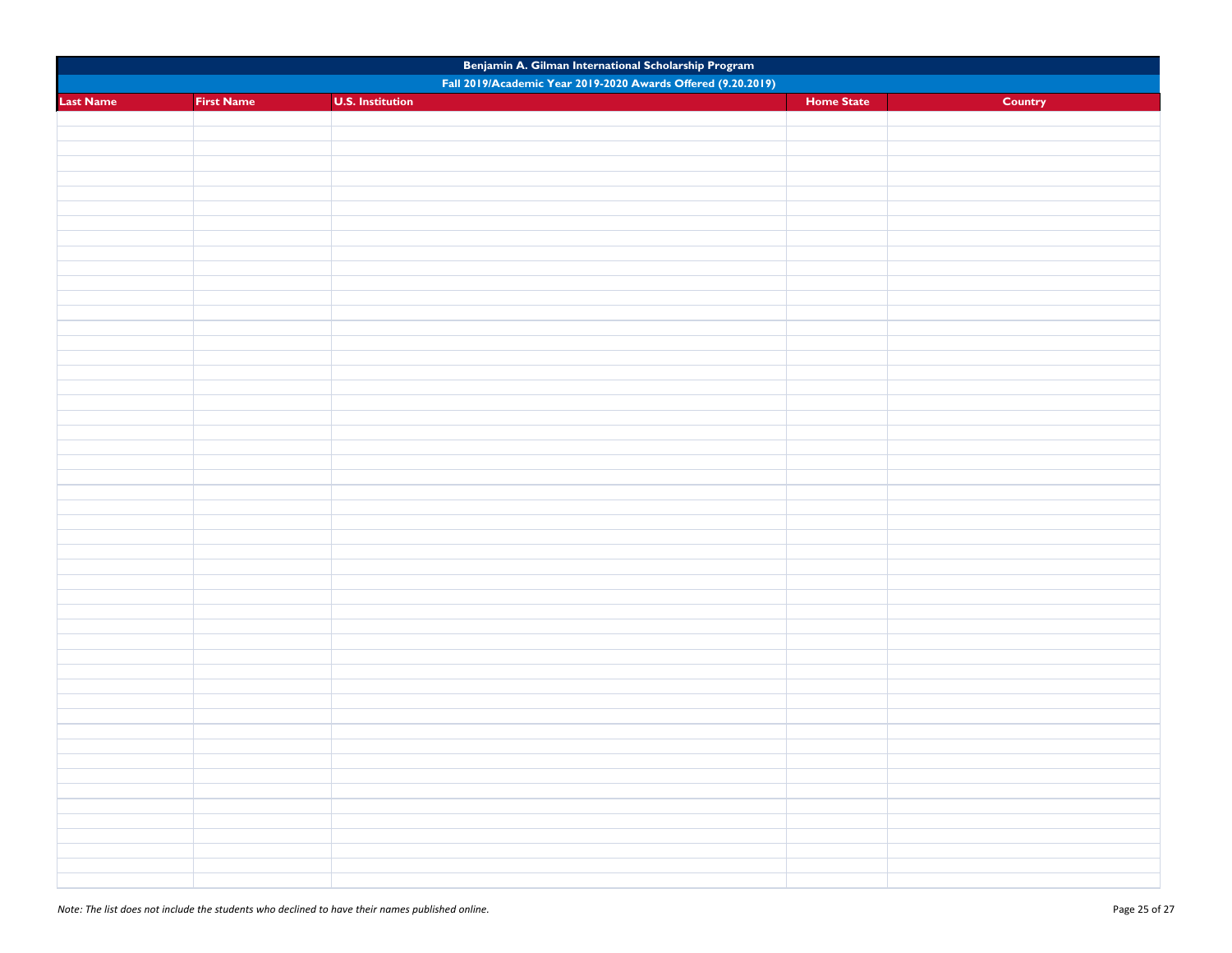| Benjamin A. Gilman International Scholarship Program         |                   |                         |                   |         |  |  |  |
|--------------------------------------------------------------|-------------------|-------------------------|-------------------|---------|--|--|--|
| Fall 2019/Academic Year 2019-2020 Awards Offered (9.20.2019) |                   |                         |                   |         |  |  |  |
| <b>Last Name</b>                                             | <b>First Name</b> | <b>U.S. Institution</b> | <b>Home State</b> | Country |  |  |  |
|                                                              |                   |                         |                   |         |  |  |  |
|                                                              |                   |                         |                   |         |  |  |  |
|                                                              |                   |                         |                   |         |  |  |  |
|                                                              |                   |                         |                   |         |  |  |  |
|                                                              |                   |                         |                   |         |  |  |  |
|                                                              |                   |                         |                   |         |  |  |  |
|                                                              |                   |                         |                   |         |  |  |  |
|                                                              |                   |                         |                   |         |  |  |  |
|                                                              |                   |                         |                   |         |  |  |  |
|                                                              |                   |                         |                   |         |  |  |  |
|                                                              |                   |                         |                   |         |  |  |  |
|                                                              |                   |                         |                   |         |  |  |  |
|                                                              |                   |                         |                   |         |  |  |  |
|                                                              |                   |                         |                   |         |  |  |  |
|                                                              |                   |                         |                   |         |  |  |  |
|                                                              |                   |                         |                   |         |  |  |  |
|                                                              |                   |                         |                   |         |  |  |  |
|                                                              |                   |                         |                   |         |  |  |  |
|                                                              |                   |                         |                   |         |  |  |  |
|                                                              |                   |                         |                   |         |  |  |  |
|                                                              |                   |                         |                   |         |  |  |  |
|                                                              |                   |                         |                   |         |  |  |  |
|                                                              |                   |                         |                   |         |  |  |  |
|                                                              |                   |                         |                   |         |  |  |  |
|                                                              |                   |                         |                   |         |  |  |  |
|                                                              |                   |                         |                   |         |  |  |  |
|                                                              |                   |                         |                   |         |  |  |  |
|                                                              |                   |                         |                   |         |  |  |  |
|                                                              |                   |                         |                   |         |  |  |  |
|                                                              |                   |                         |                   |         |  |  |  |
|                                                              |                   |                         |                   |         |  |  |  |
|                                                              |                   |                         |                   |         |  |  |  |
|                                                              |                   |                         |                   |         |  |  |  |
|                                                              |                   |                         |                   |         |  |  |  |
|                                                              |                   |                         |                   |         |  |  |  |
|                                                              |                   |                         |                   |         |  |  |  |
|                                                              |                   |                         |                   |         |  |  |  |
|                                                              |                   |                         |                   |         |  |  |  |
|                                                              |                   |                         |                   |         |  |  |  |
|                                                              |                   |                         |                   |         |  |  |  |
|                                                              |                   |                         |                   |         |  |  |  |
|                                                              |                   |                         |                   |         |  |  |  |
|                                                              |                   |                         |                   |         |  |  |  |
|                                                              |                   |                         |                   |         |  |  |  |
|                                                              |                   |                         |                   |         |  |  |  |